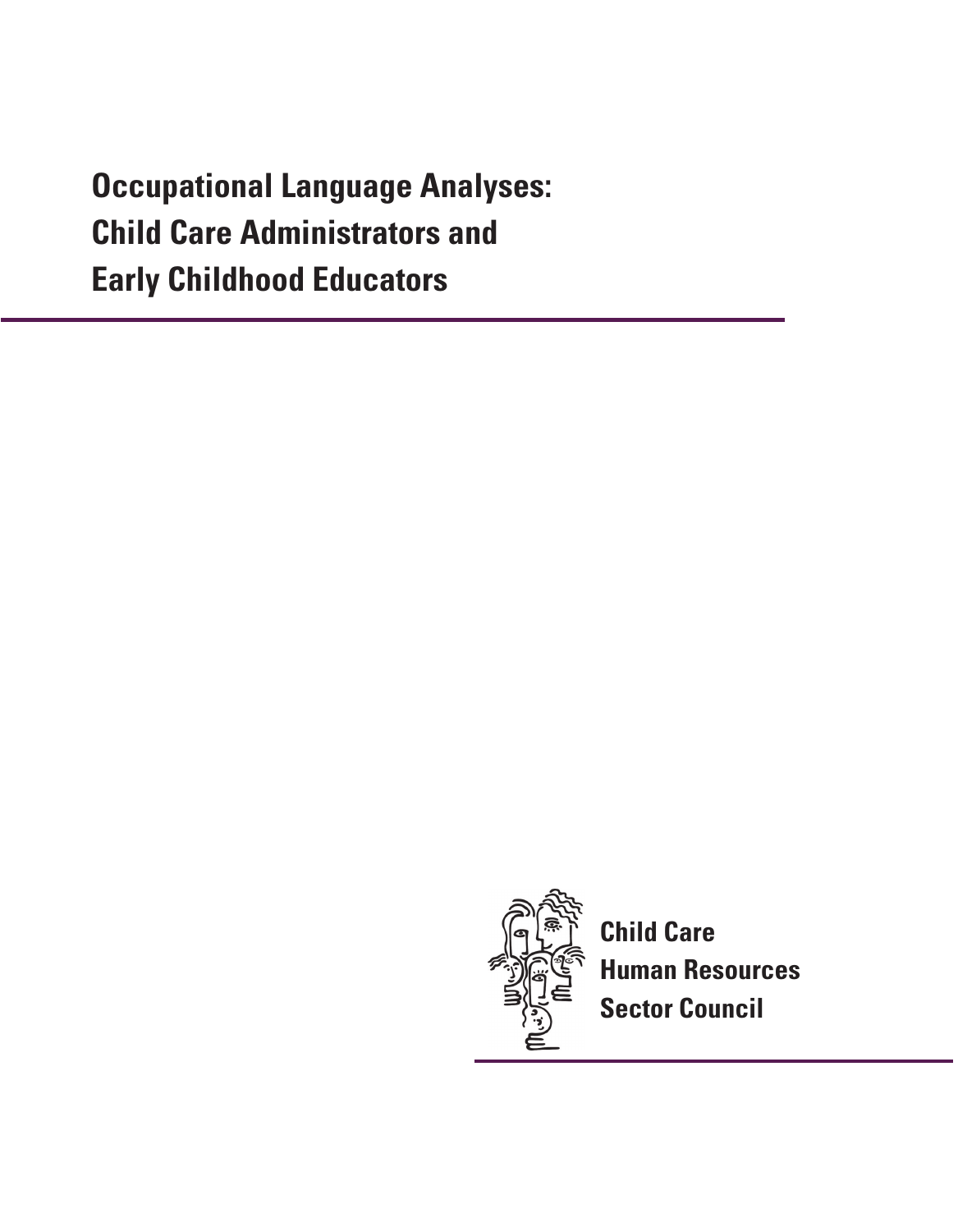Child Care Human Resources Sector Council 151 Slater St, Suite 505 Ottawa, ON K1P 5H3 Phone: (613) 239-3100 or Toll-free:1-866-411-6960 E-mail: info@ccsc-cssge.ca

Prepared by: The Centre for Canadian Language Benchmarks

 $© 2010$ 

All rights reserved. Reproduction of this publication in part or in whole, without written permission of the Child Care Human Resources Sector Council, is prohibited.



This project is funded by the Government of Canada's Sector Council Program.

The opinions and interpretations in this publication are those of the author and do not necessarily reflect those of the Government of Canada.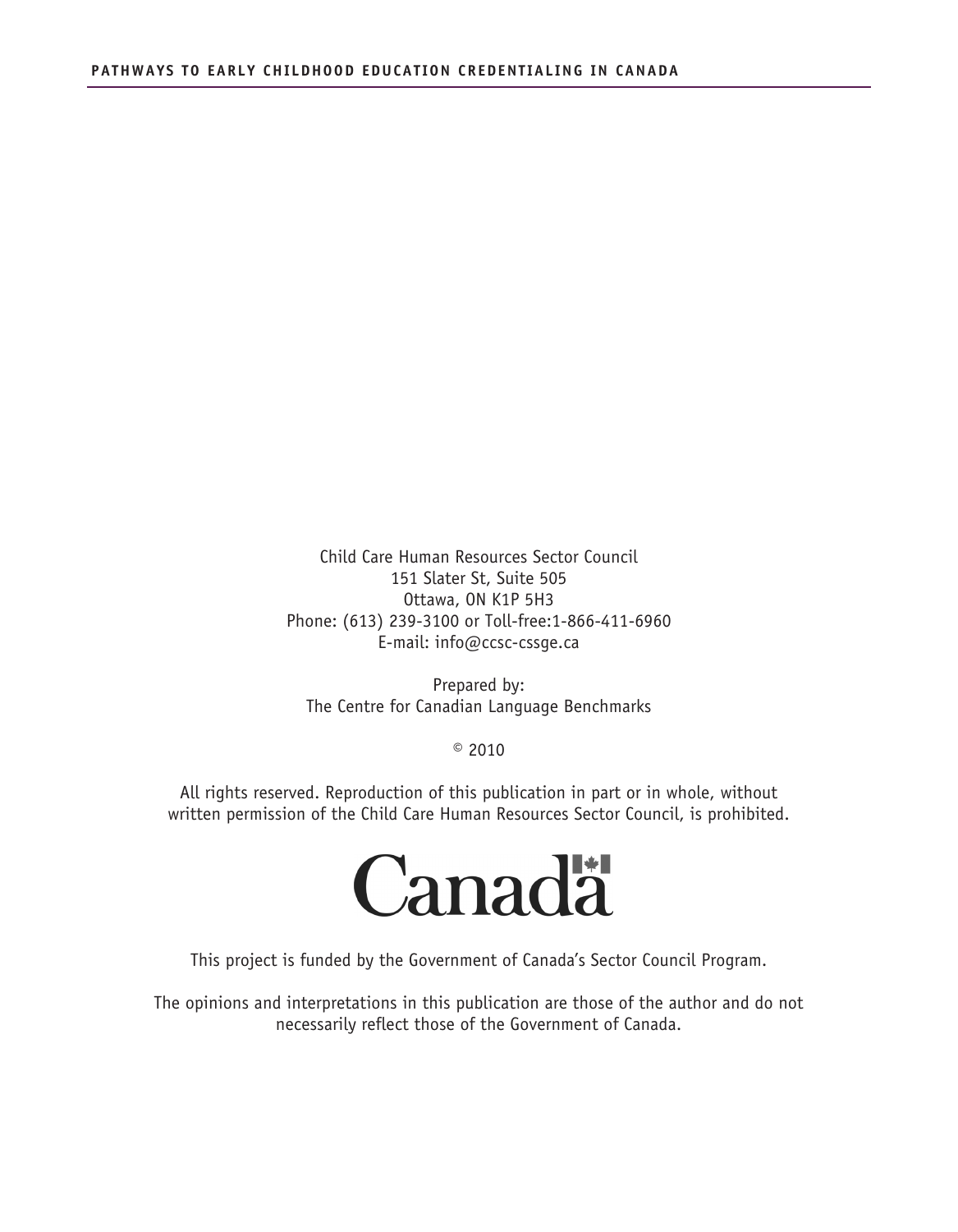## **TABLE OF CONTENTS**

| OCCUPATIONAL LANGUAGE ANALYSIS: CHILD CARE ADMINISTRATOR  |    |
|-----------------------------------------------------------|----|
|                                                           |    |
|                                                           |    |
|                                                           |    |
|                                                           |    |
|                                                           |    |
|                                                           |    |
| OCCUPATIONAL LANGUAGE ANALYSIS: EARLY CHILDHOOD EDUCATORS |    |
|                                                           |    |
|                                                           |    |
|                                                           |    |
|                                                           | 33 |
|                                                           |    |
|                                                           | 40 |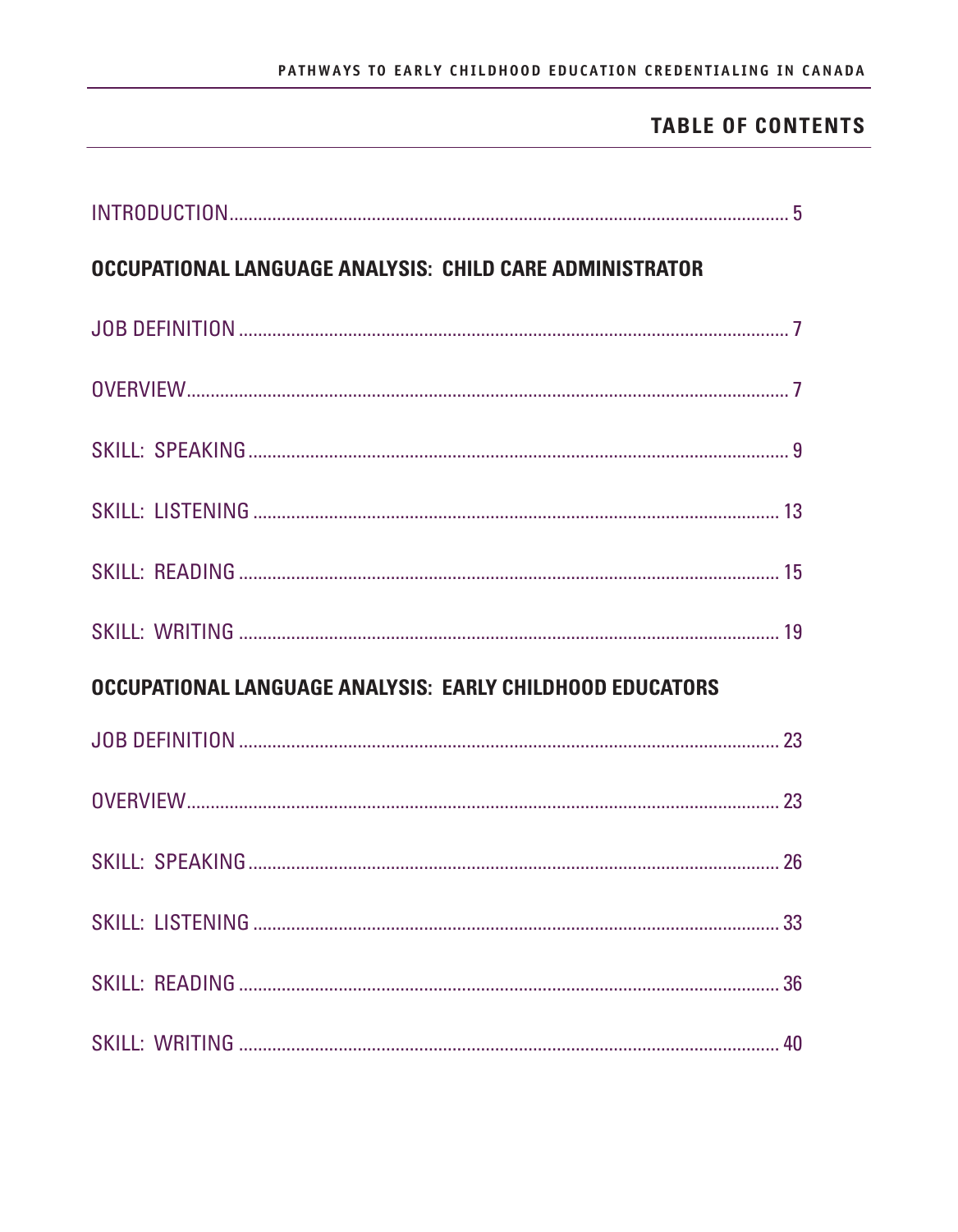## **CHILD CARE HUMAN RESOURCES SECTOR COUNCIL 4**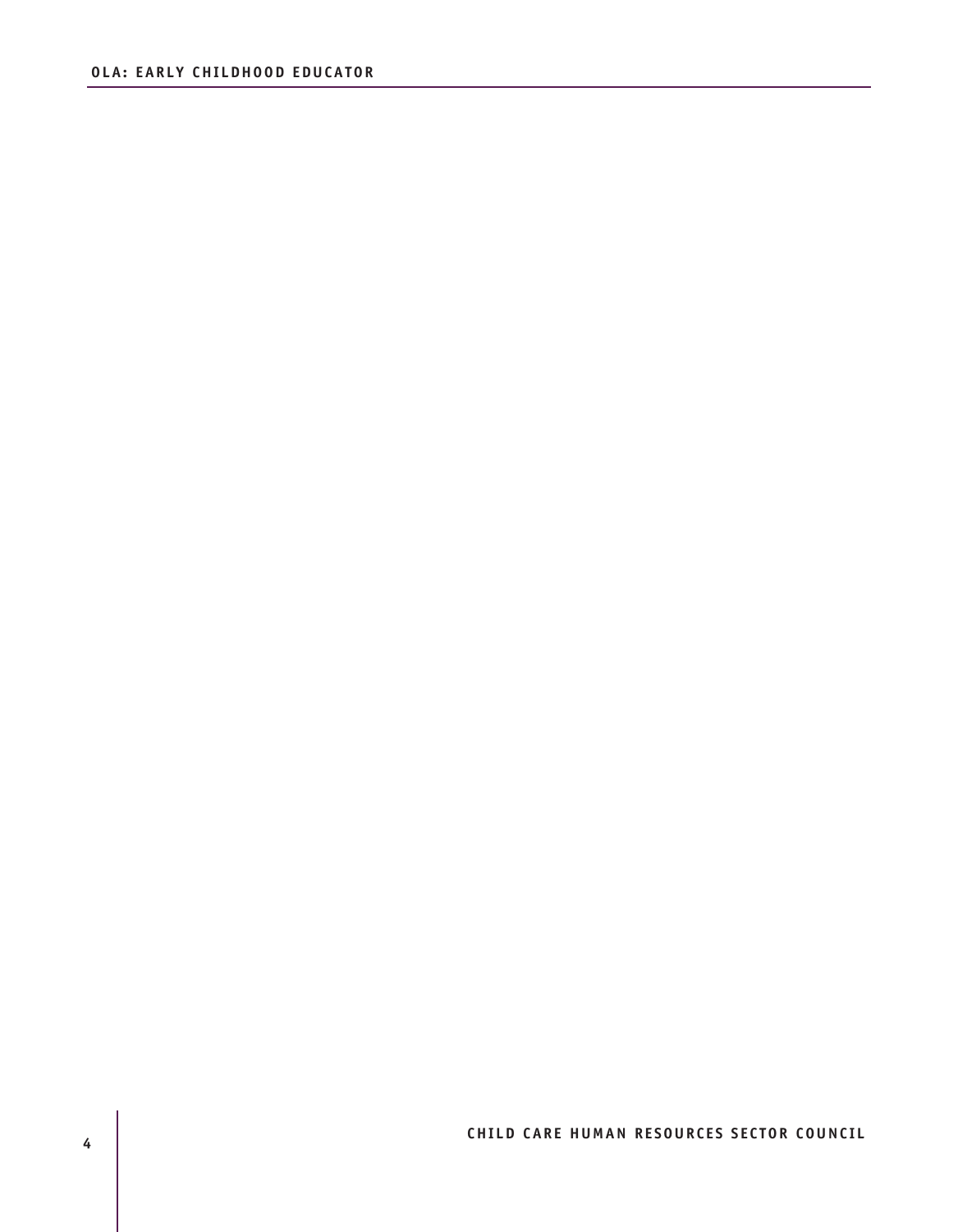## **INTRODUCTION**

#### **About the Report**

Language and communication is an integral component of working in the early childhood education and care (ECEC) sector. An Occupational Language Analysis (OLA) is a description of language skills - reading, writing, listening and speaking - linked to success in a particular occupation. There are two primary occupations in the ECEC Sector:

- ♦ Early Childhood Educators (ECE) and
- ♦ ECE Administrators

This report outlines the language skills required to successfully work in either of these roles.

#### **Research Approach**

The Child Care Human Resources Sector Council (CCHRSC) contracted the Canadian Centre for Language Benchmarks (CCLB) to develop Occupational Language Analyses (OLA) for the two core occupational roles in ECEC – Early Childhood Educators; and ECE administrators.

OLAs were developed by a registered OLA analyst, using three key documents:

- ◆ *Canadian Language Benchmarks*, Centre for Canadian Language Benchmarks and Citizenship and Immigration Canada (2000)
- ♦ Occupational Standards for Child Care Administrators (2006)/Occupational Standards for Child Care Practitioners (2003)
- ♦ Essential Skills Profile for Child Care Administrators (2006)/Essential Skills Profile for ECEs (2008)

To further complement information contained in the Occupational Standards and Essential Skills Profiles, a gaps analysis document was completed, as well as site visits to child care centres in six provinces. The end results were then validated by CCLB experts and sector stakeholders.

Typical language requirements of English-speaking ECEs and ECE Administrators differ from typical language requirements of French-speaking ECEs and ECE Administrators. Rather than simply conduct the OLAs in one language and translate the results, separate OLAs in English and French were developed using the process described above. OLAs for both French- and English-speaking ECEs and ECE Administrators can be found in this report.

#### **About Occupational Language Analyses**

OLAs represent "typical" listening, speaking, reading and writing tasks performed at a competent level. The tasks outlined in the OLAs are for illustrative purposes only, and do not provide a complete sample of what an ECE or ECE Administrator does.

Developing occupation-specific language curricula; analyzing language competencies of a job; understanding communication requirements of a job; and informing labour market policies and programs are just a few examples of how ESL teachers, trainers, job analysts, employers and governments can use OLAs in their planning and work. For more information on OLAs and how they can be used, please visit: http://www.itsessential.ca/itsessential/display\_page.asp?page\_id=322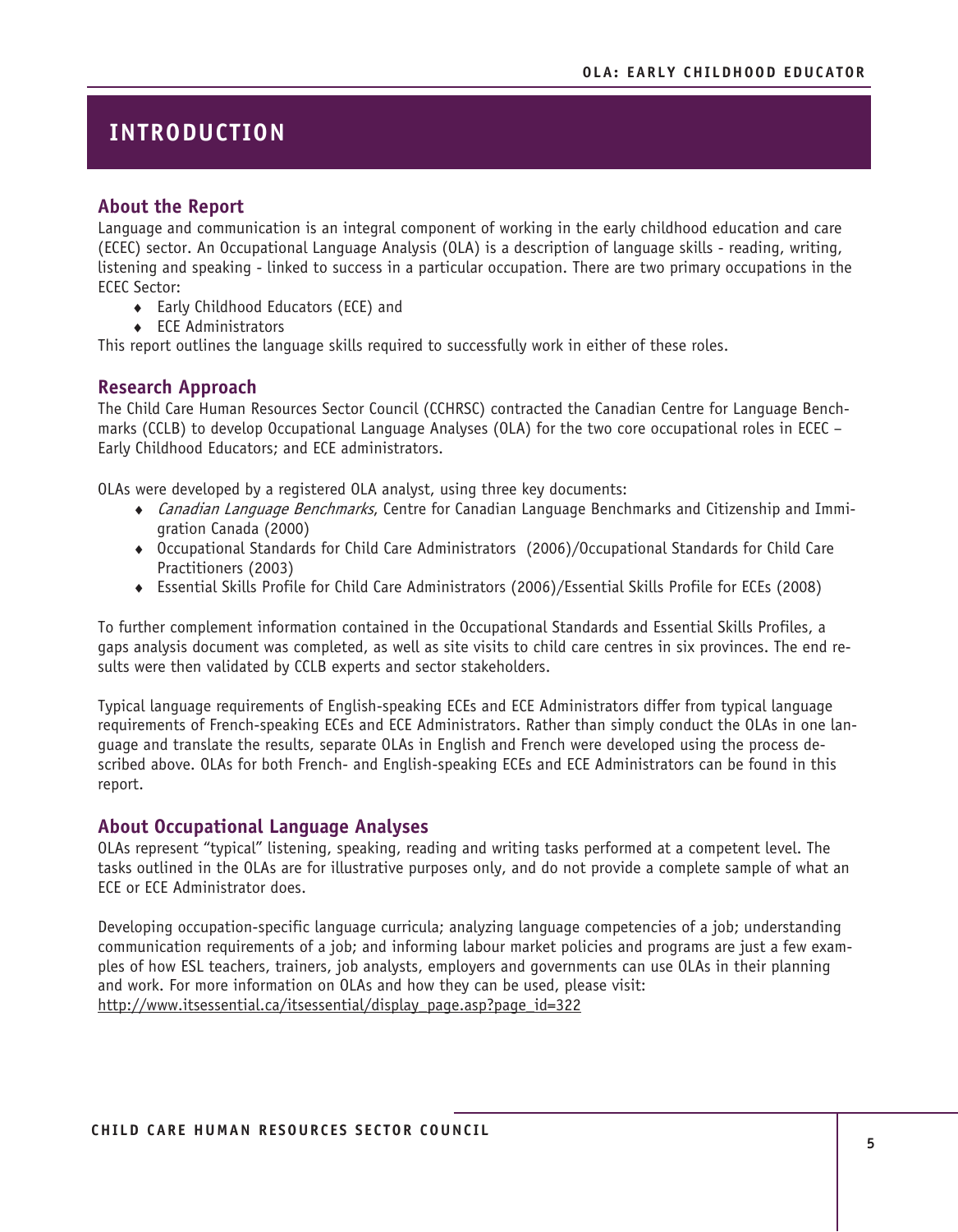### **About the Project**

This report was produced as part of the Child Care Human Resources Sector Council's (CCHRSC) Pathways to Early Childhood Education Credentialing in Canada. The project objectives are to:

- ♦ Identify and document all aspects of the credential assessment and certification/registration practices that exist for Canadian early childhood educators in each province and territory;
- ♦ Analyze existing practices to:
	- ∗ Demonstrate the similarities and differences from one province or territory to another.
	- Document how occupational tools including occupational standards, essential skills profiles and occupational language analyses are reflected in existing practices.
- ♦ Develop and promote tools to assist in the analysis of certification/registration processes; and
- ♦ Develop tools to enhance understanding of credential assessment and/or certification and registration practices; encourage skills development; and assist in the identification of skills gaps.

Other project reports produced as part of the Pathways to Early Childhood Education Credentialing in Canada include:

- The Pathways to Early Childhood Education Credentialing in Canada Report, which examines and documents the requirements to work in regulated child care in full- and part-day centres, school age programs and in family child care.
- ♦ The Guide to Early Childhood Education Credentialing in Canada, which is an online tool, designed to allow users to search and compare certification requirements to work in regulated ECEC in Canada.

These reports can be found on the CCHRSC website www.ccsc-cssge.ca

For more information, contact: Child Care Human Resources Sector Council 151 Slater St., Suite 505 Ottawa, ON K1P5H3 Phone: 613.239.3100 / 1.866.411.6960 Email: info@ccsc-cssge.ca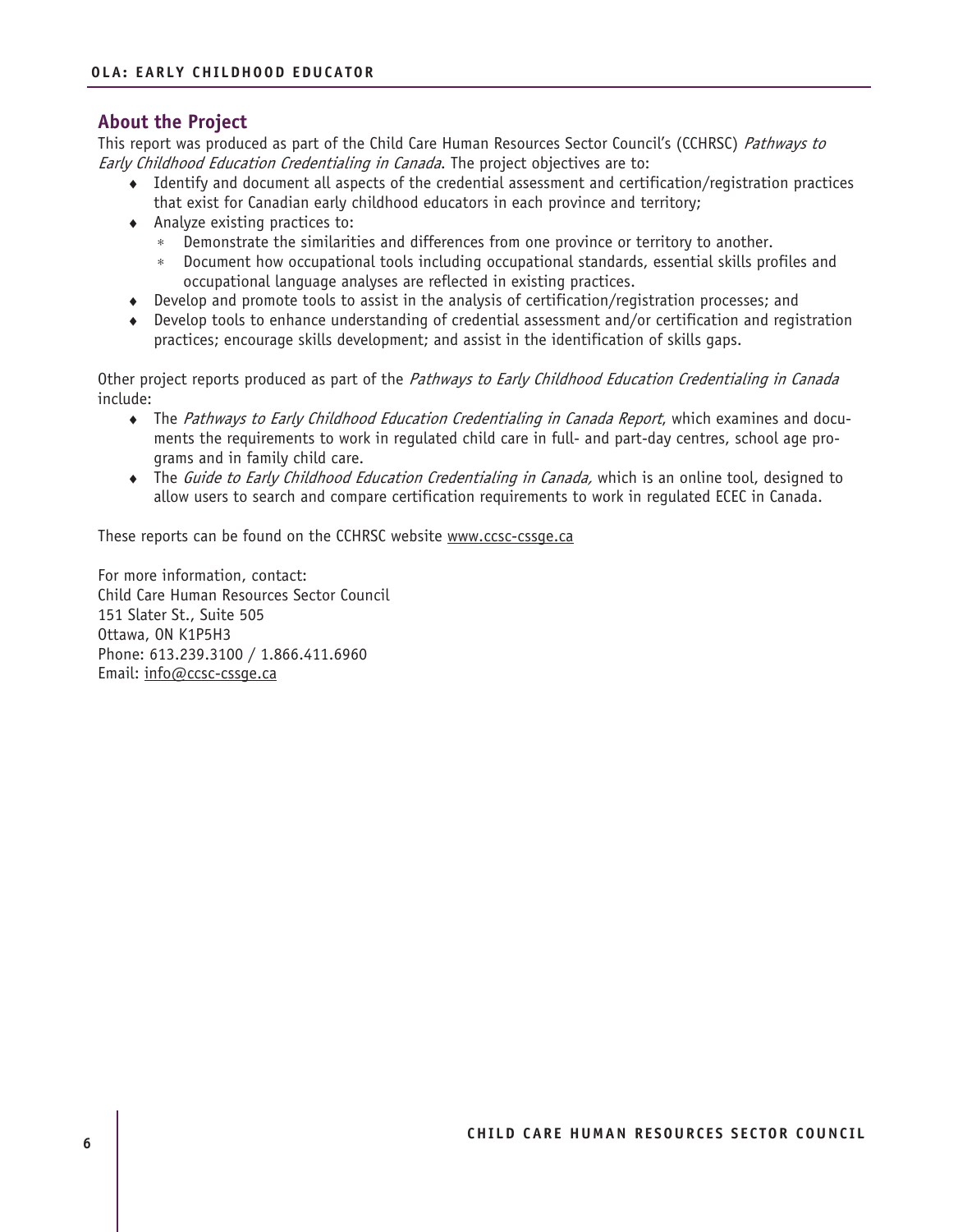

## **CHILD CARE ADMINISTRATOR (NOC 0314)**

## **Job Definition<sup>1</sup>**

Child care administrators plan, organize, manage and evaluate child care operations. They are employed by private and non-profit organizations.

## **Additional Occupational Information<sup>2</sup>**

A child care administrator is an individual who is responsible for the long-term and day to day operation of an Early Childhood Education and Care (ECEC) setting. A child care administrator can be a director, supervisor, administrator or manager working in the field who may perform tasks in a number of key areas included in these standards - but not necessarily in all areas. In the Child Care Sector, the CLB levels shown (see the Comparative Ratings chart on page 2) reflect the range of actual tasks nationally done in the occupation. In specific workplaces contexts, higher levels may be required to be successful.

## **Overview**

This Occupational Language Analysis (OLA) presents Canadian Language Benchmarks (CLB) competencies and typical listening, speaking, reading and writing tasks performed at a competent level by child care administrators. The tasks are illustrative only, and do not provide a complete sample of what a child care administrator does on the job. Other Essential Skills such as Numeracy and Computer Use skills are beyond the scope of the OLA. The content of the OLA was validated by people employed in the occupation and by CLB experts. It was developed by a Registered OLA Analyst using three key resources:

- ♦ the Canadian Language Benchmarks 2000, Centre for Canadian Language Benchmarks and Citizenship and Immigration Canada
- the Occupational Standards for Child Care Administrator, Child Care Human Resources Sector Council
- ♦ the Essential Skills Profile for Child Care Administrator, Child Care Human Resources Sector Council

For a more complete picture of the competencies that are needed to perform this occupation, refer to these source documents.

<sup>1</sup>Essential Skills Profile for Child care administrator (NOC 0314), Child Care Human Resources Sector Council 2 Occupational Standards for Child Care Administrators: Child Care Human Resources Sector Council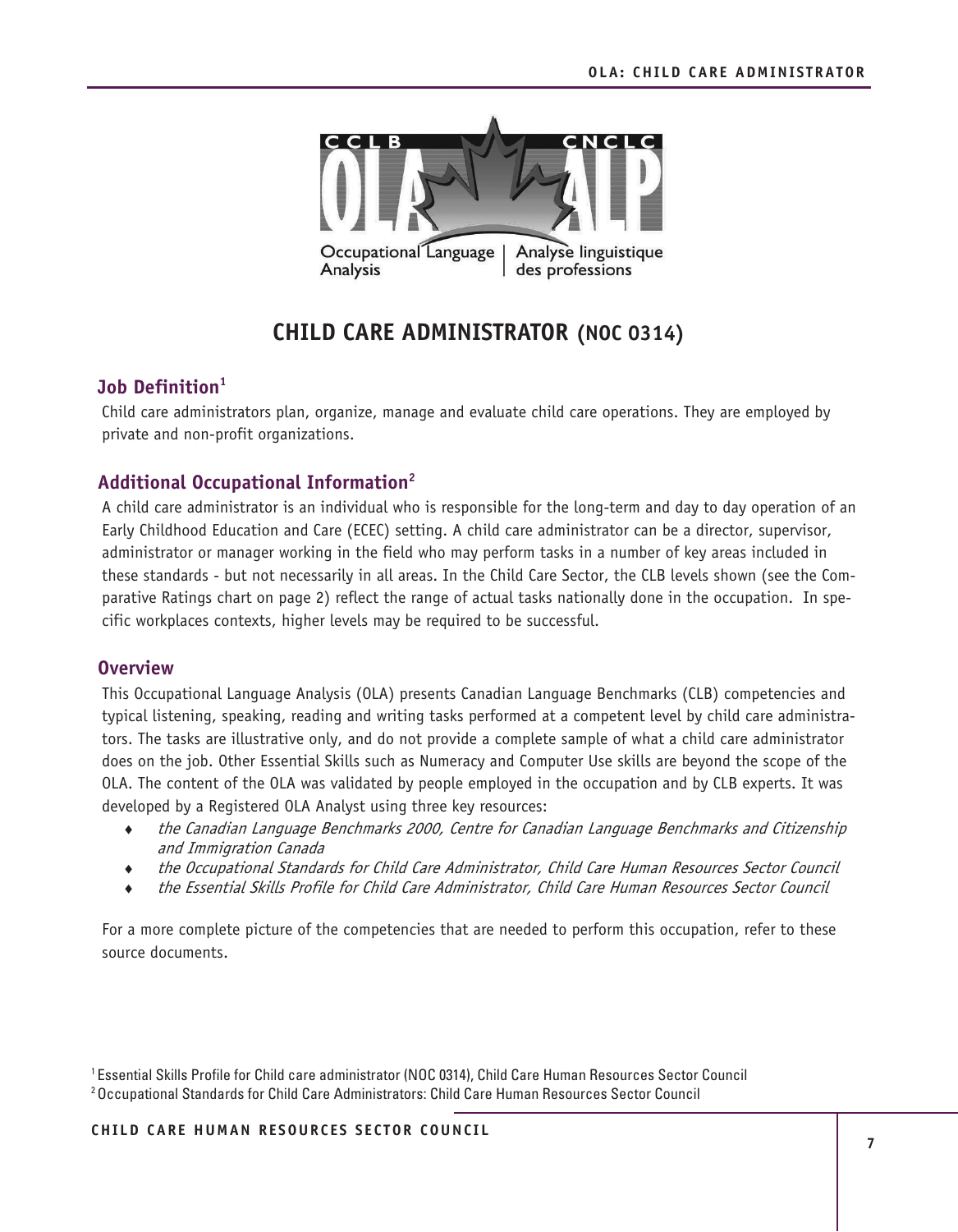## **How to Read this Occupational Language Analysis:**

The titles, numbers and sequence of categories are based on the *Canadian Language Benchmarks 2000*, which address four major skill areas: Speaking, Listening, Reading and Writing. CLB competencies (language descriptors) are entered at the left margin and followed by a number indicating the benchmark level (1 – 12) for each competency. Sample occupational tasks (work/task descriptors) drawn from the Essential Skills Profile or the Occupational Standards are indented and italicized underneath each competency and referenced to their source, as follows:

| <b>Task Source</b>              | <b>Reference</b>                                   | <b>Example</b>                                                                |
|---------------------------------|----------------------------------------------------|-------------------------------------------------------------------------------|
| <b>Essential Skills Profile</b> | $ES +$ the first letters of the profile<br>section | (ES-DU) = Essential Skills Profile, Document Use section                      |
| <b>Occupational Standards</b>   | $OS +$ the section/subsection                      | (OS-B2.5) = Occupational Standards, Major Category B,<br>Task 2: Sub-Task 2.5 |

## **Comparative Ratings:**

The following chart compares typical and most complex Essential Skills ratings for child care administrators, based on the Essential Skills Profile, to the corresponding range of CLB ratings, as suggested in Relating Canadian Language Benchmarks to Essential Skills: A Comparative Framework<sup>3</sup>. These are general ranges and there may be some language tasks that fall outside of this range.

| <b>Skill Area</b> | <b>Typical</b>          |            | <b>Most Complex</b>     |            |
|-------------------|-------------------------|------------|-------------------------|------------|
|                   | <b>Essential Skills</b> | <b>CLB</b> | <b>Essential Skills</b> | <b>CLB</b> |
| <b>Speaking</b>   | $1 - 3$                 | $5 - 10$   | 4                       | $11 - 12$  |
| Listening         | $1 - 3$                 | $5 - 10$   | 4                       | $11 - 12$  |
| Reading           | $1 - 3$                 | $3 - 9$    | 4                       | 10         |
| Writing           | $2 - 3$                 | $6 - 8$    | 4                       | q          |

## **Common Conditions of Communication:**

| <b>Condition</b> | <b>Description</b>                                                                                                                                                                                                     |
|------------------|------------------------------------------------------------------------------------------------------------------------------------------------------------------------------------------------------------------------|
| <b>Purpose</b>   | Documentation (creating and record keeping), leading/directing, following procedure/protocol,<br>advising, presenting ideas, social interaction                                                                        |
| Audience         | One-on-one, group interaction (familiar and formal), staff, clients (parents), inspectors, regula-<br>tors and authorities, Employers (e.g. Boards of Directors, private owners, etc.);                                |
| Context          | Informal, semi-formal, formal, and public, stressful at times, occasionally high-stakes, occa-<br>sionally repetitive and slow-paced, noisy environments when visiting rooms where children are<br>playing and talking |
| <b>Topic</b>     | Concrete (factual, literal, immediate), abstract (conceptual, theoretical, hypothetical), explicit,<br>coherent, personal and non-personal                                                                             |
| Mode             | Face-to-face, by phone, by computer (both email and word-processing software), by postal let-<br>ters, by printed notices and memos                                                                                    |

<sup>3</sup> Relating Canadian Language Benchmarks to Essential Skills: A Comparative Framework; Centre for Canadian Language Benchmarks, 2005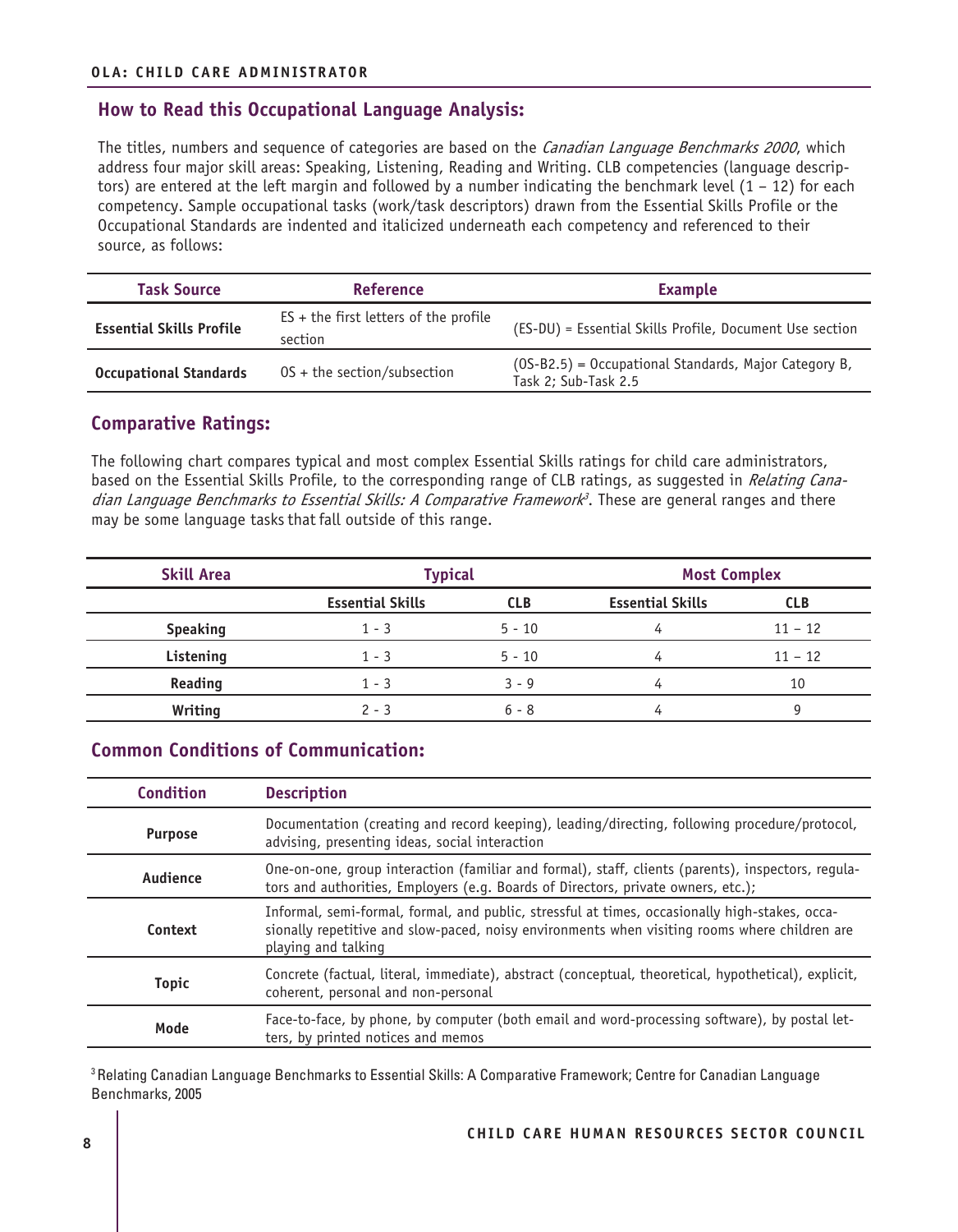## **SKILL: SPEAKING**

## **I. Social Interaction**

#### **Interpersonal Competencies**

#### **Child care administrators leave a short simple message (CLB 4)**

 $\Box$  Leave voicemail messages for parents, co-workers and colleagues (ES-OC)

#### **Child care administrators introduce others (e.g., guest, speaker) formally to a small familiar group (CLB i6)**

Introduce new staff to the staff team (OS-B3.6); introduce external human resources to the staff team (OS-B7.3)

### **Child care administrators express and respond to gratitude, appreciation, complaint, disappointment, dissatisfaction, satisfaction and hope (CLB 7)**

- $\Box$  Respond to parents' questions and comments (ES-WWO)
- Respond to staff concerns (0S-B4.1)
- $\Box$  Acknowledge staff's accomplishments (OS-B4.1)

#### **Child care administrators comfort and reassure a person in distress (CLB 8)**

- □ Reassure staff members, children and parents after incidents occur, such as children injuring themselves on playground equipment (ES-OC)
- $\Box$  Empathize with and support staff (OS-B4.1)

#### **Conversation Management**

#### **Child care administrators manage conversation. Check comprehension (CLB 8)**

 $\Box$  Review existing goals and objectives with staff (OS-B4.3)

#### **Child care administrators encourage others to participate (CLB 8)**

- $\Box$  Encourage individuals to identify their own professional development needs (0S-B5.1)
- Encourage individuals to participate in professional development opportunities (OS-B5.2)

## **Child care administrators contribute to/co-manage a discussion or debate in a large formal familiar group**

#### **(CLB 10)**

 $\Box$  Communicate and respond while conducting staff meetings (OS-B4.6)

#### **Child care administrators lead/chair a discussion or a debate in a formal group (CLB 11)**

- Lead staff meetings, to facilitate discussions, address problems, make decisions, discuss concerns, and coordinate tasks. Provide training on conflict resolution, organization skills, and stress management. (ES -OC)
- $\Box$  Chair or facilitate meetings with specific goals, such as policy, programming and team building (OS-B4.6)

#### **Child care administrators recognize and prevent conflict-escalating language behaviour by reframing negative statements**

#### **(CLB 11)**

- $\Box$  Resolve conflict between staff members and parents. Facilitate discussions between the two parties to identify concerns and arrive at appropriate solutions. (ES-OC)
- $\Box$  Reconcile different points of view and resolve conflicts (ES-WWO)

## **CHILD CARE HUMAN RESOURCES SECTOR COUNCIL**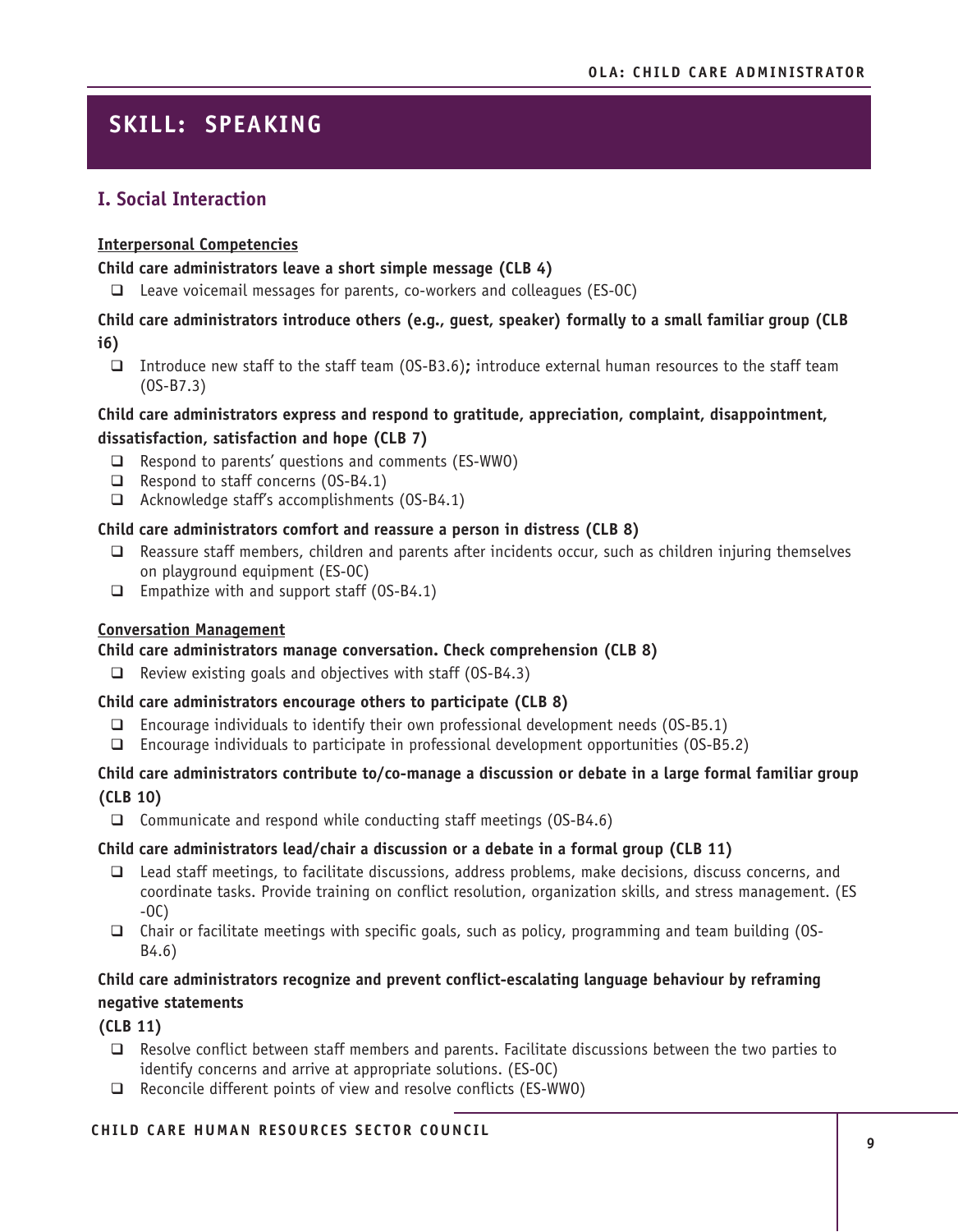#### **Phone Competencies**

#### **Child care administrators carry on a brief phone conversation in a professional manner (CLB 8)**

 $\Box$  Use a telephone, e.g., book appointments with parents. (ES-OC)

## **II. Suasion (Getting Things Done)**

#### **Child care administrators call for emergency assistance (CLB 5)**

□ Summon emergency services (0S-D10.3)

#### **Child care administrators make a simple formal suggestion; provide reason (CLB 6)**

- $\Box$  Recommend staff professional development activities (ES-TS)
- $\Box$  Assign tasks to child care workers and administrative staff (ES-TS)
- $\Box$  Identify and recommend external resources (OS-E12.4)

#### **Child care administrators make a verbal request for an item (CLB 6)**

 $\Box$  Order materials and supplies in accordance with the organization's purchasing policies and procedures (OS-C9.7); order equipment in accordance with the organization's purchasing policies and procedures (OS -C9.8)

#### **Child care administrators request a word. Ask for and respond to recommendations or advice (CLB 7)**

 $\Box$  Call or refer to appropriate resources when responding to physical and emotional trauma (0S-D10.4)

#### **Child care administrators indicate problems and solutions in a familiar area (CLB 8)**

- $\Box$  Contact the parents to determine why payments have not been made, emphasize the importance of making payments on time and inform the parents of the consequences of not making payments. Discuss payment plan options and recommend the option most likely to result in regular payment of fees. (ES-TS)
- $\Box$  Take remedial action on delinquent accounts when managing accounts receivable (0S-C9.3)
- $\Box$  Negotiate a payment plan (0S-C9.3)

#### **Child care administrators propose/recommend that certain changes be made in a familiar area (CLB 8)**

 $\Box$  Experience difficulties with staff members who do not support new program implementation. Discuss reasons for disagreements and possible solutions such as moving staff members to other work areas or changing task assignments. (ES-TS)

#### **Child care administrators formally raise an issue with an individual or a group in authority (CLB 9)**

- $\Box$  Provide information about children's behaviour and progress and make recommendations for the parents' consideration. These interactions may be complex and require knowledge of child psychology, pedagogy and details of the children's histories with child care programs. (ES-OC)
- Discuss reasons for incidents, how incidents were addressed, and steps to prevent similar incidents (ES- $O(1)$
- $\Box$  Contact the parents and appropriate resource workers about children displaying inappropriate behaviours, explain and discuss the behaviours and create action plans to address the behaviours. Inform the parents and resource workers of the children's progress and provide guidance and support to the parents. (ES-TS)
- $\Box$  Consult and involve stakeholders, such as the governing authority, staff and parents (0S-A1.1)

#### **Child care administrators present a formal proposal outlining how the concern should be addressed (CLB 9)**

 $\Box$  Network with others to achieve the required results (OS-E13.1)

## **Child care administrators negotiate a "mutual interests" solution to a problem. Get a concession from the other party through logical argumentation (CLB 11)**

 $\Box$  Negotiate and mediate differences of opinion (OS-B6.1)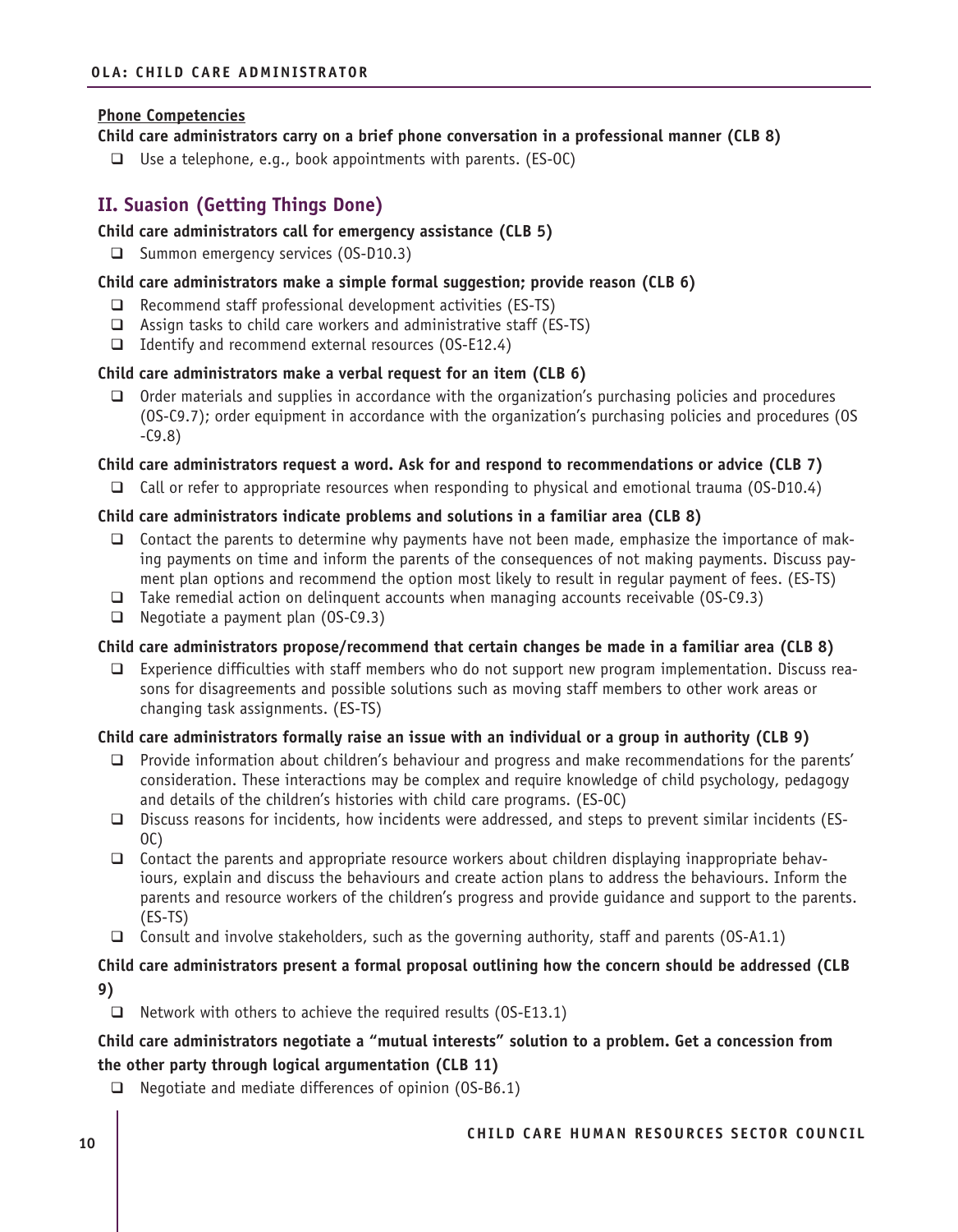#### **Child care administrators negotiate a contract/agreement (CLB 12)**

- $\Box$  Negotiate an agreement to hire staff; agree on terms of employment with new staff (0S-B3.5)
- $\Box$  Negotiate and sign a service agreement with external human resources (OS-B7.2)

## **III. Information**

#### **Presentations**

**Child care administrators give a presentation to describe and explain a complex structure, system or process based on research. Use a diagram to support the explanations (CLB 8)** 

 $\Box$  Explain the organization's salary/wage plans and benefits to potential staff (0S-B6.2)

**Child care administrators give a demonstration, briefing, oral report or position paper. Argue a point (CLB 9)** 

- $\Box$  Present updates on operations at board and owner meetings (ES-OC)
- $\Box$  Present and market planning initiatives (OS-F15.1)
- $\Box$  Present reports to governing authorities (OS-F16.2)

**Child care administrators give a seminar-style presentation on a researched topic; explain complex concepts and ideas, by using analogy, examples, anecdotes and diagrams (CLB 10)** 

 $\Box$  May present sessions for colleagues at training events and national conferences, e.g., discuss experiences with emergent curriculum. (ES-OC)

**Child care administrators give effective presentations that meet the needs of diverse audiences (CLB 11)** 

 $\Box$  Present and promote strategic, business and operational plans (OS-F15.2)

**Child care administrators in a style and format appropriate to audience and purpose, give a presentation of complex information and ideas that includes an evaluation/critique, recommendations, demands and appeals (CLB 12)** 

 $\Box$  Make public presentations (OS-C8.1)

#### **Interaction One-on-One**

## **Child care administrators ask for and provide detailed information related to personal needs, varied daily activities and routine work requirements (CLB 7)**

- $\Box$  Consult colleagues on specific concerns and areas of interest, e.g., ask to tour a facility that is using emergent curriculum. (ES-TS)
- $\Box$  Network with colleagues and other professionals to identify professional development opportunities (OS-B5.2)

#### **Child care administrators ask for and/or provide detailed information related to personal needs, varied daily activities and routine work requirements (CLB 8)**

- $\Box$  Describe services and fees and provide tours of facilities to parents who are potential clients (ES-OC)
- $\Box$  Discuss learning plans, children's progress, implementation questions and concerns with learning and development professionals (ES-OC)
- $\Box$  Explain centres' policy and procedure handbooks to new staff members (ES-OC)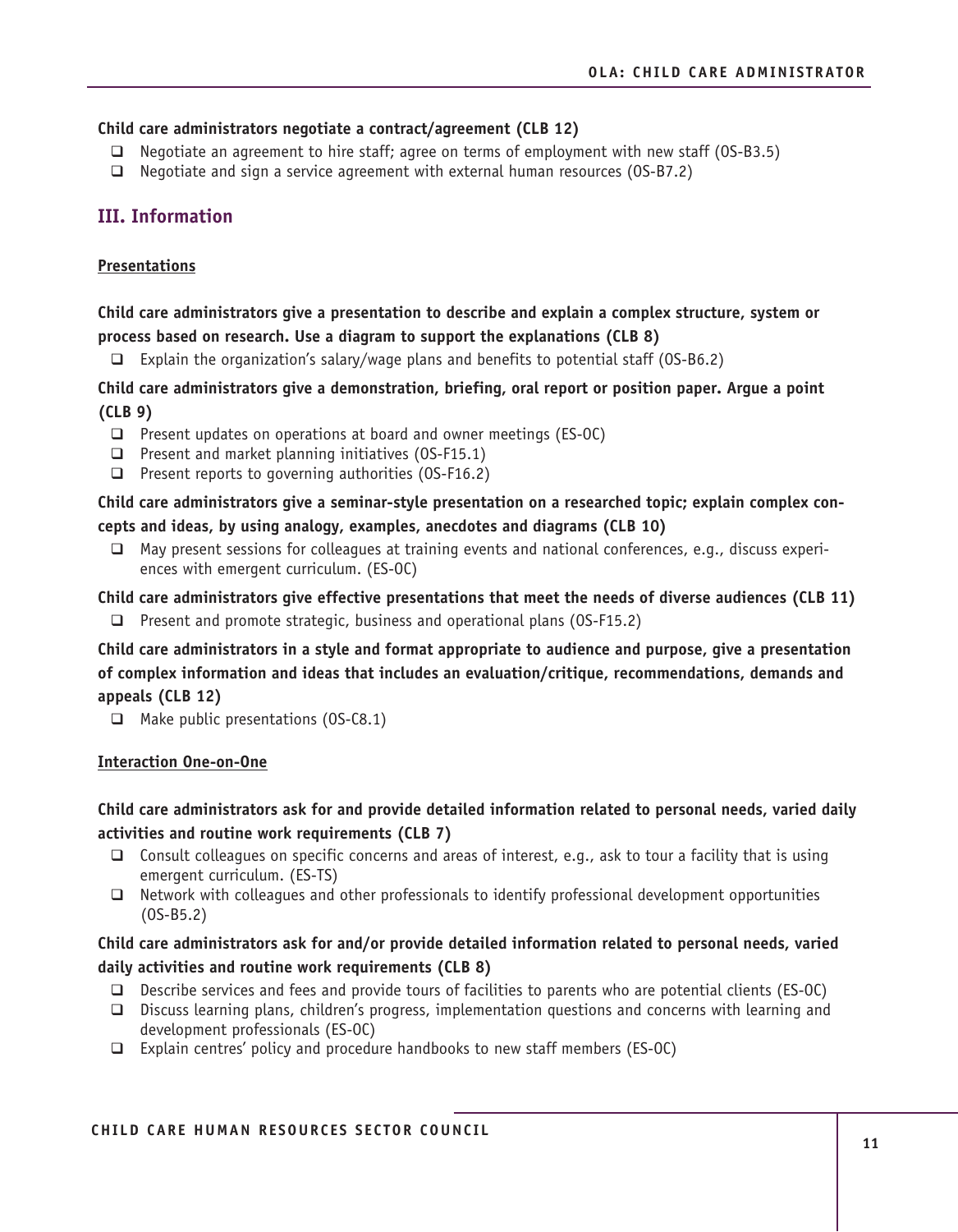#### **Child care administrators discuss options (CLB 8)**

 $\Box$  Set a verbal plan of action to support and address staff behaviour (OS-B4.4)

## **Child care administrators provide, obtain and discuss detailed complex information and opinions with individuals in order to coordinate teamwork assignments/tasks (CLB 9)**

- Discuss programs and administration with stakeholders, e.g., discuss new program ideas with centres' advisory committees. (ES-OC)
- Interact with staff, student interns, board members and owners to share information. E.q., Speak with staff about performance, resources and concerns; discuss expectations, performance and child care topics with student interns completing work placements. (ES-OC)
- $\Box$  Ask appropriate, open-ended interview questions (OS-B3.3)

**Child care administrators provide, obtain and discuss detailed complex information and opinions with an individual in a peer or superior relationship in order to coordinate work train in established procedures, delegate, solve a problem or conflict, or make a decision (CLB 10)** 

- $\Box$  Communicate with government employees to ensure child care facilities meet provincial and territorial standards, e.g., discuss the results of licensing inspections with government inspectors (ES-OC)
- $\Box$  Check references such as personal references, police record checks and child welfare record checks (OS-B3.4) and (OS-B7.2)
- $\Box$  Advise the governing authority on pay and benefit requirements to remain competitive (0S-B6.2)
- $\Box$  Interview and select external human resources (OS-B7.2)
- $\Box$  Delegate and direct others' actions in order to respond to facility emergencies (0S-D10.3)

#### **Interaction in a Group**

#### **Child care administrators contribute to a debate (CLB 10)**

 $\Box$  Participate in labour negotiations (OS-B6.2)

## **Child care administrators facilitate a discussion, seminar/formal meeting etc. Help participants clarify issues and reach set goals (CLB 12)**

 $\Box$  Facilitate meetings to advise and support the function of governing authorities (0S-F16.1)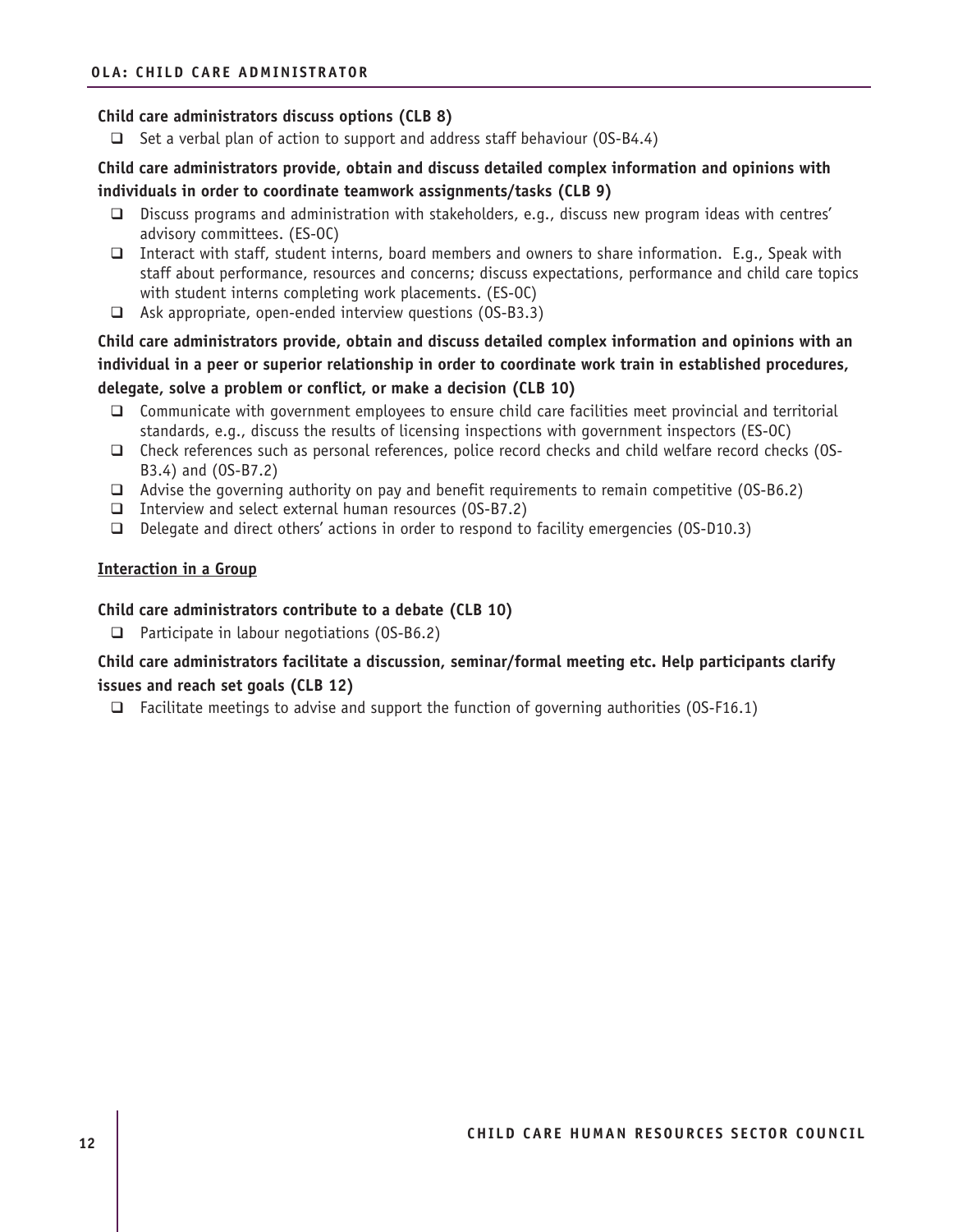## **SKILL: LISTENING**

## **I. Social Interaction**

**Child care administrators identify stated and unspecified details, facts and opinions about situation and relationship of participants containing expression of and response to gratitude and appreciation, complaint, hope, disappointment, satisfaction, dissatisfaction, approval and disapproval (CLB 7)** 

- Interact with staff, student interns, board members and owners to seek information. E.g., Speak with staff about performance, resources and concerns; discuss expectations, performance and child care topics with student interns completing work placements. (ES-OC)
- $\Box$  Listen to staff concerns (0S-B4.1)
- $\Box$  Review and set new goals and objectives as part of staff evaluation (OS-B4.3)

## **Child care administrators identify, analyse and evaluate conflict-resolving, consensus-building and compromise negotiating language and interpersonal strategies (CLB 11)**

- $\Box$  Resolve conflict between staff members and parents. Follow up with both parties to ensure that concerns have been resolved. (ES-OC)
- $\Box$  Experience difficulties with staff members who do not support new program implementation. Based on discussions, implement the most appropriate solutions and follow up to ensure difficulties have been resolved. (ES-TS)

## **II. Instructions**

#### **Child care administrators understand simple messages left on voice-mail (with five to seven details) (CLB 7)**

Listen to voice mail messages from parents, co-workers and colleagues (ES-OC)

## **III. Suasion (Getting Things Done)**

## **Child care administrators evaluate extended oral suggestions for solutions to problems, recommendations and proposals in relation to their purpose and audience (CLB 9)**

- $\Box$  Discuss needs with each centre manager, determine resources available, and set priorities and budgets accordingly (ES-TS)
- Understand parents' concerns about the development of their child (OS-E12.4)

## **Child care administrators identify, analyse and evaluate values and assumptions in oral suasive discourse (where obvious from the stated and unstated clues in the text (CLB 10)**

- Interact with parents. Discuss parent expectations, satisfaction with services, parent work schedules, children's schedules, children's medical information and any special care instructions. (ES-OC)
- $\Box$  Observe and evaluate adult/child interaction (OS-A2.1)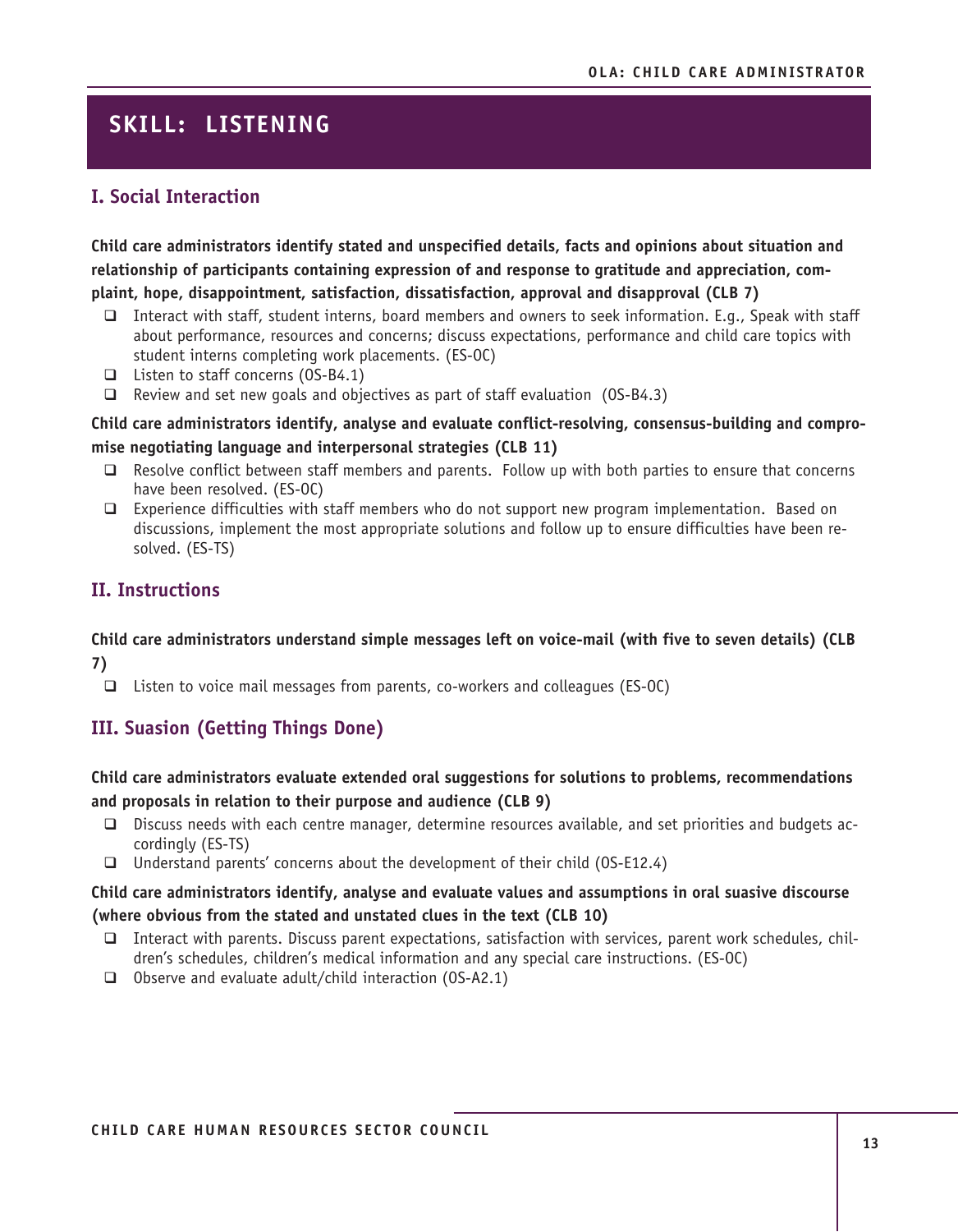#### **IV. Information**

**Child care administrators identify main ideas, supporting details, statements and examples in a descriptive or narrative presentation, or in a group interaction (e.g., meeting, discussion) (CLB 6)** 

Listen during staff meetings (OS-B4.6)

**Child care administrators demonstrate comprehension of mostly factual details and some inferred meanings in an extended description, report or narration when events (or stages) are reported out of sequence (CLB 7)** 

 $\Box$  Discuss products and services with suppliers, including quantities, prices, discounts, shipping, invoicing and return policies (ES-OC)

**Child care administrators demonstrate critical comprehension of an extended oral exchange between several speakers: identify main ideas, bias and statements of fact and opinion for each speaker; summarize and evaluate development of positions (CLB 9)** 

 $\Box$  Learn in a variety of ways, including discussions with co-workers and colleagues and attending courses, workshops, seminars and conferences (ES-CL)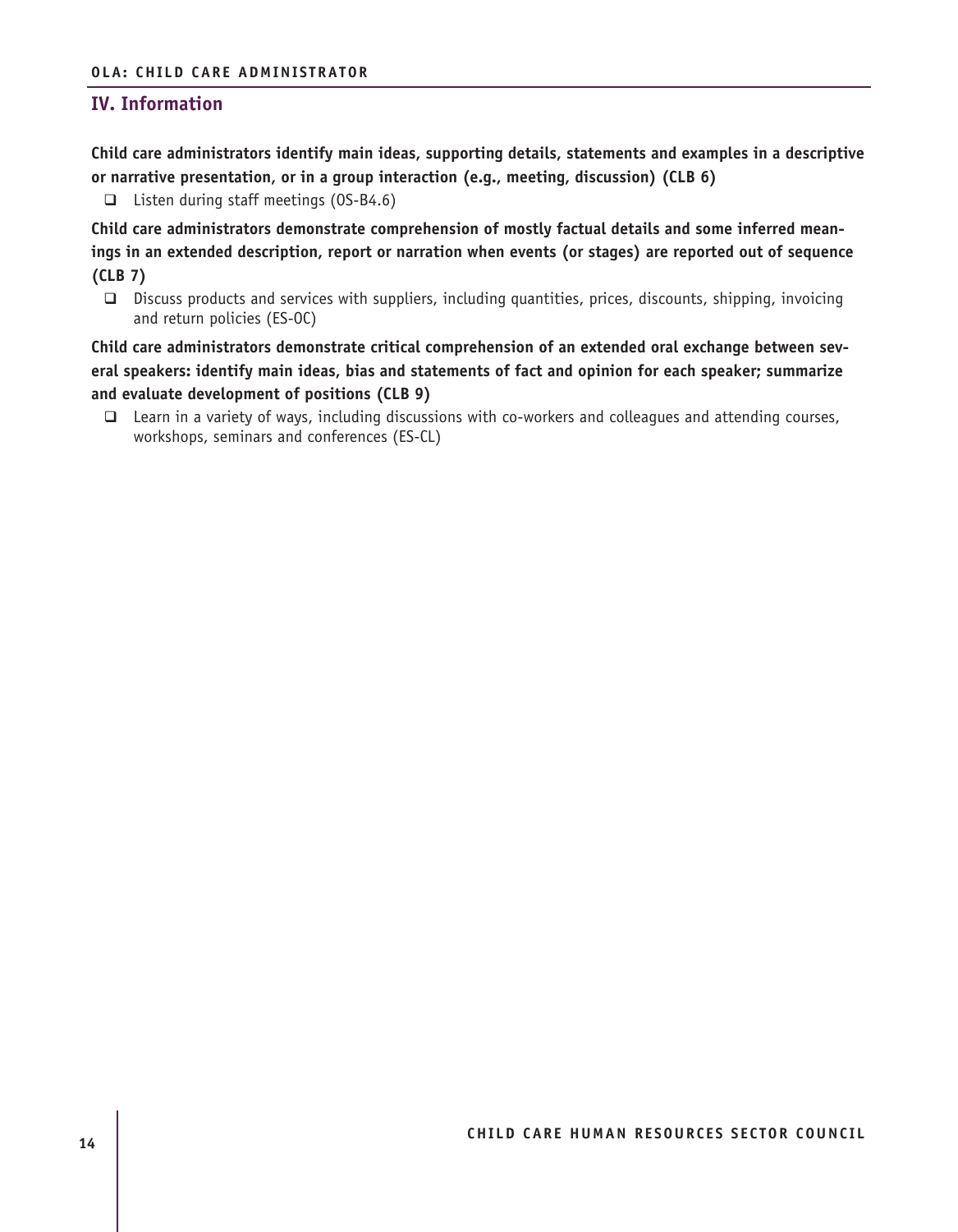## **SKILL: READING**

## **I. Social Interaction Texts**

**Child care administrators get information from personal notes, e-mail messages and letters (CLB 4)** 

 $\Box$  Read short reminder notes outlining tasks to be completed (ES-R)

**Child care administrators obtain factual details and inferred meanings in moderately complex notes, e-mail messages and letters containing general opinions and assessments of situations, response to a complaint and expressions of sympathy (CLB 8)** 

 $\Box$  Read e-mail from parents, senior board members, owners and provincial day care regulators, e.g., read emails from parents explaining their children's medical problems and special care requirements. (ES-R)

## **II. Instructions**

**Child care administrators understand and follow moderately complex written instructions with seven to ten step procedures (CLB 5)** 

 $\Box$  Read instructions on medicine labels (ES-R)

**Child care administrators follow a set of written instructions on ten to 13- step everyday procedures related to simple technical and non-technical tasks (CLB 7)** 

 $\Box$  Follow mediation and arbitration procedures (OS-B6.3)

**Child care administrators follow an extended set of multi-step instructions for established process (CLB 8)** 

 $\Box$  Interpret the manufacturer's maintenance and repair instructions (0S-D11.2)

## **III. Business/Service Texts**

**Child care administrators identify factual details and some inferred meanings in moderately complex business/service texts, including formatted texts (CLB 5)** 

 $\Box$  Locate data in lists and tables, e.g., locate children's ages, addresses and other contact data in waiting lists; review data such as height, weight, visual acuity, hearing ability and test results in child development tables; locate employees' names and shift start and stop times in work schedules. (ES-DU)

**Child care administrators identify factual details and some inferred meanings in moderately complex texts containing advice, requests, specifications (CLB 6)**

- $\Box$  Read brief catalogue descriptions of supplies such as toys, books, crayons and playground equipment pieces before placing orders (ES-R)
- $\Box$  Read funding and application guidelines to understand the eligibility requirements and application deadlines (ES-R)

**Child care administrators find two or three pieces of information in moderately complex formatted texts (CLB 6)** 

- $\Box$  Approve wage and expense claim payments; review and approve staff expense claims that include mileage and taxes (ES-N)
- $\Box$  Review and verify invoices, time sheets and payroll records (OS-C9.4)

### **Child care administrators identify factual details and some inferred meanings in moderately complex texts containing assessments, evaluations, advice (CLB 7)**

 Examine employee performance reviews and parents' satisfaction surveys related to staff performance. Examine employees' past and current compensation levels and consider the effects of compensation adjustments on staff morale and budgets. (ES-TS)

#### **CHILD CARE HUMAN RESOURCES SECTOR COUNCIL**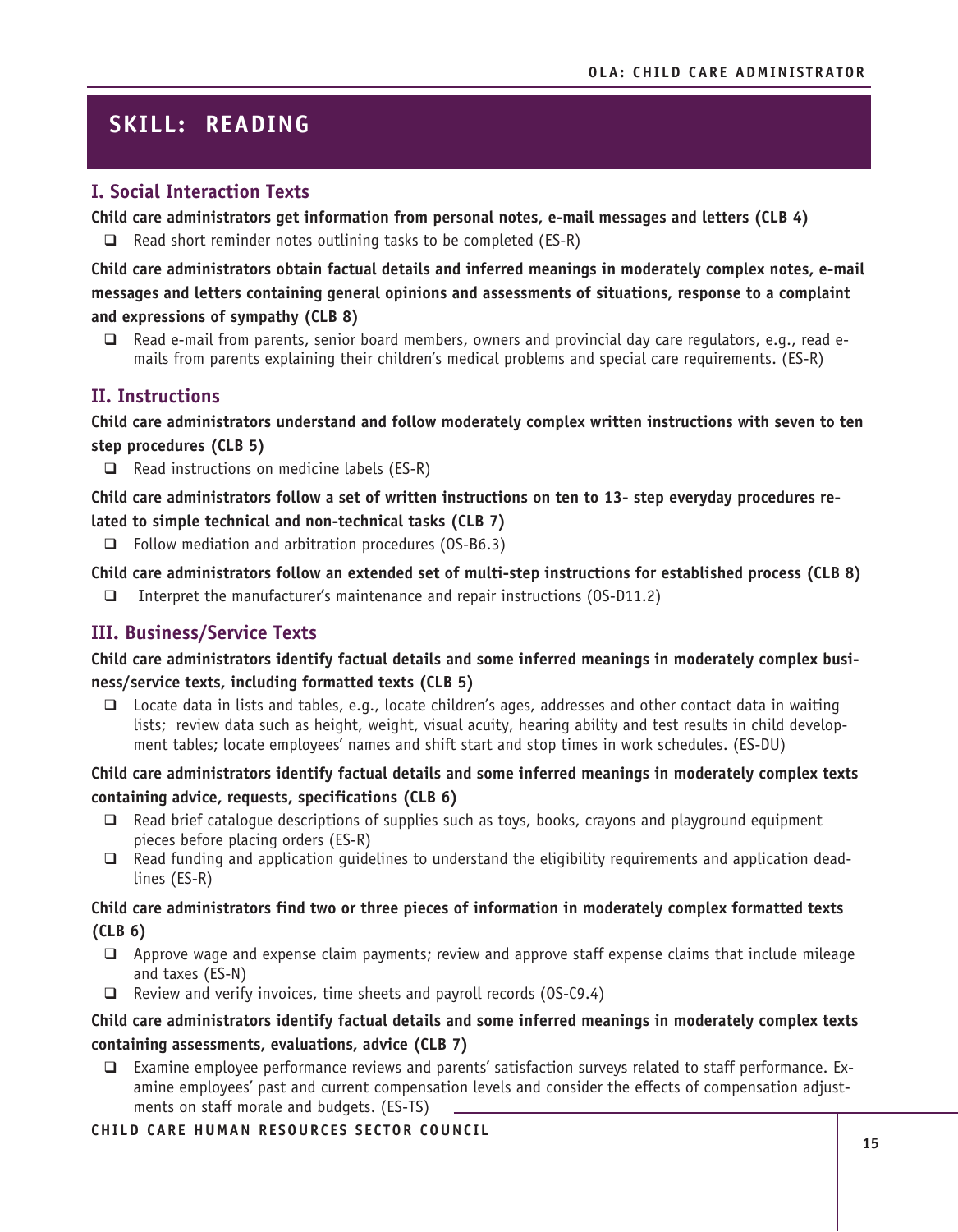## **Child care administrators identify factual and inferred meanings in written proposed solutions, recommendations and proposals; and in statements of rules, regulations, laws and norms of behaviour (CLB 8)**

- $\Box$  Seek information about changes in regulations from professional associations and government departments (ES-TS)
- $\Box$  Ensure the environment and space conform to legislative requirements (0S-A2.3)
- $\Box$  Ensure professional development is provided in accordance with the organization's policies and procedures (OS-B5.3)
- $\Box$  Ensure all program material conforms to safety standards (0S-C9.7); ensure all equipment and installations comply with the applicable safety codes and regulations (OS-C9.8); ensure compliance with health and safety standards and regulations (OS-D10.1); ensure compliance with legislative health codes (OS-D10.5)
- $\Box$  Keep current on new and emerging food handling regulations or quidelines (0S-D10.6)

## **Child care administrators obtain information for key work/business tasks by locating and integrating several pieces of information in complex prose texts and formatted texts (CLB 9)**

- $\Box$  Comply with the organization's hiring policy and procedures in advertising for staff (OS-B3.2)
- $\Box$  Follow the organization's policies and procedures for conducting interviews (OS-B3.3); follow the organization's policy and procedures when screening prospective staff (OS-B3.4); follow privacy and confidentiality laws and regulations when handling and storing confidential information (OS-B3.4); follow the organization's hiring policy and procedures (OS-B3.5); follow the organization's policy and procedures when engaging external human resources (OS-B7.2)
- Interpret employment policies, procedures and laws (OS-B3.3); interpret and follow the organization's financial policies and procedures for record-keeping (OS-C9.1); interpret and implement directions (OS-F16.3); interpret personnel and other policies (OS-F16.3)
- $\Box$  Plan for staff upgrading and development to meet legislated/regulated requirements and to enhance best practices (OS-B5.1)
- $\Box$  Maintain financial records in accordance with federal and provincial government legislation (0S-C9.1)
- $\Box$  Comply with legislated food handling, preparation, and storage policies and procedures (OS-D10.6)

## **Child care administrators obtain information in key work/business tasks by locating and integrating sev-**

### **eral pieces of explicit and implied information in multiple, complex prose texts and in complex forms and graphic displays (CLB 10)**

- Interpret government regulations relevant to their province or territory. e.g., read child care regulations in the province's Social Care Facilities Licensing Act to ensure child care operations meet provincial standards. (ES-R)
- Interpret municipal, provincial and federal building regulations and codes relevant to child care (0S-D11.3)

#### **Child care administrators analyse and evaluate persuasiveness in business/service texts (CLB 11)**

- Evaluate policies and procedures to determine if the organizations' needs and practices are accurately reflected. Compare current policies and procedures to legislation, analyze results of program and staff evaluations and examine client feedback and financial records. Based on their analysis, make any required changes. (ES-TS)
- $\Box$  Read, interpret and analyze legislation relevant to child care programs (OS-F14.1)
- Analyze and interpret community-related information when assessing community needs for early childhood education and care (OS-F15.1)
- Analyze information and data (OS-F16.2)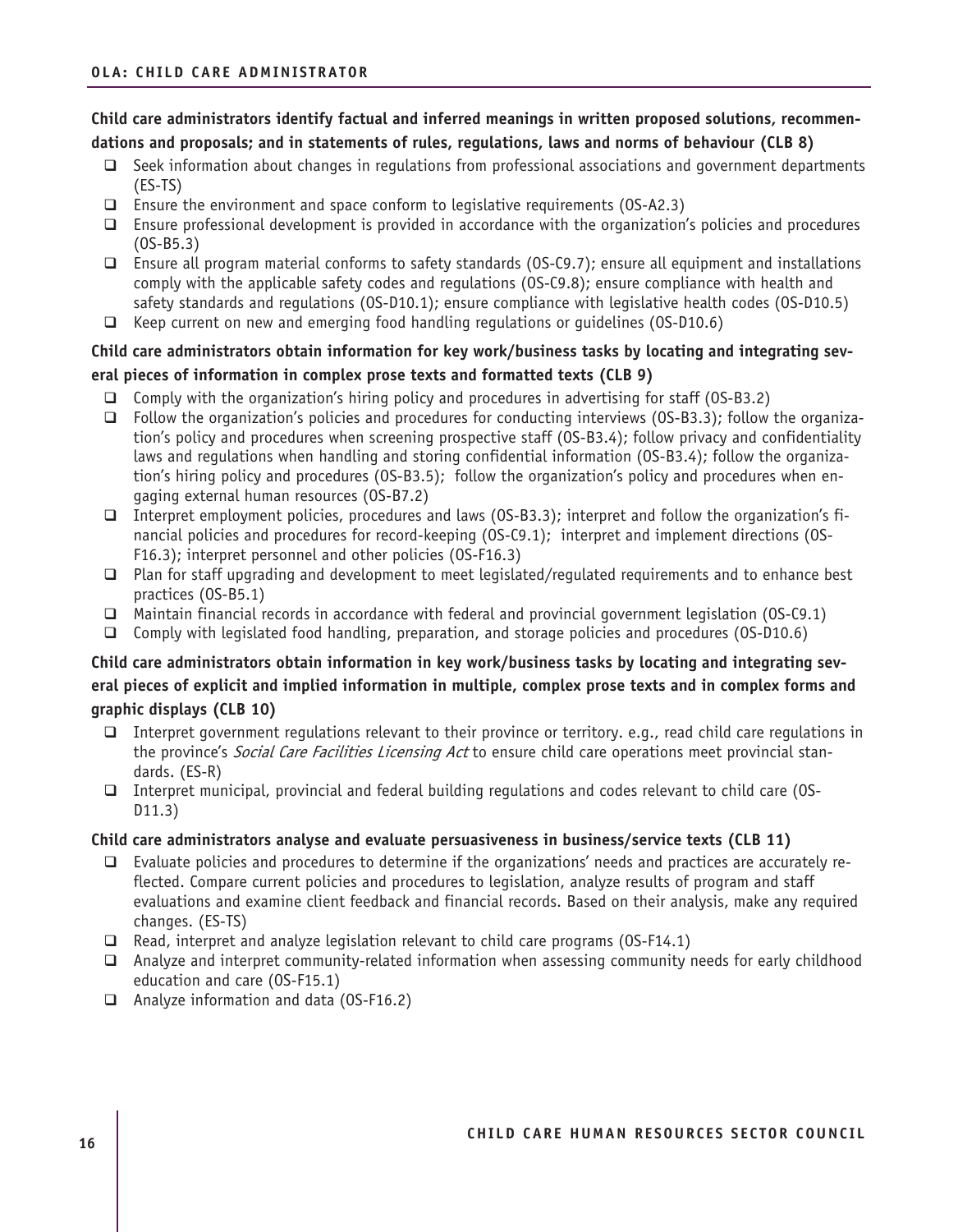## **IV. Informational Texts**

#### **Child care administrators use standard reference texts: dictionaries, maps and diagrams (CLB 3)**

 Identify safety, hygiene and hazard symbols and warning phrases on signs, e.g., ensure that 'wash hands' signs are posted in all washrooms and kitchens. (ES-DU)

## **Child care administrators show comprehension of a one-page moderately complex descriptive/narrative**

## **text on a familiar topic (CLB 6)**

- $\Box$  Read short descriptions of training and job experiences on resumes and cover letters summarizing job applicants' qualifications to determine applicants' abilities to present themselves in a professional manner (ES-R)
- $\Box$  Read magazine and newsletter articles on topics such as childcare, parenting and program management. Skim some articles and read others more thoroughly. (ES-R)

### **Child care administrators demonstrate comprehension of a one- or two-page moderately complex extended description, report or narration on a familiar topic (CLB 7)**

 $\Box$  Read a variety of reports, e.g., read inspection reports, written by day care inspectors, describing the findings and recommending changes to day care operations and facilities. ECE Administrators also read accident and incident reports. (ES-R)

## **Child care administrators demonstrate comprehension of factual details and inferred meanings in an extended description, report or narration when events are reported out of sequence. Draw conclusions (CLB 8)**

- $\Box$  Evaluate program effectiveness by reviewing program benchmarks, child development reports, staff and client satisfaction survey results, and program financial statements (ES-TS)
- $\Box$  Evaluate programs to ensure a variety of learning styles are included (OS-A1.4)

## **Child care administrators comprehension of complex process flow charts, graphs, pictographs and diagrams by expressing them in alternate forms (CLB 9)**

□ May review construction drawings to ensure facilities meet legislated requirements for child care such as the number of square feet per child and spacing for play equipment. Interpret the information provided on the construction drawings and comparing it to legislation. (ES-N)

## **Child care administrators trace, summarize and evaluate the development of arguments in complex exposi-**

## **tory or argumentative texts (e.g., in a rational inquiry paper or in a problem-solution paper) (CLB 10)**

- $\Box$  Read textbooks, manuals, academic journals and trade publications for information on specific child development and administration topics. They synthesize the information on developmental approaches, problem solving strategies and current issues and trends. (ES-R)
- $\Box$  May belong to provincial or territorial professional associations that provide information and professional development opportunities for members. In addition, they pursue independent learning using the internet, textbooks, reference manuals, academic journals and trade publications such as *Interaction*. (ES-CL)

#### **Information Literacy/Reference and Study Skills Competencies**

## **Child care administrators access and locate three or four pieces of information in on-line electronic reference sources (e.g., Internet, library databases), if available, or from print reference sources (CLB 7)**

- $\Box$  Seek specific child care and administration information from various libraries, child care associations, and organization websites (ES-TS)
- Access their respective professional association websites to search for articles on specific topics and training opportunities (ES-CU)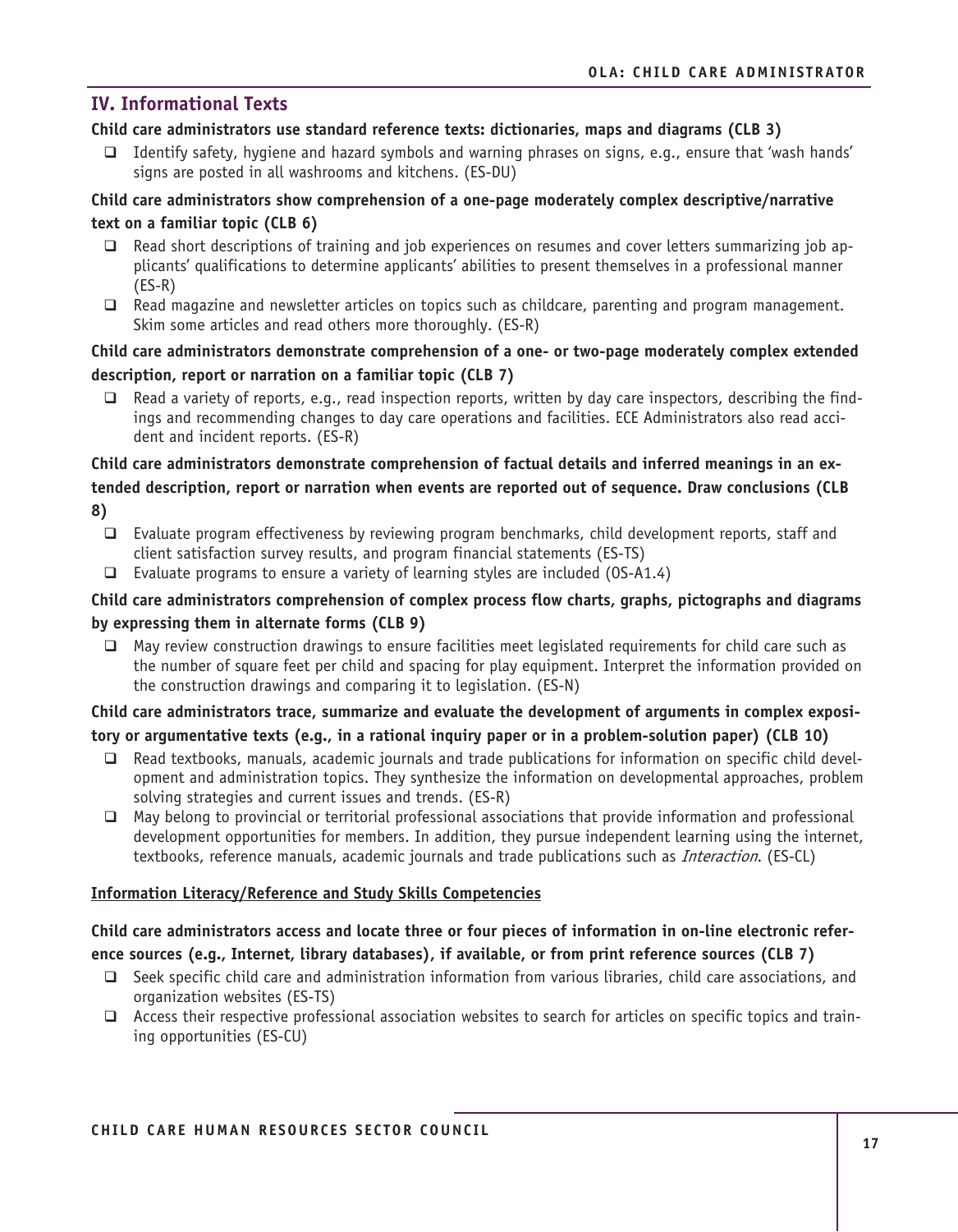## **Child care administrators child care administrators access and locate several pieces of information involving a complex search of on-line electronic reference sources (e.g., library databases) and of traditional sources (CLB 10)**

- □ Conduct both general and extended searches in electronic databases to find articles on topics such as early childhood development (ES-CU)
- □ Research a variety of professional development opportunities (OS-B5.2)
- $\Box$  Research funding sources (0S-C8.1)

## **Child care administrators conduct a whole-topic information search of on-line electronic reference sources**

#### **(e.g., library databases) and traditional sources (CLB 11)**

- $\Box$  Research and use technology to establish legislative requirements (OS-F14.1)
- $\Box$  Research relevant topics when contributing to the development of governance policies (OS-F14.2)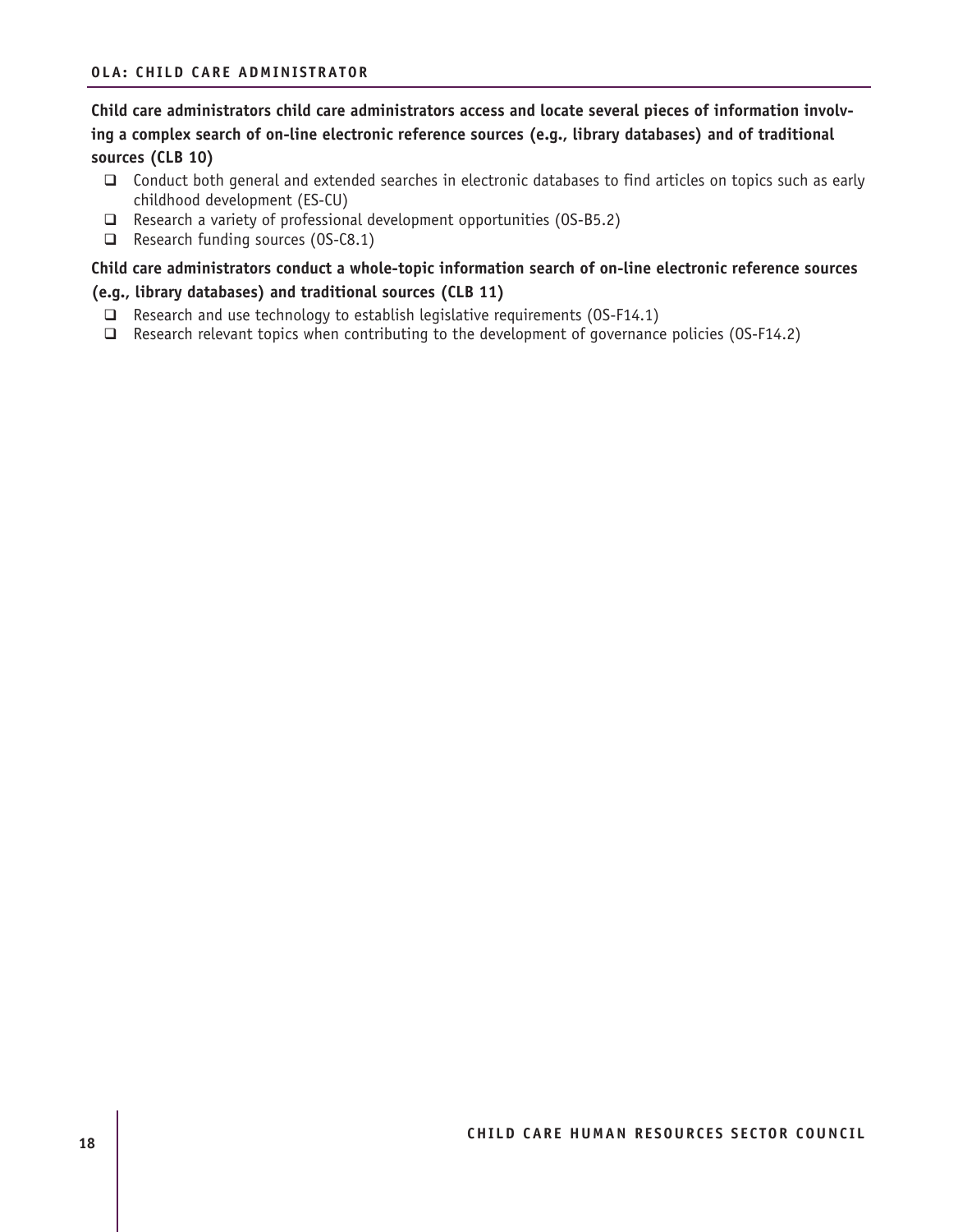## **SKILL: WRITING**

## **I. Social Interaction**

## **Child care administrators write press/news/media releases and public relations materials to foster goodwill for a company, project, initiative, campaign (CLB 12)**

□ May create marketing materials, such as brochures, flyers, and web site pages, to promote child care centre. Use concise and effective wording to describe programs, services and fees. (ES-W)

## **II. Recording/Reproducing Information**

### **Child care administrators copy short texts to record information for personal use, or to complete tasks, or to learn information (CLB 4)**

 $\Box$  Write notes to remind themselves of tasks to be completed, such as telephone calls to be returned, and to record information on tasks completed (ES-W)

#### **Child care administrators reduce a page of information to a list of seven to ten important points (CLB 5)**

 $\Box$  Maintain an accurate waiting list (OS-C9.6); maintain up-to-date lists of the resources available to families (OS-E12.3);maintain a list of external resources and expertise (OS-E12.4)

#### **Child care administrators take notes from an oral presentation or a page of written information (CLB 6)**

 $\Box$  Keep a record of ideas and actions from staff meetings (OS-B4.6)

## **Child care administrators write instructions about an established process or procedures given in a live demonstration, over the phone or from pre-recorded audio or video material (CLB 8)**

 $\Box$  Create lists specifying procedures to be followed to ensure consistency, e.g., create a list of steps for registering children in centres (ES-DU)

#### **Child care administrators write summaries and summary reports of longer texts (CLB 9)**

 $\Box$  Set the direction for their organizations and implement agreed upon plans (ES-TS)

#### **Child care administrators write minutes of a meeting (CLB 9)**

Document agreements to manage problem solving and conflict resolution (OS-B6.3)

## **Child care administrators reduce and synthesize very complex and extensive information from multiple sources into a variety of formats (e.g., point-form notes, minutes, outlines, summaries, reports, abstracts, charts, tables, graphs) (CLB 11)**

- $\Box$  Develop a facility map of critical locations (OS-D10.3)
- $\Box$  Recommend to the governing authority new policies or policy changes in a wide range of areas of the organization's operations (OS-F14.2)
- $\Box$  Translate legislation into policy, procedures and guidelines (OS-F14.3)

## **III. Business/Service Messages**

#### **Child care administrators fill out simple forms (CLB 3-4)**

 $\Box$  Maintain child attendance records (OS-C9.6)

#### **Child care administrators convey simple business messages as written notes (CLB 3-4)**

 $\Box$  Schedule regular staff evaluation meetings (OS-B4.3)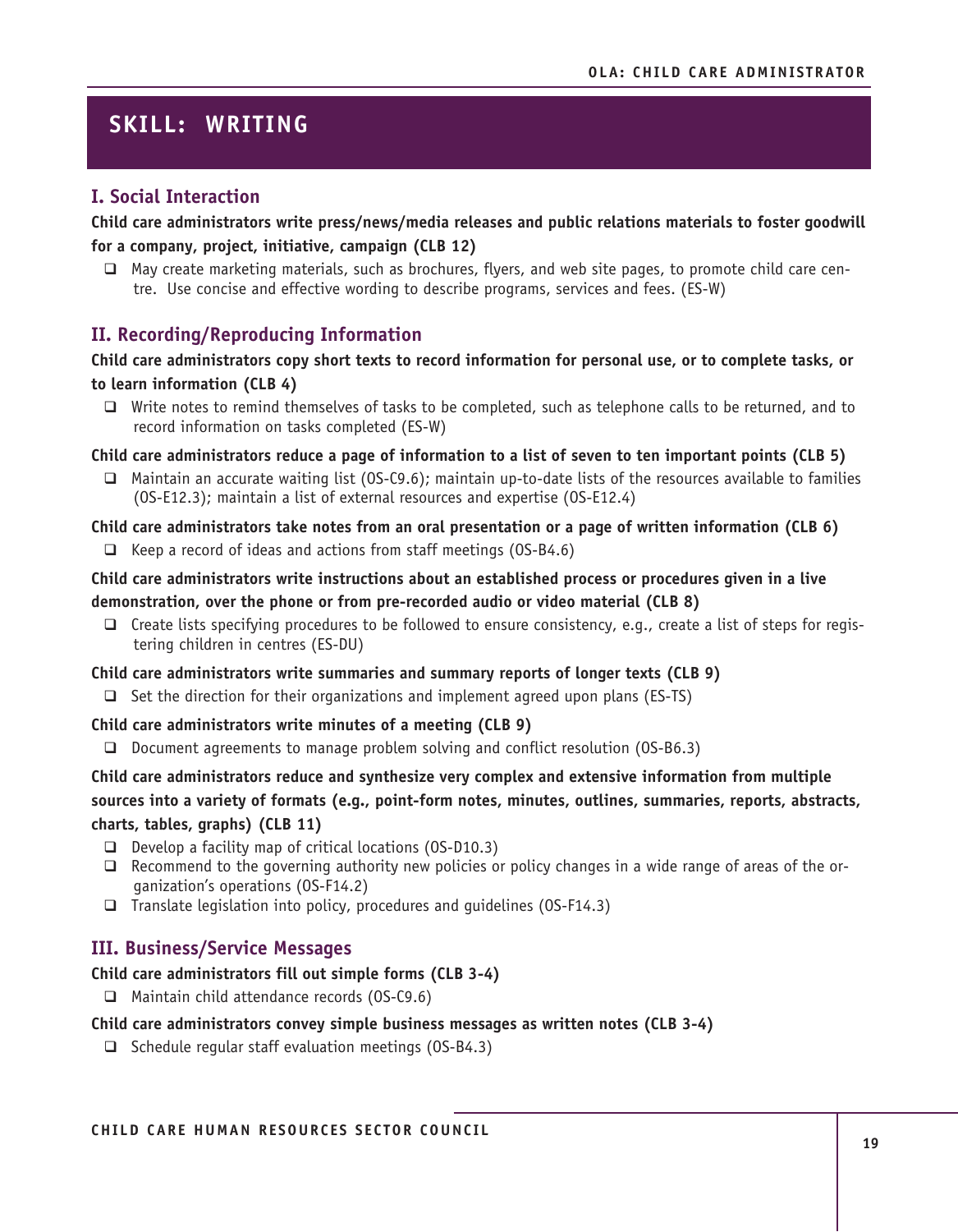#### **OLA: CHILD CARE ADMINISTRATOR**

#### **Child care administrators fill out forms (CLB 5)**

 $\Box$  Maintain readily accessible and current personnel records (OS-B4.5)

#### **Child care administrators fill out moderately complex forms (CLB 6-7)**

- □ Determine staffing requirements and set schedules for full-time, part-time and relief staff (ES-N); develop staff schedules (OS-B3.1)
- □ Maintain maintenance schedules (OS-D11.3)

### **Child care administrators convey business messages as written notes to pass on routine information, make requests, or respond to recommendations and warnings (CLB 7)**

- □ May write a one-page article for a parent newsletter describing topics such as play-based learning and introducing new staff members (ES-W)
- □ Write presentation notes for slideshows delivered to staff, board members, owners and colleagues. The notes elaborate on the points covered in each slide, remind the presenter of relevant examples and provide background information. Topics range from training presentations on conflict resolution for staff through financial updates for board members and owners. (ES-W)
- $\Box$  E-mail colleagues to both share and request information about programs with a high client satisfaction rate (ES-W)
- $\Box$  Plan their own activities on a daily, weekly and monthly basis to ensure reporting and regulatory requirements and timelines are met (ES-TS)
- $\Box$  Use e-mail programs to communicate with parents, government employees, staff members, colleagues, board members and owners (ES-CU)
- □ Maintain records according to safety regulations (OS-C9.7); maintain allergy and dietary records on each child (OS-D10.6); maintain records and follow-up to ensure compliance with building regulations and codes (OS-D11.3)
- $\Box$  Develop varied and nutritious menus within budget limits (OS-C10.7)

### **Child care administrators convey business messages as written notes, memoranda, letters of request, or work record log entries, to indicate a problem, to request a change, or to request information (CLB 8)**

- $\Box$  Draft the advertisement for new staff (OS-B3.2)
- $\Box$  Set a written plan of action to support and address staff behaviour (0S-B4.4)

### **Child care administrators fill out forms and other materials in pre-set formats with required brief texts (CLB 8)**

- $\Box$  May complete government grant application forms to accompany proposals for funding. They enter information about operations, program types, number of employees, and revenue sources (ES-DU)
- $\Box$  May prepare invoices (ES-N)

#### **Child care administrators write short suggestions and reports as memos and pre-set form reports (CLB 9)**

- $\Box$  Monitor staff progress and follow-up (OS-B4.3)
- $\Box$  Report and take corrective action to address discrepancies or variances in financial statements (0S-C9.2)

#### **Child care administrators write instructions and instruction letters (CLB 10)**

- $\Box$  Maintain a plan for contingencies (0S-C8.2)
- $\Box$  Develop organizational procedures in case of emergencies (OS-D10.2)

## **Child care administrators fill out complex forms and other materials in pre-set formats with one to five paragraphs of texts (CLB 10)**

 $\Box$  Complete child registration/compliance agreements (OS-C9.6)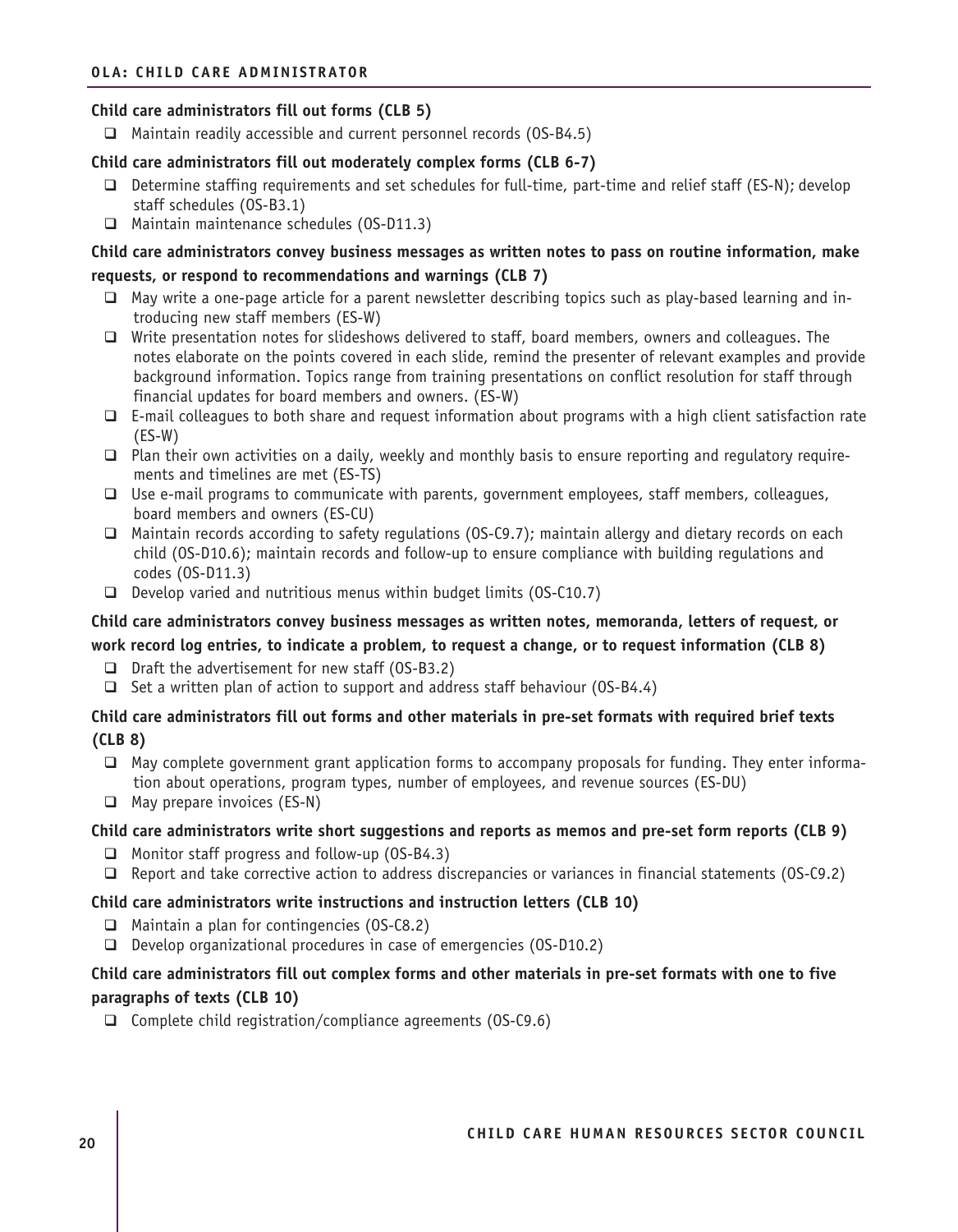**Child care administrators write formal business reports, requests for proposals and formal proposals (CLB 11)** 

 $\Box$  May write proposals requesting financial assistance. Proposals include detailed descriptions of the services offered, future operational plans, current financial status and financial requirements (ES-W); write proposals for funding (OS-C8.1)

## **Child care administrators create forms and other materials in pre-set formats to collect and record complex information in a standard way (CLB 11)**

- $\Box$  Create tables showing centre activities, staff assignments and work schedules. Create tables to compare current and previous year parent satisfaction levels. (ES-DU)
- $\Box$  May create graphs summarizing children's attendance (ES-DU)
- $\Box$  Create program evaluation forms for completion by parents and staff members (ES-DU)
- $\Box$  Develop tools for assessing the needs of the community, such as questionnaires, surveys and focus groups (OS-F15.1)

## **Child care administrators write manuals, procedures, training materials and other formal documentation (CLB 12)**

- $\Box$  Develop a curriculum based on the principles of early childhood development and learning (OS-A1.2)
- $\Box$  Develop a professional development plan and content related to the needs of individual staff and the organization (OS-B5.3)

## **IV. Presenting Information**

**Child care administrators write one or two paragraphs to relate a familiar sequence of events; tell a story; provide a detailed description and comparison of people, places, objects and animals, plants, materials, or routines; or to describe a simple process (CLB 6)** 

□ Write short letters to parents about centre activities. Write about upcoming field-trips and include information on the locations, dates, times, transportation arrangements, meals and activities. Respond to parents' questions and comments about programs. (ES-W)

**Child care administrators write two or three paragraphs to narrate a familiar sequence of events from the past; to tell a story; or to provide a detailed description, comparison (CLB 7)** 

- Use word processing software. E.g., write and format short reports for board members and owners. (ES-CU)
- $\Box$  Set new goals and objectives for staff (OS-B4.3)

## **Child care administrators write three or four paragraphs to narrate a historical even; to tell a story; to express or analyse opinions on a familiar abstract topic; or to provide a detailed description and explanation of a phenomenon or a process (CLB 8)**

- $\Box$  Record observations and action taken to protect and respect the rights of children (0S-A2.4)
- $\Box$  Develop selection criteria for hiring new staff (OS-B3.3)
- $\Box$  Document and follow-up on the hiring process (OS-B3.5)
- $\Box$  Document staff behaviour using facts and observations (OS-B4.4)
- Document observations and maintain records to determine requirements for external human resources (OS-B7.1)
- $\Box$  Document the event of physical and/or emotional trauma and action taken (0S-D10.4)
- Document and report health practices or risks to appropriate parties ( $0$ S-D10.5)

## **Child care administrators write a paper, essay, report or story to narrate a sequence of events from the past (CLB 9)**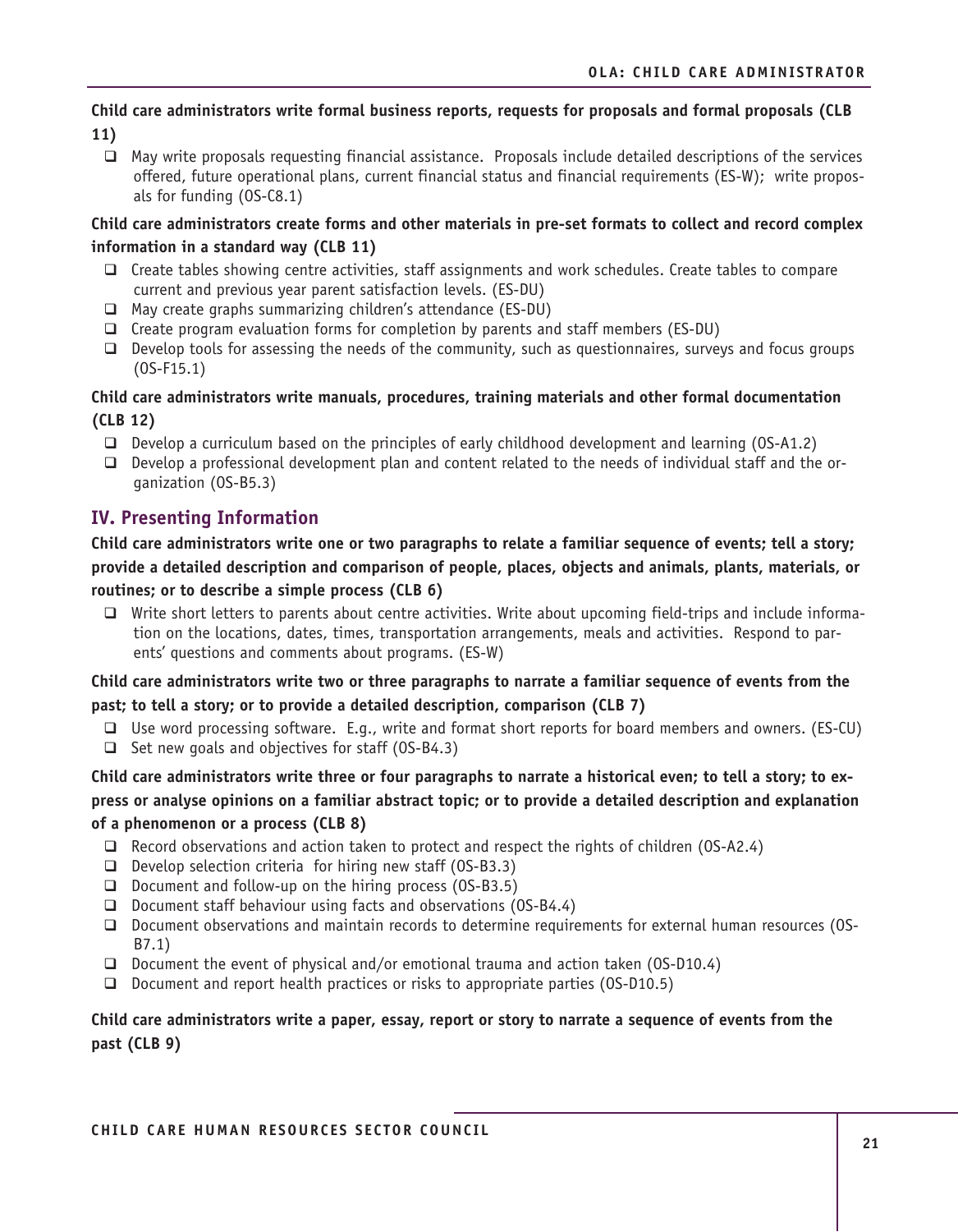#### **OLA: CHILD CARE ADMINISTRATOR**

- $\Box$  Write annual reports for stakeholders, describing the centres' child development programs, finances, human resources, community outreach activities, partnerships and special events. Information is summarized from parent satisfaction surveys and discussions with community partners. (ES-W)
- Write program evaluations for board members and owners. Include detailed descriptions of program achievements and weaknesses, financial and human resources and recommendations for improvements. (ES-W)

#### **Write a paper, essay, report to describe and compare complex ideas, phenomena or processes (CLB 9)**

- $\Box$  Apply early childhood development knowledge in the development of an ECEC philosophy (OS-A1.1)
- Determine eligibility and develop a compensation framework and benefit package (OS-B6.2)
- Develop and apply intervention plans (OS-B7.1); develop and/or ensure a long-term maintenance plan for the facility and equipment (OS-D11.1); develop a risk-response plan (OS-D11.2)
- $\Box$  Develop health protocol and policies, such as cleaning procedures and hand washing (OS-D10.5)
- $\Box$  Record and disseminate operational policies, procedures and guidelines (0S-F14.3)

## **Write an expository paper, report or essay to explain causal and logical relationships between facts, phenomena and events (CLB 10)**

 $\Box$  Prepare a cost/benefit analysis to market services and activities (OS-F15.4)

| For more information about:                                                        | Contact:                                                                                                                                                                                                                                                                                        |
|------------------------------------------------------------------------------------|-------------------------------------------------------------------------------------------------------------------------------------------------------------------------------------------------------------------------------------------------------------------------------------------------|
| <b>Canadian Language Benchmarks</b><br>0r<br><b>Occupational Language Analyses</b> | Centre for Canadian Language Benchmarks,<br>http://www.language.ca<br>Ph. (613) 230-7729<br>Fax: (613) 230-9305<br>info@lanquage.ca                                                                                                                                                             |
| <b>Occupational Standards for</b><br><b>Child Care Administrators</b>              | Child Care Human Resources Sector Council<br>Tel: 613.239.3100 / Toll Free: 1.866.411.6960<br>Fax: 613.239.0533<br>www.ccsc-cssqe.ca                                                                                                                                                            |
| <b>Essential Skills Profiles</b>                                                   | Human Resources and Skills Development Canada,<br>Skills Information Division<br>Human Resources Partnerships<br>Human Resources and Skills Development Canada<br>112 Kent Street, Tower B, 21st floor<br>Ottawa, Ontario<br>K1A 0J9<br>http://www15.hrdc-drhc.qc.ca/english/general/home_e.asp |



**Registered March 31, 2010 in Ottawa**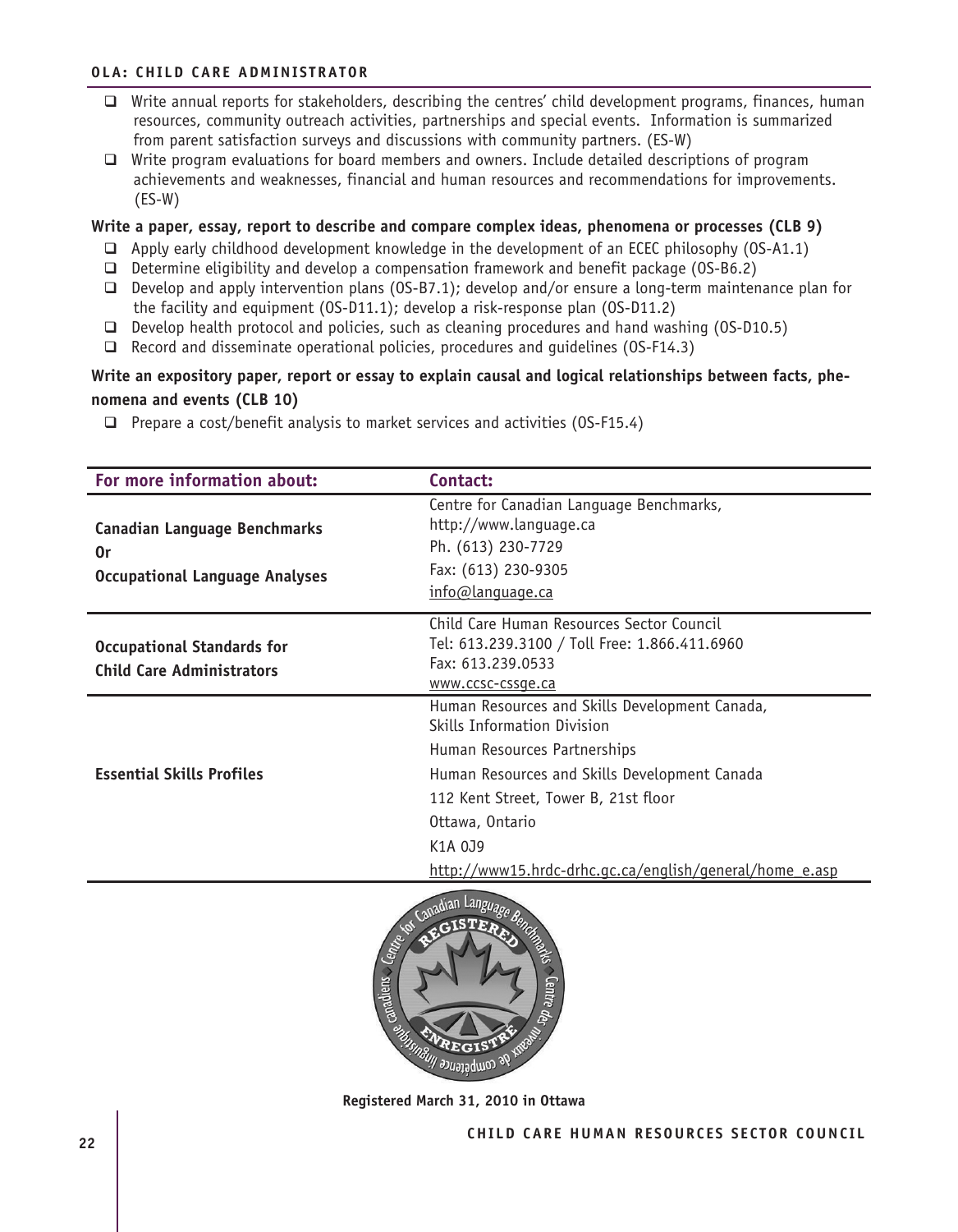

## **EARLY CHILDHOOD EDUCATOR (NOC 4214)**

## **Job Definition<sup>1</sup>**

Early Childhood Educators are responsible for the health, safety and well-being of children who range in age from newborn to 12 years old. Each day, they plan and provide experiences that support and promote the emotional, creative, intellectual, social, cognitive and physical development of the children in their care. They develop caring and responsible relationships with each child and maintain open cooperative relationships with families. Early childhood educators perform some or all of the following duties:

- ♦ develop and implement creative, developmentally appropriate programming
- ♦ observe children for signs of learning disabilities and take appropriate action
- ♦ assess the skills, abilities, interests and needs of children
- establish collaborative relationships with families
- discuss children's progress or areas of concern with parents and other staff members, while following confidentiality guidelines
- ♦ establish and maintain collaborative relationships with other community service providers that work with children and families
- participate in meetings and workshops for professional development
- may supervise and coordinate the activities of other ECEs, ECE assistants, and student educators.

In the Child Care Sector, the CLB levels shown (see the Comparative Ratings chart on page 2) reflect the range of actual tasks nationally done in the occupation. In specific workplaces contexts, higher levels may be required to be successful.

#### **Overview**

This Occupational Language Analysis (OLA) presents Canadian Language Benchmarks (CLB) competencies and typical listening, speaking, reading and writing tasks performed at a competent level by early childhood educators. The tasks are illustrative only, and do not provide a complete sample of what an early childhood educator does on the job. Other essential skills such as numeracy and computer skills are beyond the scope of the OLA. The content of the OLA was validated by people employed in the occupation and by CLB experts. It was developed by CLB experts using three key resources:

- the Canadian Language Benchmarks 2000, Centre for Canadian Language Benchmarks and Citizenship and Immigration Canada
- Early Childhood Educator Essential Skills Profile: November, 2008
- Occupational Standards for Child Care Practitioners, Canadian Child Care Federation

For a more complete picture of the competencies that are needed to perform this occupation, refer to these source documents.

1 Essential Skills Profile for Early Childhood Educators (NOC 4214), 2008

**CHILD CARE HUMAN RESOURCES SECTOR COUNCIL**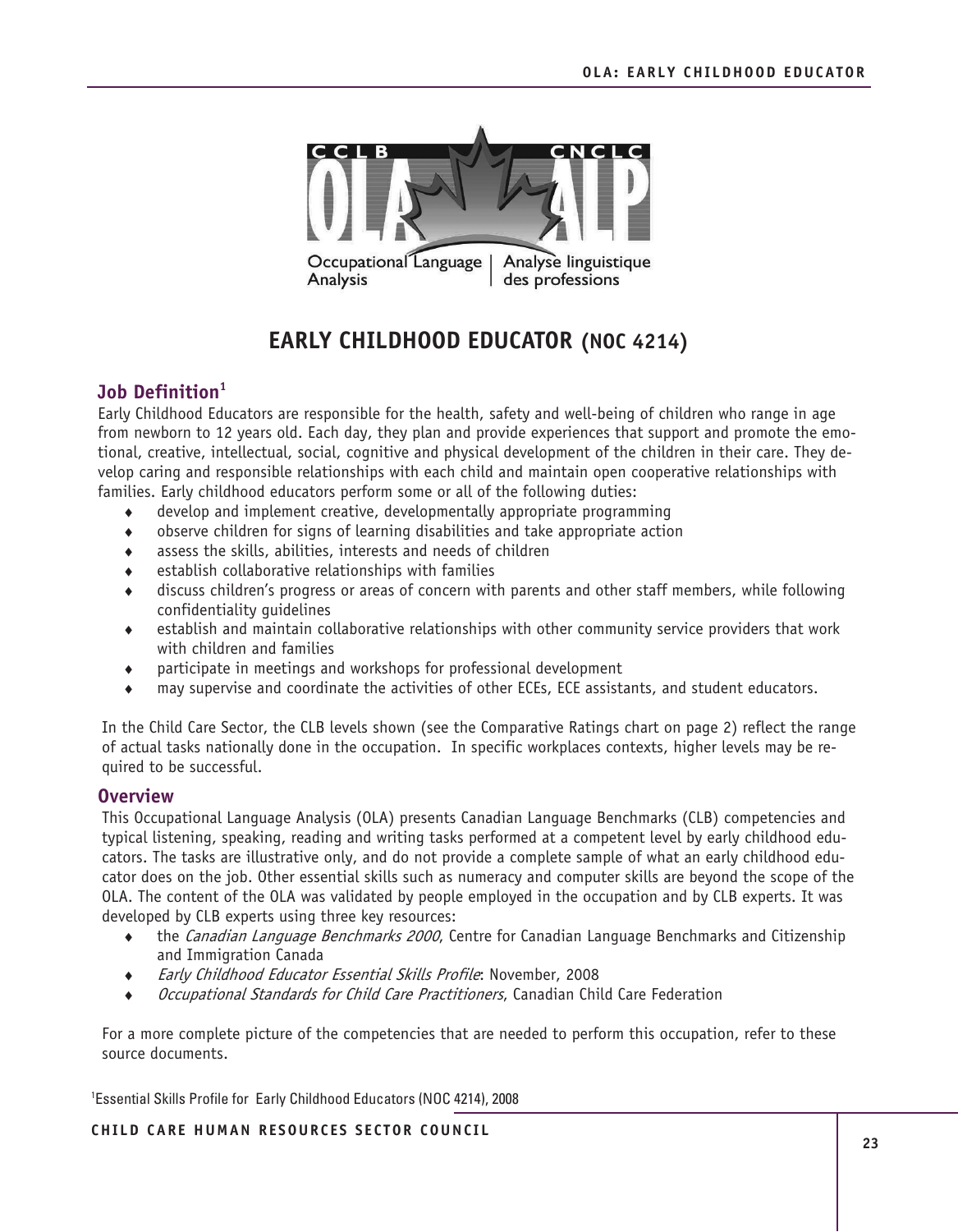Note: The Child Care Human Resources Sector Council commissioned the development of an Additional Task Inventory in order to address perceived gaps in communicative description found in the source documents. Tasks drawn from the ATI are also included in this Occupational Language Analysis.

## **How to Read this Occupational Language Analysis:**

The titles, numbers and sequence of categories are based on the *Canadian Language Benchmarks 2000*, which address four major skill areas: Speaking, Listening, Reading and Writing. CLB competencies (language descriptors) are entered at the left margin and followed by a number indicating the benchmark level (1 – 12) for each competency. Sample occupational tasks (work/task descriptors) drawn from the Essential Skills Profile and the Occupational Standards are indented and italicized underneath each competency and referenced to their source, as follows:

| <b>Task Source</b>               | <b>Reference</b>                                                    | <b>Example</b>                                          |  |
|----------------------------------|---------------------------------------------------------------------|---------------------------------------------------------|--|
| <b>Essential Skills Profile</b>  | $ES +$ the first letters of the profile                             | (ES-RT) = Essential Skills Profile, Reading Text        |  |
|                                  | section                                                             | section                                                 |  |
| <b>Occupational Standards</b>    | $OS +$ the section/subsection                                       | $(0S-6.1g)$ = Occupational Standards, Area of           |  |
|                                  |                                                                     | Competence Section 6, sub-task 1, sub-sub task q        |  |
| <b>Additional Task Inventory</b> | ATI + the first letter of the Language<br>Skill $+$ the task number | ATI-S4 = Additional Task Inventory, Speaking Task<br>#4 |  |

## **Comparative Ratings:**

The following chart compares typical and most complex essential skills ratings for intellectual property officers, based on the Essential Skills Profile, to the corresponding range of CLB ratings, as suggested in Relating Canadian Language Benchmarks to Essential Skills: A Comparative Framework<sup>2</sup>. These are general ranges and there may be some language tasks that fall outside of this range.

| <b>Skill Area</b> | <b>Typical</b>          |            | <b>Most Complex</b>     |            |
|-------------------|-------------------------|------------|-------------------------|------------|
|                   | <b>Essential Skills</b> | <b>CLB</b> | <b>Essential Skills</b> | <b>CLB</b> |
| <b>Speaking</b>   | $2 - 3$                 | $6 - 10$   |                         | $9 - 10$   |
| Listening         | $2 - 3$                 | $7 - 10$   |                         | $9 - 10$   |
| Reading           | $1 - 3$                 | $3 - 9$    | 4                       | 10         |
| Writing           | $1 - 3$                 | $6 - 8$    | 4                       | a          |

<sup>2</sup>Relating Canadian Language Benchmarks to Essential Skills: A Comparative Framework; Centre for Canadian Language Benchmarks, 2005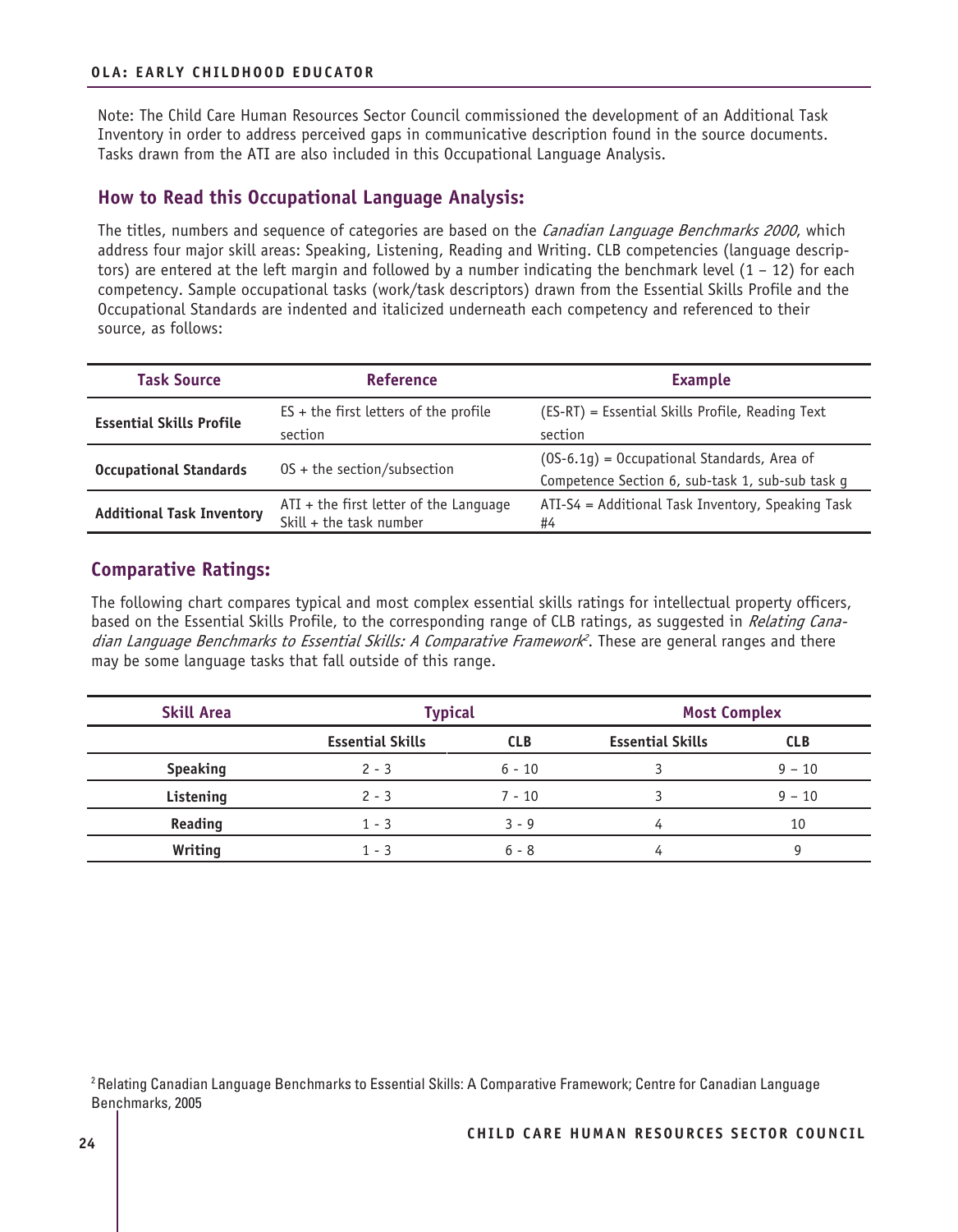| <b>Condition</b> | <b>Description</b>                                                                                                                     |
|------------------|----------------------------------------------------------------------------------------------------------------------------------------|
| <b>Purpose</b>   | Teaching/leading/directing; taking/giving direction; working as part of a team; advising con-<br>sulting; creating and keeping records |
| Audience         | Group interaction; co-workers; supervisors/managers; children/families; social workers and<br>other professionals                      |
| Context          | Dynamic, often noisy environment with many children present                                                                            |
| <b>Topic</b>     | Usually familiar topics; some theoretical and problem-solving discussions requiring exchange of<br>opinions and suggestions            |
| Mode             | Face-to-face; in person; by phone (occasionally)                                                                                       |

## **Common Conditions of Communication:**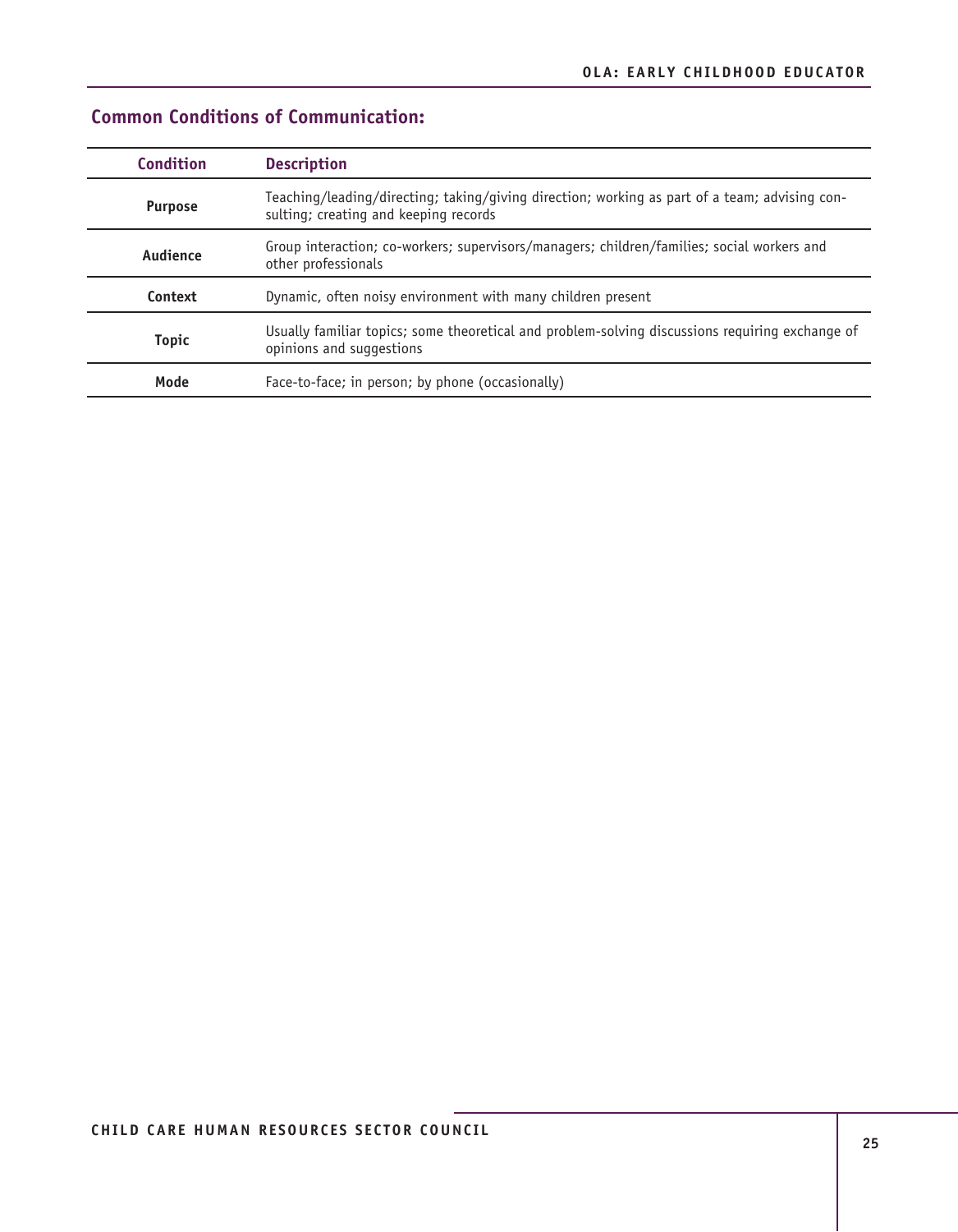## **SKILL: SPEAKING**

## **I. Social Interaction**

#### **Interpersonal Competencies**

#### **Early childhood educators greet, introduce self and ask about the other person (CLB 3)**

 $\Box$  Say hello and introduce themselves to parents and visiting professionals such as inspectors during site visits. Interactions are brief, but it is important ECEs make good first impressions (ATI-S1)

#### **Early childhood educators indicate problems in communication. Ask for explanation (CLB 3)**

 $\Box$  Ask children to repeat what they've just said, or to explain what they mean (ATI-S2)

#### **Early childhood educators open, close and respond to short casual small talk (CLB 4)**

 $\Box$  Help family members to feel welcome in the child care setting (0S-6.1g)

### **Early childhood educators express and respond to gratitude, appreciation, complaint, disappointment, dissatisfaction, satisfaction and hope (CLB 7)**

- $\Box$  Express positive or negative emotions appropriately (OS-1.5a)
- $\Box$  Share anecdotes with parents about individual children's days when parents pick up children at the end of the day (ATI-S5)

#### **Early childhood educators respond to a minor conflict or complaint (CLB 8)**

- $\Box$  Address differences of approach or opinion (0S-6.2f)
- $\Box$  Discuss issues arising from diverse perspectives and experiences or differences of opinion in an open, frank and respectful manner (OS-7.1e)
- Intervene during disputes between children. They mediate interpersonal conflicts by explaining expectations and coming to common agreement to find resolutions (ATI-S6)
- $\Box$  Respond to a complaint or concern from a parent, e.g., about paint on a child's clothes, about a minor injury or incident (ATI-S7)
- $\Box$  Respond to a conflict with a child; e.g., a child that is refusing to follow important rules or procedures and/or is angry (ATI-S8)

#### **Early childhood educators comfort and reassure a person in distress (CLB 8)**

- **Provide comfort when children are experiencing difficulties, and support positive behaviour (ES-OC)**
- $\Box$  Reassure parents who may be feeling anxious, e.g., about leaving their child at the centre; about their small child's behaviour or progress (ATI-S9)
- $\Box$  Calm children when they are distressed. They affirm children's feelings by naming the emotions children are likely experiencing. They offer children choices for how to resolve unhappy situations (ATI-S10)

## **Early childhood educators express and respond to expressions of respect, friendliness, distance and indifference (CLB 9)**

- $\Box$  Convey to families respect for their position as the child's primary caregiver (0S-6.1a)
- $\Box$  Convey to families respect and consideration for differences in child-rearing values and practices and individual, cultural, religious, and community traditions and practices (OS-6.1d)
- $\Box$  Share relevant information about children and families with colleagues working in the childcare setting in a way that respects the child's and family's dignity and privacy (OS-7.1c)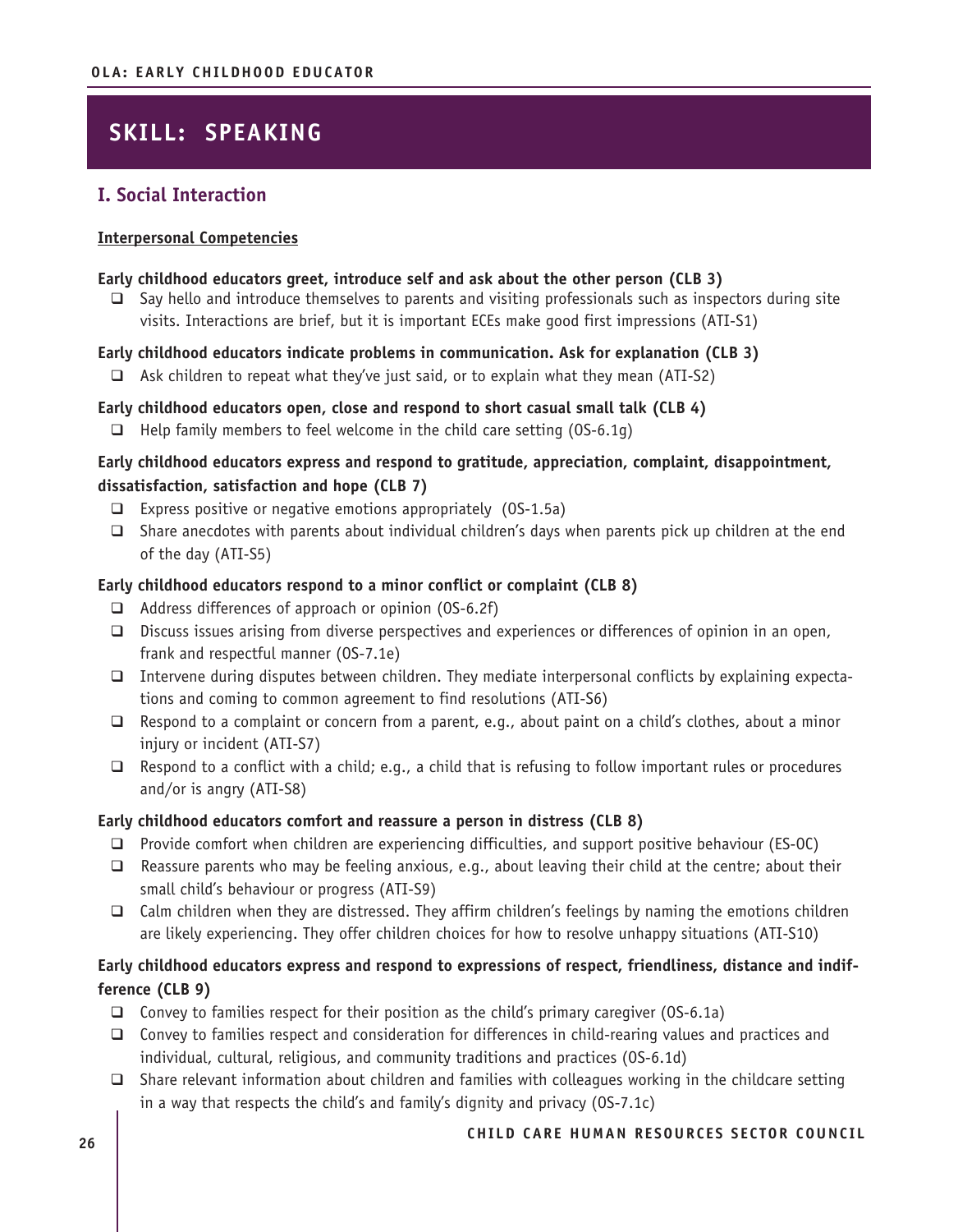#### **Conversation Management**

#### **Early childhood educators encourage others in a conversation by showing interest (CLB 5)**

- $\Box$  Convey acceptance of and respect for children's open expression of their feelings, whether positive or negative, through facial expression, language, or appropriate physical action (OS-1.5e)
- Encourage and support children's efforts to try new activities, to develop their own ideas and to use materials, toys and equipment in their own ways (OS-3.8a)
- $\square$  Show appreciation of and encourage children's creative expression (0S-3.8b)
- $\Box$  Encourage families to express their needs, desires and preferences (0S-6.2c)
- $\Box$  Ask children questions to encourage conversation and vocabulary development (ATI-S3)

#### **Early childhood educators encourage conversation by adding supportive comments (CLB 6)**

- $\Box$  Support children in openly and safely expressing their positive and negative feelings through a range of verbal and non-verbal, communication strategies that are respectful of the child's/family's culture (OS-1.5f)
- $\Box$  Confirm with children that their communication has been received and understood (0S-2.1.2)
- □ Use a variety of strategies to respond in a positive and encouraging manner to children's efforts to learn new skills (OS-3.3d)
- $\Box$  Help children to share their ideas and feelings with others (0S-3.4d)
- $\Box$  Engage children in activities and discussions that help them think about and reflect on ethical issues and dilemmas (OS-3.7c)

#### **Early childhood educators confirm own comprehension (CLB 7)**

 $\Box$  Confirm their understanding of parents or caregivers – paraphrase back or ask for repetition or written confirmation, if necessary (ATI-S4)

#### **Early childhood educators use a number of strategies to keep the conversation going: hold the floor; resume after interruption; change topic (CLB 7)**

- $\Box$  Communicate with each child in a style and manner, and at a pace and level, that is appropriate to the child's developmental level and needs (OS-3.5a)
- $\Box$  Demonstrate effective communication strategies with youths and with adults (0S-6.2.5)

#### **Early childhood educators encourage others to participate (CLB 8)**

- $\square$  Support, comfort and encourage children who are experiencing difficulties and help them to understand and handle their feelings (OS-2.1d)
- $\Box$  Promote the active participation of all children by providing direct or indirect assistance in a variety of verbal and non-verbal ways (OS-3.1c)
- Encourage and support children to explain things and ideas, to predict what might happen and to experiment (OS-3.6f)

#### **Phone Competencies**

#### **Early childhood educators take phone messages with three to five details (CLB 6)**

 $\Box$  Take brief phone messages from parents (e.g., "My child is sick today and won't be in" or "I will pick my child up early today".) (ATI-S12)

#### **Early childhood educators take live phone messages with five to seven details (CLB 7)**

 $\Box$  Take phone messages from other professionals or third parties, e.g., student teacher calling to set up a practicum. The phone message would include their name, school, practicum dates, expected hours of work and who will be their practicum supervisor (ATI-S13)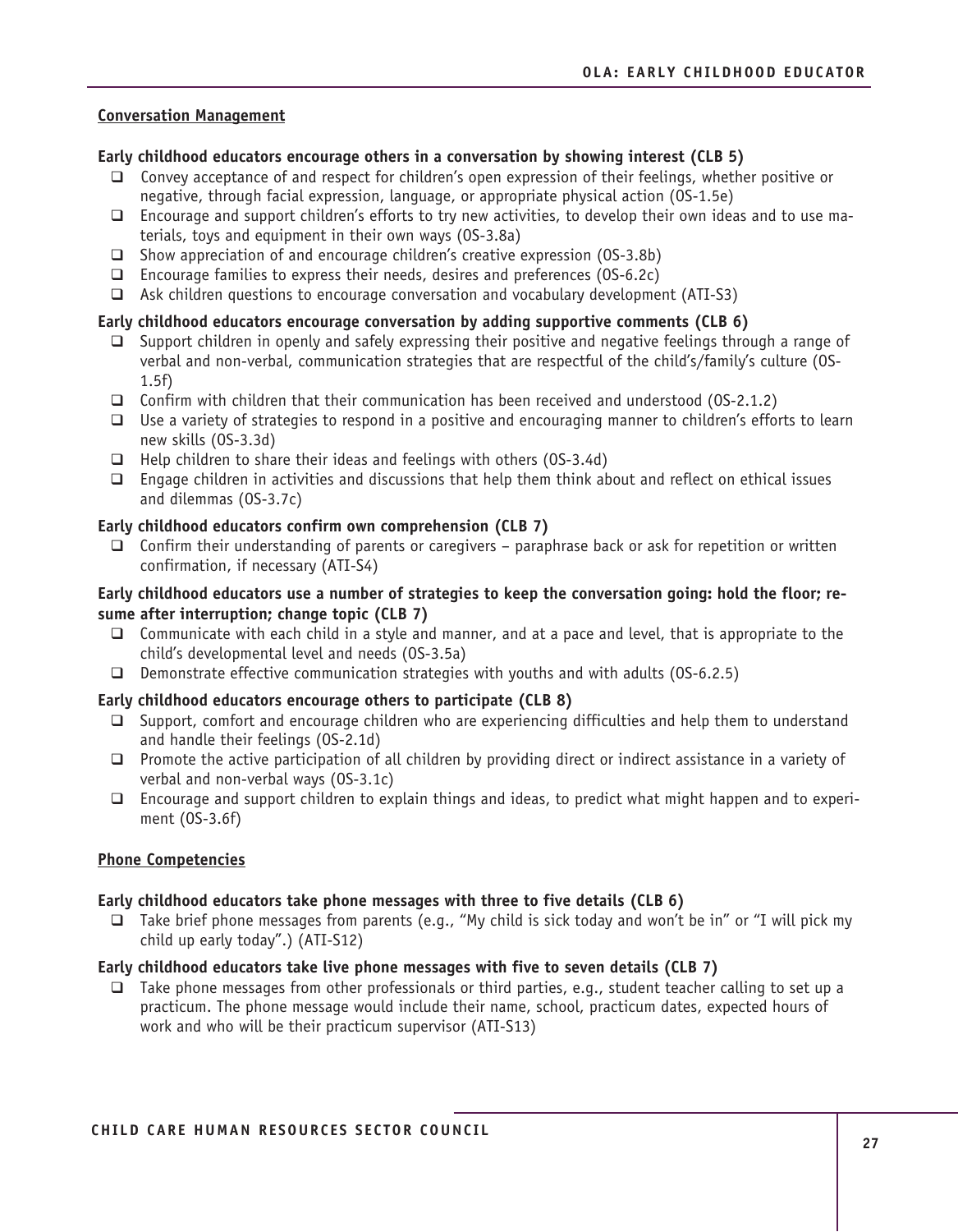#### **Early childhood educators carry on a brief phone conversation in a professional manner (CLB 8)**

- $\Box$  Phone parents to tell them their child does not appear to be feeling well or that they have experienced an accident. They may make arrangements for early pick-up (ATI-S11)
- $\Box$  Take inquiries by phone about the facility and the waitlist. They may provide details such as the centre's philosophy, number of children and age ranges, number of staff and training required, fees, range and type of activities and length of the waitlist (ATI-S14)
- $\Box$  Arrange field trips with staff at sites in the community, such as farms, fire stations and museums. They discuss scheduling, costs and programming (ATI-S15)

## **II. Instructions**

#### **Early childhood educators give short, one- to two-clause directions relating to movement and position in space (CLB 3)**

 $\Box$  Direct children to carry out simple tasks. For example, they may ask a child to sit on a blue mat behind them, or to pick up the red box of bingo cards (ATI-S16)

#### **Early childhood educators give sets of simple everyday instructions and directions (CLB 4)**

- Give brief instructions to children to do or not do something, e.g., "Please put your coat on" or "Don't stand on that chair – you might get hurt". (ATI-S17)
- $\Box$  Direct children where to find items such as soap and art supplies. For example, they may respond to a child's request for tissues by saying, "They are at the back of the room, beside the blue container" (ATI-S20)

#### **Early childhood educators give an extended set of sequentially presented simple clause instructions/ directions on daily routine actions (CLB 5)**

- Give a series of instructions to follow. For example, "I need you take your name off the wall and put it back on the red wall, then line up at the door. Then I want you to go to your cubbies and put on your outdoor shoes and your hats." (ATI-S18)
- $\Box$  Assist children in transitioning to new activities by providing advance notice and reminders, e.g. "We can play for five more minutes and then we'll have lunch." Followed by, "Okay, it's time to clean up so we can have lunch." Ending with, "It's lunch time now!" (ATI-S19)

#### **Early childhood educators give a set of instructions dealing with simple daily actions and routines where the steps are not presented as a point-form sequence of single clauses (CLB 6)**

- $\Box$  Explain good hygiene practices to children in a way they can understand (OS-1.1d)
- $\Box$  Explain good safety practices to children in a way they can understand (OS-1.2k)
- Explain good nutrition and good health practices to children in a way they can understand (OS-1.4c)
- $\Box$  Explain the importance of regular gross motor activity to children in a way they can understand (OS-3.2c)
- $\Box$  Use verbal guidance to help children to learn and practice strategies for getting along with others (OS-3.4c)

#### **Early childhood educators give clear instructions and directions related to moderately complex familiar technical and non-technical tasks (CLB 7)**

 Describe extended routines, schedules and expectations to ECE assistants and students on placements. For example, they may describe lunch hour routines and procedures for cleaning up, including use of laundry facilities (ATI-24)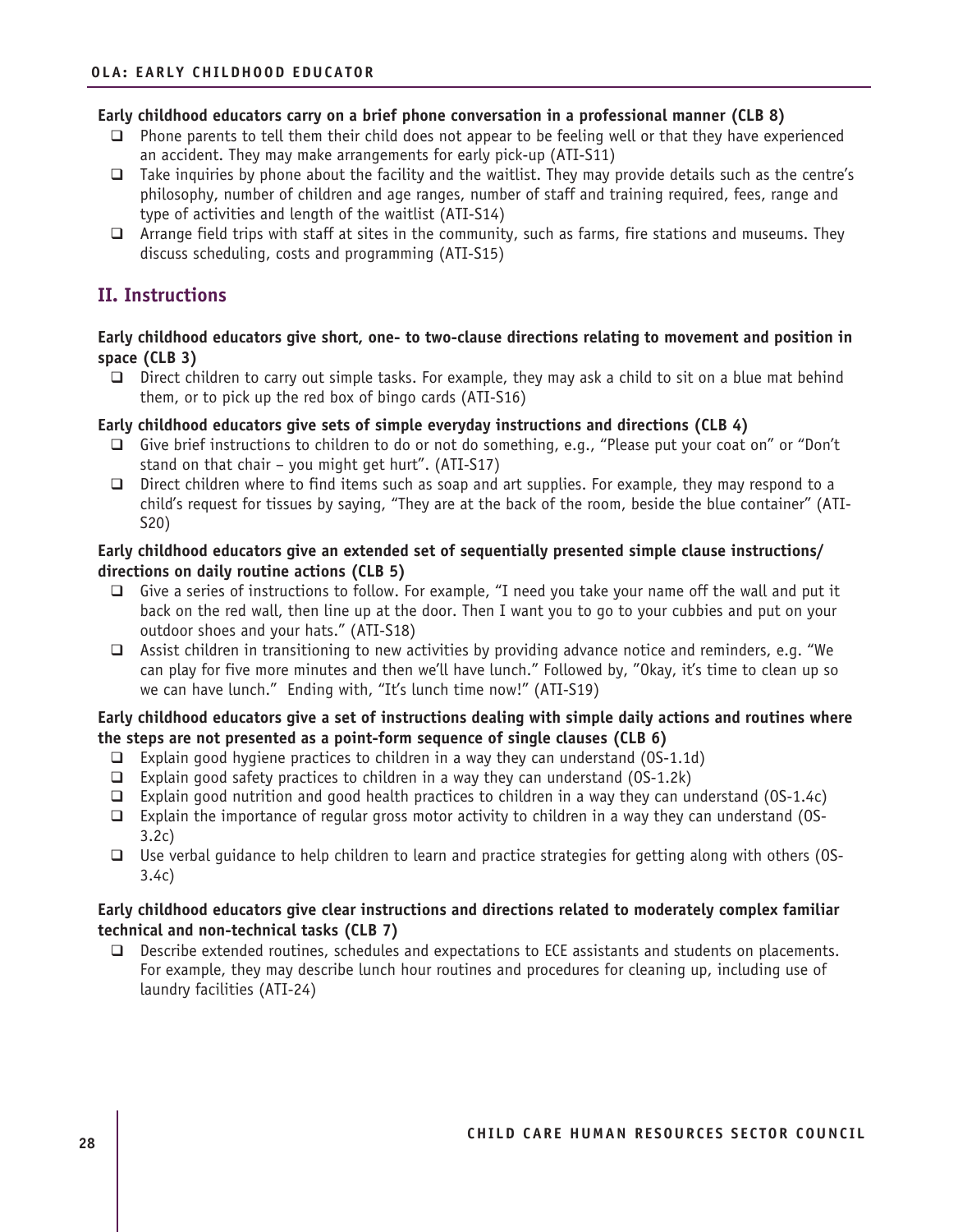## **III. Suasion (Getting Things Done)**

#### **Early childhood educators ask and grant permission (CLB 3)**

Inform room partners when they need to step out of the room for a moment (ATI-S26)

#### **Early childhood educators advise someone of danger (CLB 3)**

 $\Box$  Advise children of potential hazards. For example, they may warn children who are leaning back on chairs that they may tip over. During outdoor play, they may warn children to stand clear of the bottom of slides and moving swings (ATI-S29)

#### **Early childhood educators ask for, offer, and accept assistance (CLB 3)**

- Ask for children's help to bring games, toys and education resources to the group, or to tidy them up after use (ATI-S31)
- $\Box$  Ask for help from supervisors when children are sick or injured, or when they need temporary relief (ATI-S32)
- $\Box$  Ask a co-worker for help with a task or with the children (ATI-S33)

#### **Early childhood educators give and get permission (CLB 5)**

- $\Box$  Ask children for permission to help them or do something for them. For example, "Can I help you with your zipper? Would you like me to help you tie your shoes? Would you like me to cut your banana?" (ATI-S27)
- $\Box$  Ask parents for permission to do something for or with their child. For example, ask a parent for permission to take a photograph of their child or for permission to take the child on a field trip (ATI-S28)

#### **Early childhood educators give simple informal advice (CLB 5)**

 $\Box$  Offer a suggestion to a co-worker, for example "I tried this the other day and it worked well" (ATI-S25)

#### **Early childhood educators call for emergency assistance (CLB 5)**

 $\Box$  Call 911 in the event of an emergency (ATI-S34)

#### **Early childhood educators make a simple prediction of consequences (CLB 6)**

 $\Box$  Relate to children what is likely to happen if they continue to engage in their current behaviour. For example, they may explain that as a result of sharing their toys so well, their friends are more likely to want to play with them in future, or they may predict negative outcomes, such as "you need to sit down when you are eating because you could choke on your food". (ATI-S30)

#### **Early childhood educators give and respond to a warning; discourage others (CLB 7)**

 Discuss with parents why toys brought from home may cause conflict between children or become lost or damaged. Follow up with parents to ensure they understand and accept the policies (ES-TS)

#### **Early childhood educators request a word. Ask for and respond to recommendations or advice (CLB 7)**

- $\Box$  Speak with families to inform them of children's activities, progress and behaviour, to answer questions, to provide reassurance and suggestions, and to receive information about children's health or other issues (ES-OC)
- $\Box$  Discuss children's challenging behaviours with co-workers. Decide on an appropriate intervention that can be applied consistently (ES-TS)
- $\Box$  Discuss resource needs with management and co-workers to determine resources available and set plans accordingly (ES-TS)

#### **Early childhood educators make an extended suggestion on how to solve an immediate problem or make an improvement (CLB 7)**

- Manage conflicts between children. Ask the children to stop, listen to each other, encourage children to suggest solutions to the conflict, select a solution, and follow it. They talk to the children about their feelings regarding the conflict and how it was resolved (ES-TS)
- **Intervene constructively and effectively when children use discriminatory words or actions (OS-3.3c)**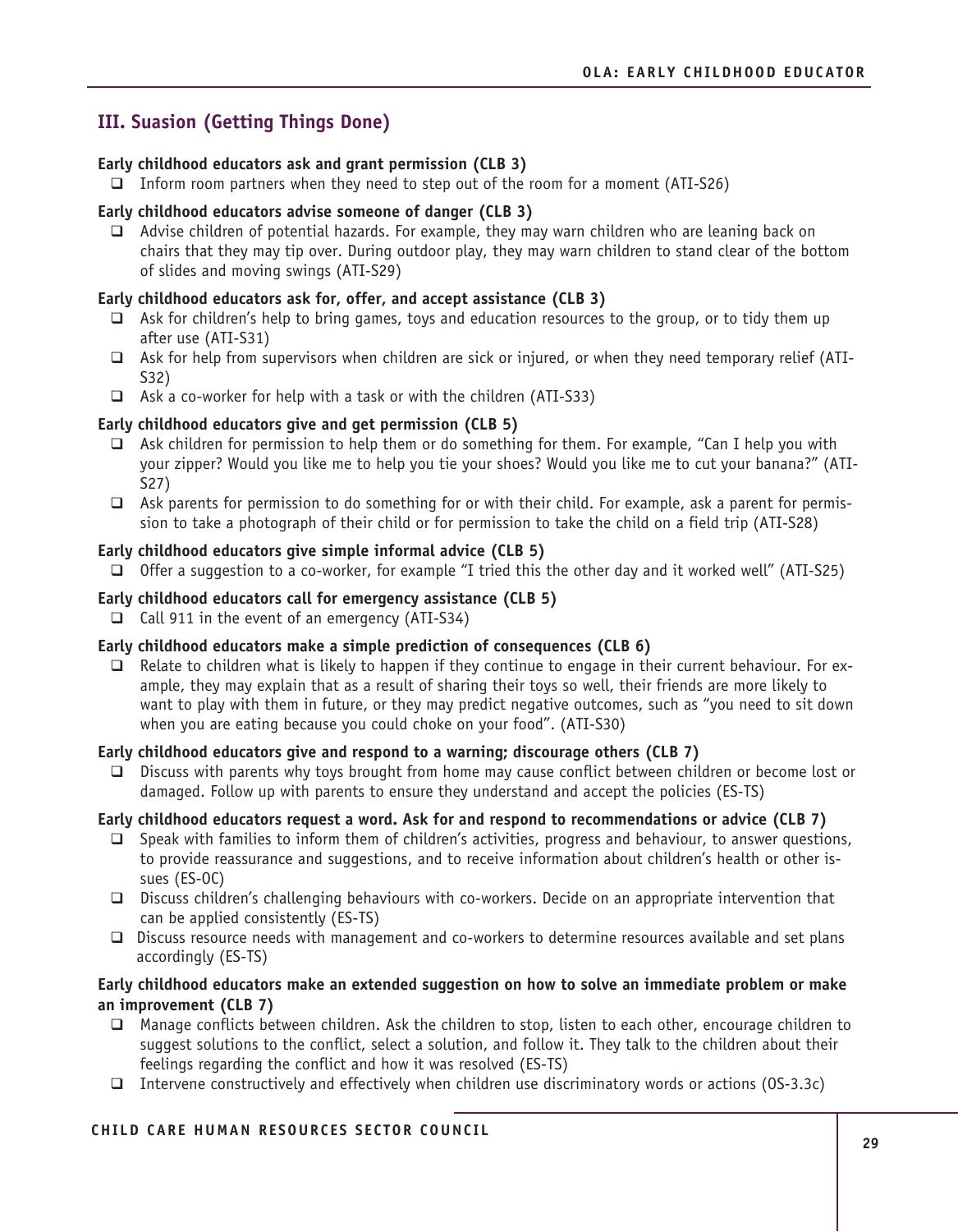#### **Early childhood educators indicate problems and solutions in a familiar area (CLB 8)**

- $\Box$  Clearly and concisely describe indications and examples of possible developmental delays (0S-5.1c)
- $\Box$  Approach a family to discuss a problem that their child has or a problem with the child in the child care setting (OS-6.2e)

#### **Early childhood educators formally raise an issue with an individual or a group in authority (CLB 9)**

- $\Box$  Speak with members of the community regarding the importance of early childhood education program. (ES-OC)
- $\Box$  Bring their concern about a possible delay or problem to the attention of the child's family in a way that seeks the family's opinion and indicates the possible need for further investigation but does not unduly alarm the family (OS-5.1e)

#### **Early childhood educators respond to threats (overt and covert) (CLB 10)**

 $\Box$  Deal with a real or perceived threat by an angry parent or third party, e.g., an unauthorized person attempting to pick up a child (ATI-L11)

## **IV. Information**

#### **Presentations**

#### **Early childhood educators talk about health and feelings (CLB 3)**

 $\Box$  Talk about feelings with children and help them to express their feelings with words (ATI-S41)

#### **Early childhood educators relate a story about an everyday activity (CLB 4)**

Introduce stories and songs as an on-going part of the program (0S-3.8d)

#### **Early childhood educators describe a scene or picture (CLB 5)**

- $\Box$  Describe shapes, colours and images used by children in their artwork (ATI-S36)
- $\Box$  Describe the features of animals, building and objects portrayed in oral stories and in images as part of educational programming (ATI-S37)

#### **Early childhood educators describe a daily routine (CLB 5)**

- $\Box$  Instruct children on the steps to follow during monthly fire drills (ATI-S22)
- $\Box$  Remind children of routines and expectations. For example, they remind children of washroom routines, including washing their hands. They may use direct language, or they may ask probing questions to promote children's thinking, such as "What do we do after we use the washroom?" (ATI-S23)

#### **Early childhood educators describe and compare people, places etc. (CLB 6)**

- $\Box$  Provide accurate information about the child care setting to other community service providers (OS-8.1e)
- Share stories from their own life experiences to illustrate the effects of different behaviours and to reinforce positive behaviours. For example, they may relate stories about their own friendships as children, and describe situations when they felt sad or happy (ATI-S40)

#### **Early childhood educators describe a moderately complex process (CLB 7)**

 $\Box$  May represent program at board meetings. They may present details to the board about program plans, interventions, successes and issues (ES-OC)

#### **Early childhood educators give a presentation to describe and explain a complex structure, system or process based on research. Use a diagram to support the explanations (CLB 8)**

- $\Box$  May present best practices and new methodology learned at conferences and seminars to staff members and management (ES-OC)
- $\Box$  May deliver professional development workshops for co-workers and colleagues (ES-OC)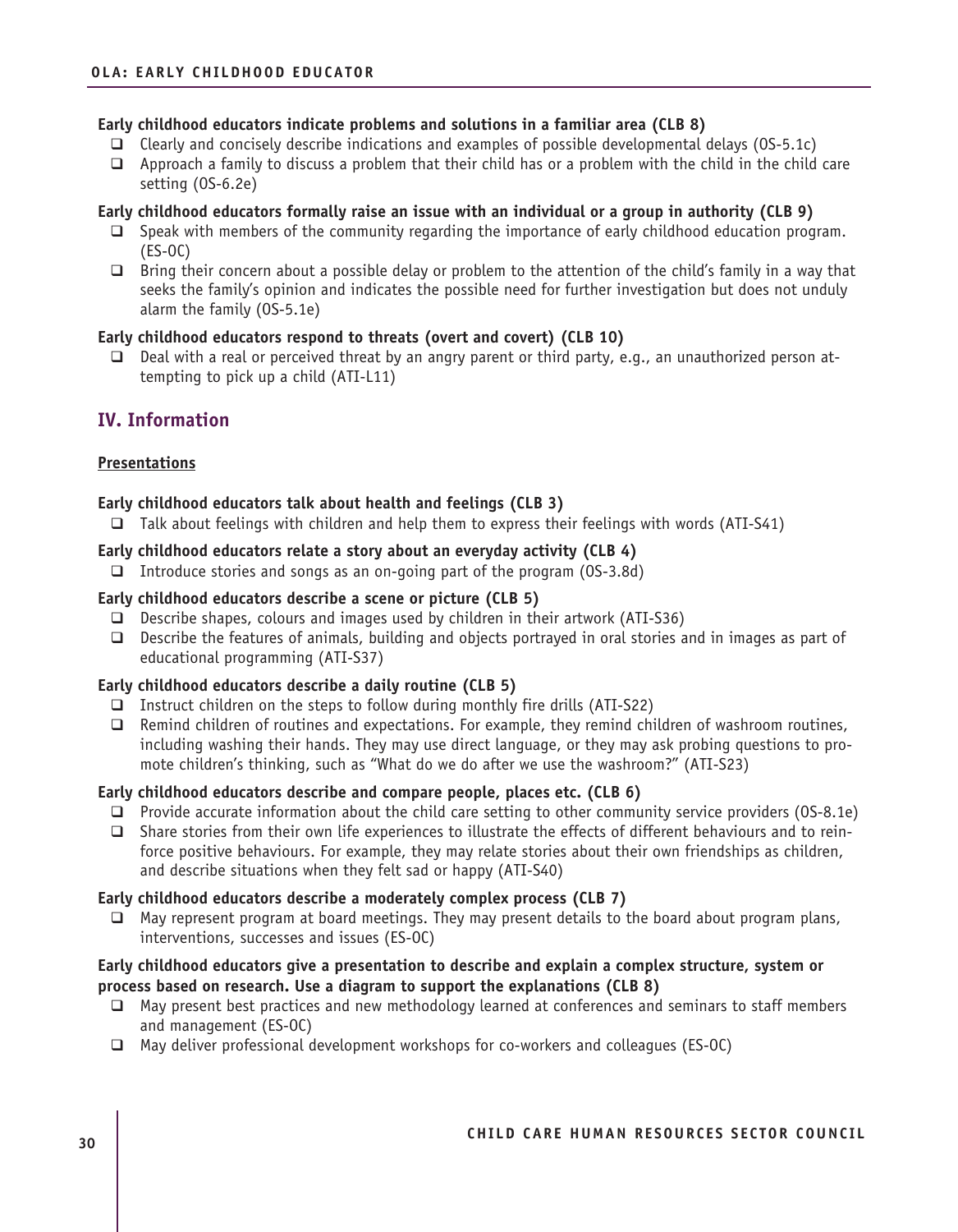#### **Early childhood educators tell a story, which includes an anecdote (CLB 8)**

 $\Box$  Communicate the results of their observations to others in a factual way that also helps to identify goals and/or jointly plan program experiences (OS-4.1c)

#### **Interaction One-on-One**

#### **Early childhood educators ask for and provide information related to routine daily activities (e.g., personal, family, others, work) (CLB 5)**

- $\Box$  Clearly describe their own role and responsibilities and those of others working in the setting (0S-7.1a)
- Advise parents on simple procedures, e.g. "Please sign in here when you drop off your child" (ATI-S21)
- $\Box$  Provide updates and exchange information with room partners and co-workers about daily schedules, facilities and children. For example, they may mention that lunch is delayed 15 minutes, or that a child hasn't been able to settle down for a nap (ATI-S35)

#### **Early childhood educators ask for and provide information in an interview related to daily activities (CLB 6)**

- $\Box$  Provide families with information about the child care setting's philosophy, policies, approaches and procedures in a way that answers their questions (OS-6.1a)
- $\Box$  Reassure families that any enquiries, conversations, and children's records will be kept confidential unless a parent gives explicit permission to share information or such sharing is required by law or by court order (OS-6.1f)
- $\Box$  Communicate on a regular basis with families about the child's daily experiences, progress, and development in a way that assists families to set goals for the child and provide feedback on the child care pro $gram (OS-6.2b)$
- $\Box$  Discuss a child's behaviour or progress with co-workers in order to share information and optimize care. For example, ask what time a child got up or if he/she has taken their medication or observe that a child has learned how to do or say something new (ATI-S38)
- $\Box$  Explain and answer questions about daily routines and programming during initial meetings with parents (ATI-S39)

#### **Early childhood educators ask for and provide detailed information related to personal needs, varied daily activities and routine work requirements (CLB 7)**

- Interact with management to discuss problems, hours of work, changes in programs (ES-TS)
- $\Box$  Encourage each family to share information regularly, including information about the child's likes and dislikes and the family's preferences regarding childrearing practices, diet and dress (OS-6.2a)
- $\Box$  Seek information from other service providers that might help meet the child's needs within the child care setting while adhering to the parameters of the family's informed consent (OS-8.1b)
- $\Box$  Share relevant information about a child with other service providers that might assist them in working with the child while adhering to the parameters of the family's informed consent (OS-8.1c)

#### **Early childhood educators ask for and/or provide detailed information related to personal needs, varied daily activities and routine work requirements (CLB 8)**

Interact with colleagues from other organizations to discuss activity ideas, program planning techniques, intervention strategies, and changes in regulations (ES-OC)

#### **Early childhood educators provide, obtain and discuss detailed complex information and opinions with individuals in order to coordinate teamwork assignments/tasks (CLB 9)**

 Discuss observations of possible developmental delays in children with parents. Provide evidence, guidance, and support to parents (ES-OC)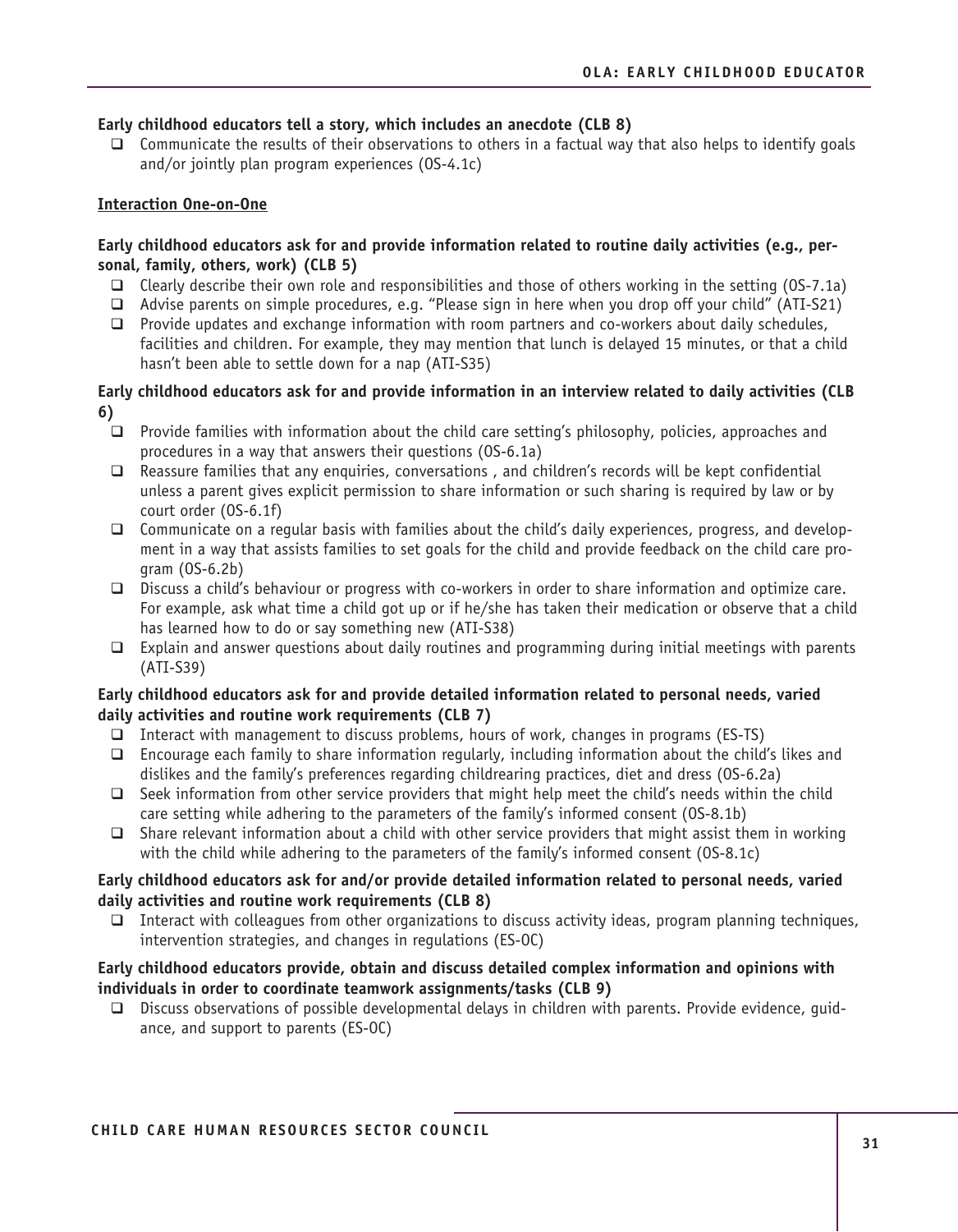#### **Interaction in a Group**

**Early childhood educators participate in a small group discussion/meeting on non-personal familiar topics and issues: express opinions, feelings, obligation, ability, certainty (CLB 6)** 

- □ Work cooperatively with families in defining their needs and wishes and their goals for their child (OS-6.1e)
- Interact with children to encourage learning, determine interests, discuss thoughts, meet needs (ES-OC)
- $\Box$  Discuss health matters and personal hygiene practices with children and parents, such as steps for proper washing or to avoid spreading a flu virus (ATI-S42)

#### **Early childhood educators participate in a small group discussion/meeting: express opinions and feelings; qualify opinion, express reservations, approval and disapproval (CLB 7)**

- Interact with co-workers to; share knowledge; learn; plan joint activities; generate ideas; discuss children's progress; and to allocate tasks. For example, they discuss scheduling concerns and coordinate resources during staff meetings, and may provide information on specific topics such as conflict resolution or health and safety (ES-OC)
- $\Box$  Acknowledge children who are behaving in a positive fashion and clearly identify for them the specific behaviour that they should continue or repeat (OS-2.2c)
- $\Box$  Offer opinions about new policies and procedures during staff meetings. They may express disagreement with co-workers and supervisors' opinions. They describe reasons for their reluctance and may suggest alternatives and solutions they think would help them meet new expectations (ATI-S43)

#### **Early childhood educators participate in a debate/discussion/meeting on an abstract familiar topic or issue (CLB 8)**

- $\Box$  Collaborate with co-workers and colleagues when sitting on committees. They discuss and make recommendations about changes to operations and to existing policies (ATI-S44)
- $\Box$  Participate in team meetings to discuss strategies for enhancing care and for improving communication amongst staff members. For example, they may discuss topics such as playground supervision, security within the centre, or new regulations on health inspections. ECEs contribute ideas and make suggestions to improve workplace operations (ATI-S46)

#### **Early childhood educators contribute to a debate, case study discussion with familiar participants in an academic/workplace context (CLB 9)**

 $\Box$  Meet with specialists and other staff to discuss children's special needs and progress being made while in care. They contribute their own ideas, and learn about strategies to assist children's development (ATI-S47)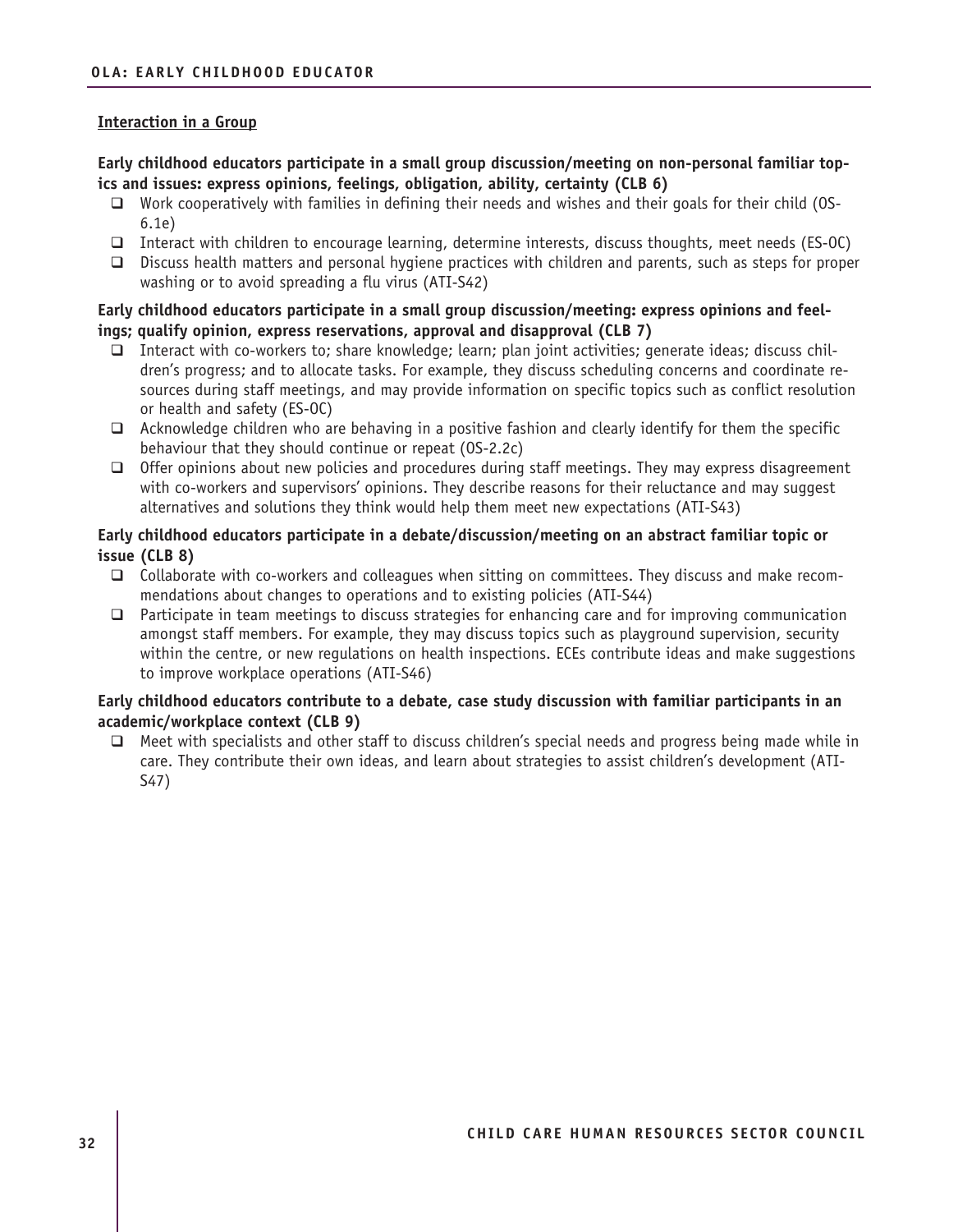## **SKILL: LISTENING**

## **I. Social Interaction**

#### **Early childhood educators identify specific factual details and inferred meanings in dialogues of casual small talk, introductions, leave-taking, and in short phone calls (CLB 4)**

□ Take phone messages from individuals asking for information or suppliers/service providers. For example, they might record the date and time of the call, name, phone number, nature of their concern or inquiry and who the phone message is for (ATI-L14)

#### **Early childhood educators identify factual details and inferred meanings in dialogues containing compliments, invitations, and offers; discussion of interests, likes/dislikes and preferences (CLB 5)**

 $\Box$  Attend to children's and parents' expressions of needs and preferences. For example, they listen to children state which toy they want to play with or parents describe dietary preferences (ATI-L1)

#### **Early childhood educators identify situation and relationship between speakers (CLB 5)**

 $\Box$  Listen to children recounting disputes and other situations that have made them angry and sad. They listen to both sides of the story, affirm children's feelings and seek ways to help children find their own solutions (ATI-L12)

#### **Early childhood educators identify specific factual details and inferred meanings in dialogues containing openings and closings, making and cancelling of appointments, apologies, regrets, excuses, problems in reception and communication (CLB 6)**

- $\Box$  Recognize communication difficulties that might indicate a child needs specialized attention from another professional (OS-3.5.8)
- $\Box$  Identify signs of possible developmental delay in communication spheres (0S-5.1b)

#### **Early childhood educators identify mood/attitude of participants (CLB 6)**

 $\Box$  Interpret and respond appropriately to group dynamics (OS-3.1d)

**Early childhood educators identify stated and unspecified details, facts and opinions about situation and relationship of participants containing expression of and response to gratitude and appreciation, complaint, hope, disappointment, satisfaction, dissatisfaction, approval and disapproval (CLB 7)** 

- $\Box$  Respond to each child's and to the group's behaviour, interests and ideas attentively, sensitively, respectfully and consistently (OS-2.1b)
- $\Box$  Listen effectively to children at different developmental levels and from the cultures served by the child care setting (OS-2.1.1)
- Listen and respond to each family's views in a manner that supports and respects the individual family (OS  $-6.2c)$
- Listen to parents' concerns and questions about their children's behaviour, development and routines (ATI-L5)

## **II. Instructions**

#### **Early childhood educators follow two- to four-clause directions relating to movement and position in space, and to weights, measures, amounts and sizes (CLB 3)**

□ Listen for directions about where supplies are located, such as "There's a bottle of disinfectant under the sink in the staff washroom." (ATI-L8)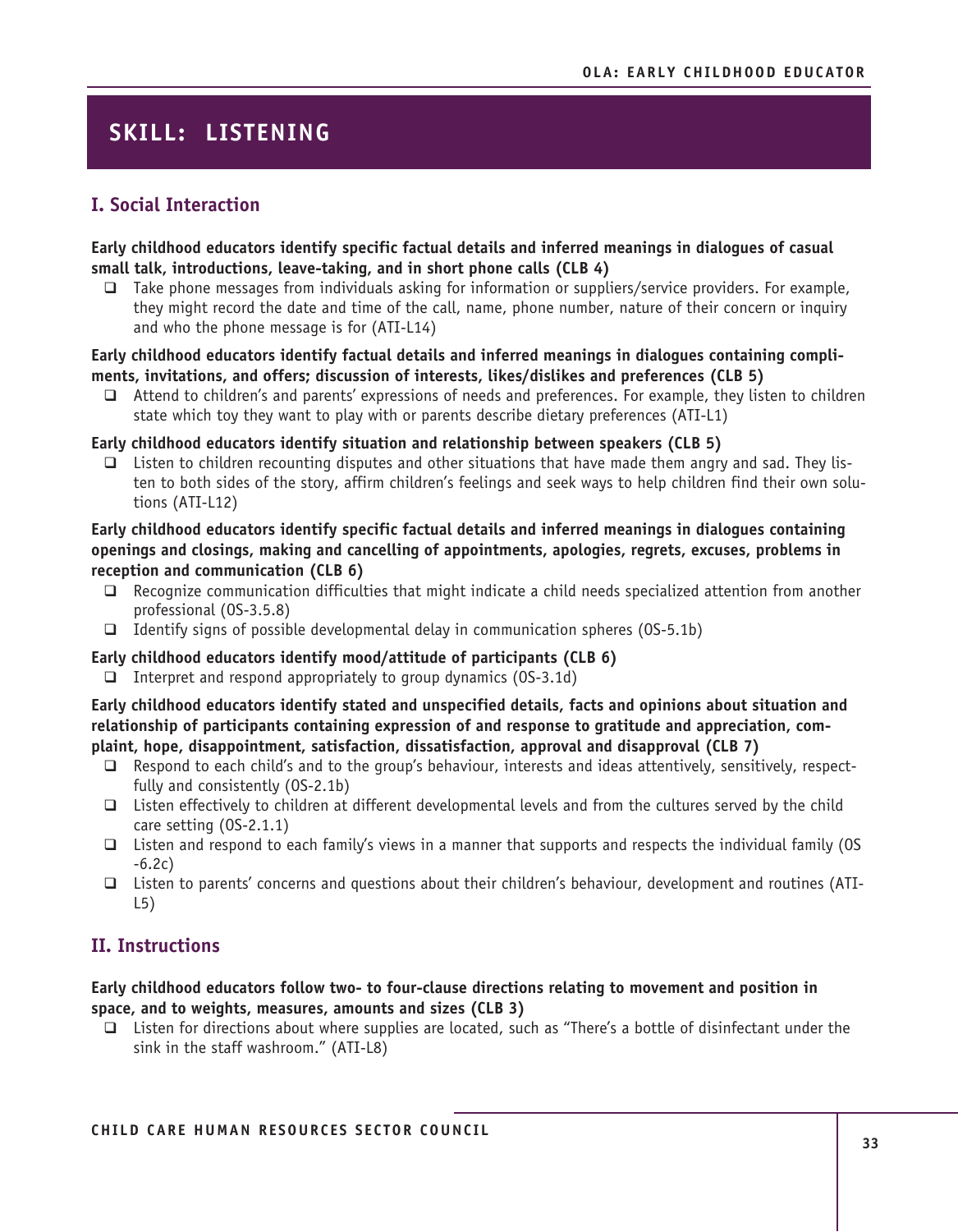**Early childhood educators follow sets of sequentially presented four- to five-clause everyday instructions and directions relating to movement and position in space, manner, frequency and duration (CLB 4)** 

 $\Box$  Confirm their understanding of co-workers' instructions and explanations. For example, they indicate they understand instructions related to how to clean up after meals (ATI-L2)

#### **Early childhood educators understand a range of spoken everyday instructions on step by step procedures (CLB 5)**

- $\Box$  Confirm their own understanding of schedules, routines and planned events. For example, they may ask a co-worker to confirm outdoor time has been extended, or whether a picnic is going ahead as planned (ATI- $L3$
- $\Box$  Listen to instructions related to changes in established schedules. For example, they may listen to supervisors describe an alternate route to take to get to an outdoor play area (ATI-L4)

### **Early childhood educators understand simple messages left on voice-mail (with five to seven details) (CLB 7)**

 $\Box$  Follow simple messages left on voicemail, e.g., a child will not be in today or will be arriving late (ATI-L13)

## **III. Suasion (Getting Things Done)**

#### **Early childhood educators identify expressions used to ask and grant permission; advise of danger; ask for, offer, and accept assistance (CLB 3)**

- □ Respond appropriately and sensitively to children's verbal and non-verbal expressions of need and their attempts to communicate (OS-2.1a)
- $\Box$  Accept offers of help from room partners. The interactions are related to topics such as room coverage, clean-up, and helping children get dressed for outdoors (ATI-L17)

#### **Early childhood educators demonstrate comprehension of details and speaker's purpose in suggestions, advice, encouragements and requests (CLB 6)**

- $\Box$  Interact with management to receive suggestions (ES-OC)
- $\Box$  Demonstrate listening strategies with children at different developmental levels (0S-3.5.4)
- Listen to parents' descriptions of unusual behaviours, sleep and eating patterns when children are dropped off. They use the information in these updates in order to anticipate the needs of children who may be tired, hungry or upset (ATI-L9)
- $\Box$  Respond to questions about room arrangements from co-workers. For example, they respond to questions about how to arrange arts and craft stations, or where to stack chairs (ATI-L18)

#### **Early childhood educators demonstrate comprehension of details and speaker's purpose in directive requests, reminders, orders and pleas (CLB 7)**

 $\Box$  Follow specific directions from parents re: their child's care, e.g., drop off/pick up time or administering medication (ATI-L6)

#### **Early childhood educators identify stated and unspecified meanings in extended warnings, threats, suggestions and recommendations (CLB 8)**

□ Listen to strategies and recommendations from specialists who monitor and support children with special needs. They listen to descriptions of children's needs and age-appropriate developmental benchmarks and learn ways they can enhance their programming or care to meet children's needs (ATI-L10)

#### **Early childhood educators evaluate extended oral suggestions for solutions to problems, recommendations and proposals in relation to their purpose and audience (CLB 9)**

 $\Box$  Obtain informed opinions from other professionals or sources in a way that respects the privacy of the child and family (OS-5.1d)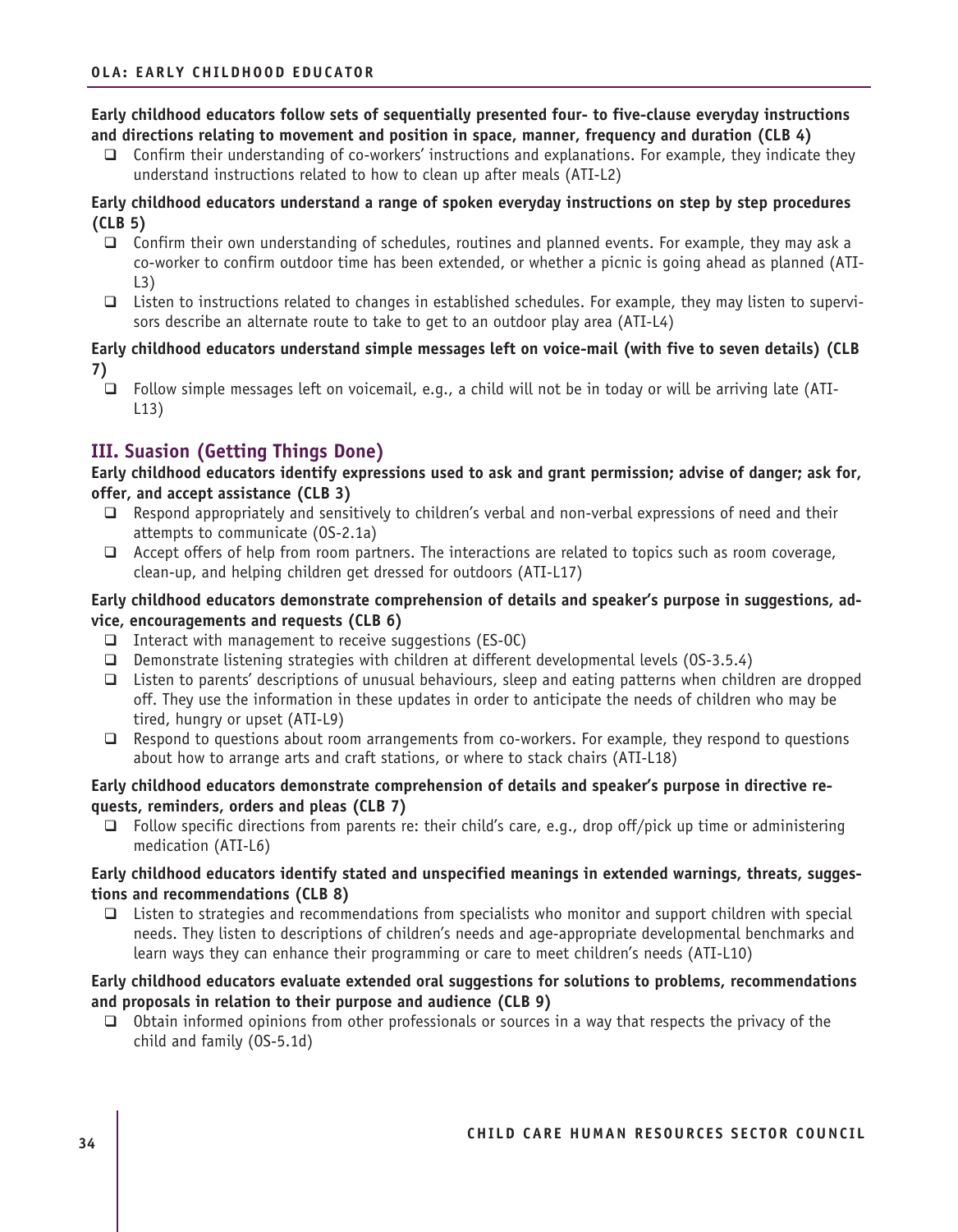## **IV. Information**

**Early childhood educators identify main ideas, supporting details, statements and examples in a descriptive or narrative presentation, or in a group interaction (e.g., meeting, discussion) (CLB 6)** 

- $\Box$  Acquire knowledge and skills through discussions with co-workers, management, and colleagues from other organizations (ES-CL)
- $\Box$  Listen to explanations of new initiatives and policies by supervisors and managers during staff meetings (ATI-L7)

**Early childhood educators demonstrate critical comprehension of a lecture or presentation by one speaker: identify the main idea(s) and identify ways in which the supporting details develop the main idea(s) (CLB 9)** 

- Acquire knowledge and skills through attending workshops, seminars and conferences (ES-CL)
- Listen to presenters at conference seminars and workshops to learn about topics relevant to their practice, such as child-centred care (ATI-L15)
- Attend training on new procedures and equipment in which they listen to instructions for use (ATI-L16)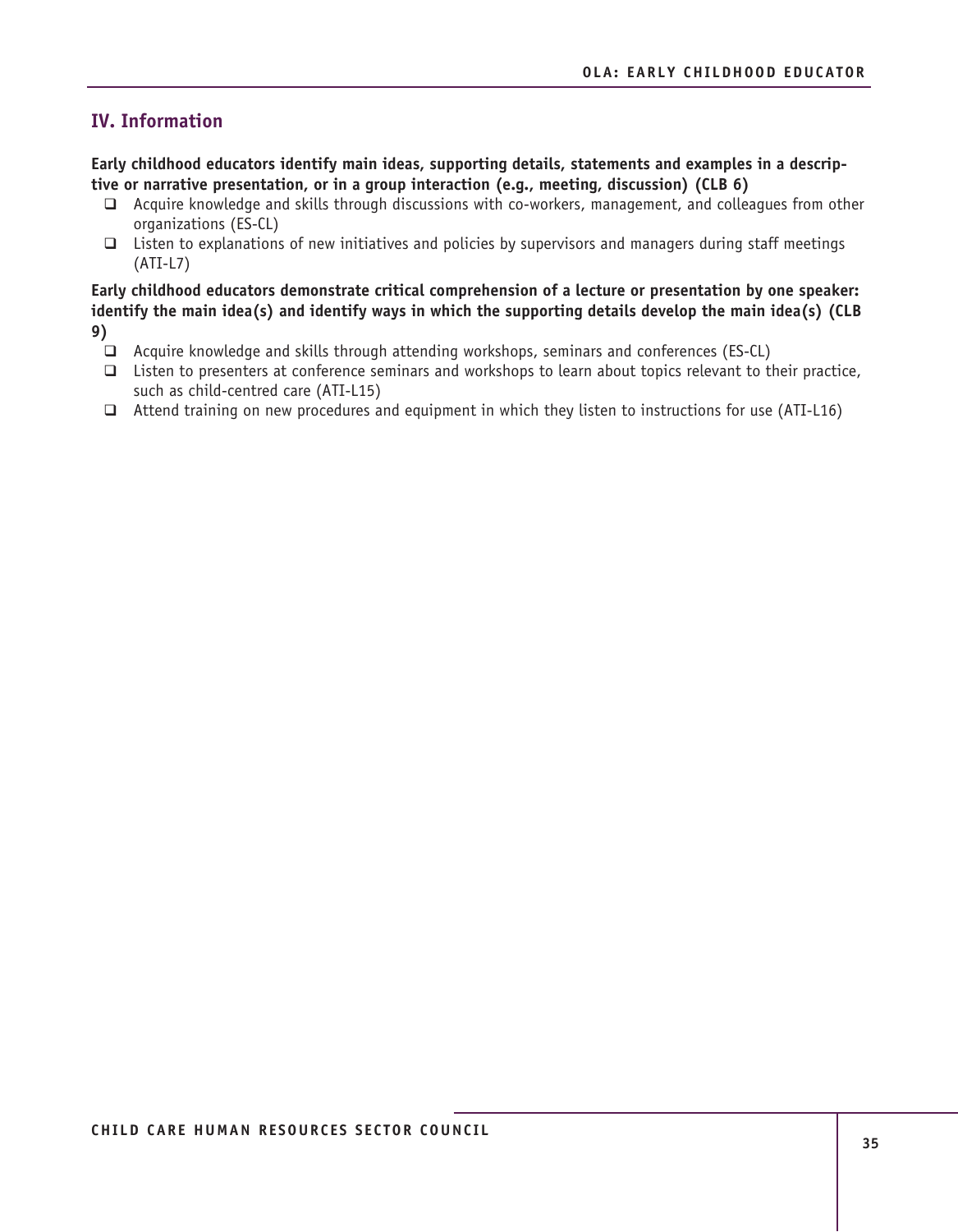## **SKILL: READING**

## **I. Social Interaction Texts**

**Early childhood educators get information from personal notes, e-mail messages and letters (CLB 4)** 

 $\Box$  Read short notes from parents written in the family communication binder or on a piece of paper in a child's lunch kit or notes from co-workers in the communication logbook (ATI-R2)

**Early childhood educators identify factual details and inferred meanings in moderately complex notes, email messages and letters (personal and public) containing compliments, invitations, likes, dislikes, preferences (CLB 5)** 

 $\Box$  Read letters or emails from parents describing a child's history at the centre and expressing thanks for the care their child received (ATI-R4)

## **II. Instructions**

**Early childhood educators follow one- to five-step common everyday instructions and instructional texts (CLB 3)** 

- $\Box$  Locate ingredients on food and product labels (ES-DU)
- **Early childhood educators follow one- to six-step common everyday instructions and instructional texts (CLB 4)** 
	- $\Box$  Read recipes to make craft materials and snacks. For example, read recipes for play dough (ATI-R7)

#### **Early childhood educators follow a set of written instructions on 10- to 13- step everyday procedures related to simple technical and non-technical tasks (CLB 7)**

- □ Follow internal policies and procedures. e.g., read centre policies to respond to parent questions regarding waiting lists, vacations, and fees (ES-RT)
- $\Box$  Consult policies and procedures to address parent questions (ES-TS)
- $\Box$  Read centre-based procedures to conform to policies and standards. For example, refer to quidelines to learn how to address children's aggression, or how and when to take children's temperature or administer medication (ATI-R11)

**Early childhood educators follow formal instructions of advisory, instructional texts, and instructions for a familiar process/procedure that require integration of several pieces of information (CLB 9)** 

- $\Box$  Read provincial child care policies, covering topics such as operating a child care centre or responding to emergencies (ES-RT)
- □ Read policy and program updates from policy makers such as governments and associations. e.g., Navigate through lengthy documents to find relevant information that meets their needs. e.g., an ECE may read a health update on an outbreak of a communicable disease in order to learn about its symptoms and how to manage when children contract it (ATI-R12)

## **III. Business/Service Texts**

**Early childhood educators find information in formatted texts: forms, tables, schedules, directories (CLB 3)** 

 Recognize Workplace Hazardous Materials Information System (WHMIS) symbols on equipment and furniture cleaning products (ES-DU)

#### **Early childhood educators get information from short business brochures, notices, form letters and flyers (CLB 3)**

 $\Box$  Read brief notices on white boards indicating things of note for that day, e.g., a special event or visitor (ATI-R6)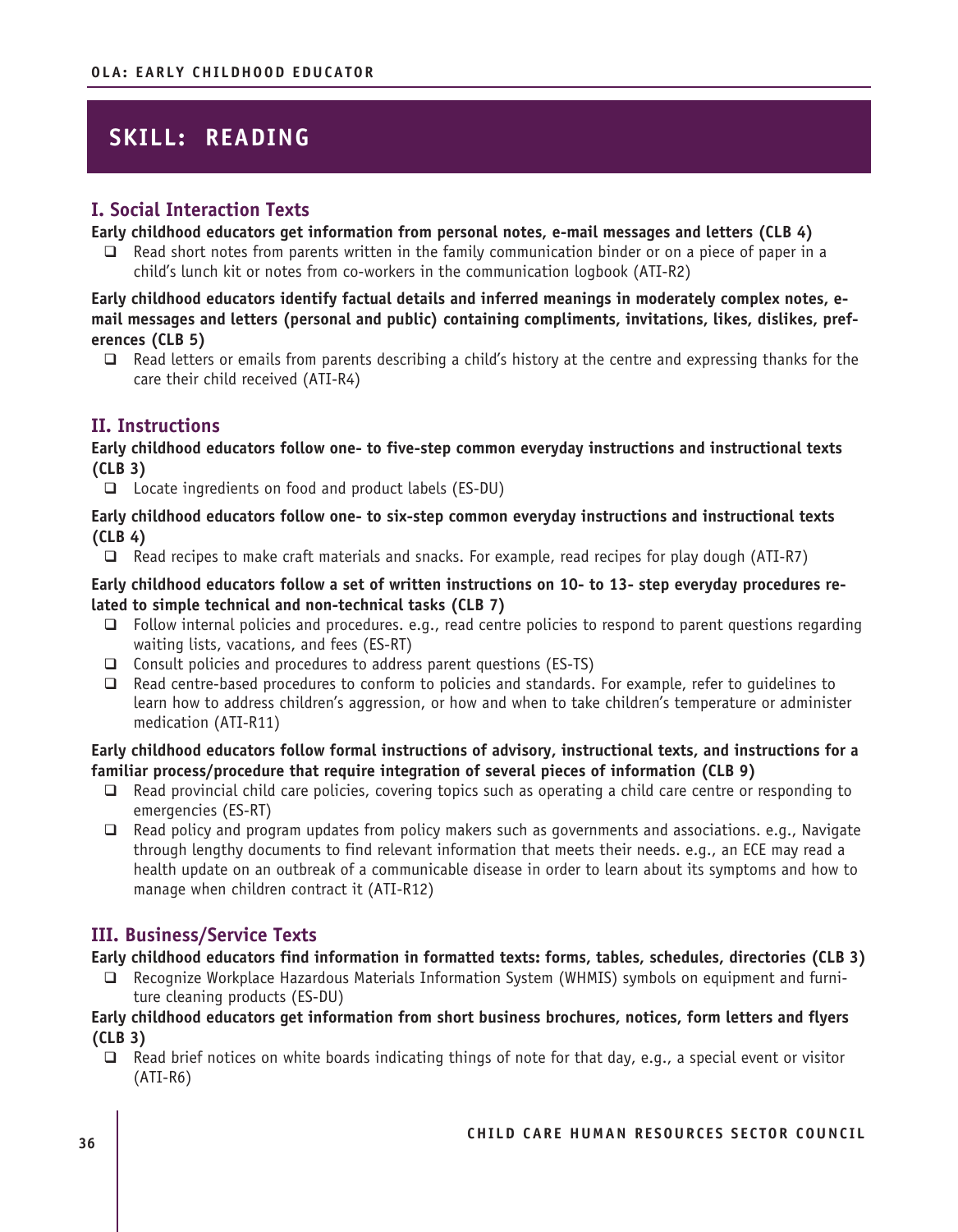#### **Early childhood educators find information in formatted texts: forms, tables, schedules, directories (CLB 4)**

- □ Locate information on forms completed by parents. e.g., find children's ages, custody arrangements, persons authorized to pick up children, and emergency contact telephone numbers on applications. Find children's favourite toys on child introductions and dosages on medical consent forms (ES-DU)
- $\Box$  Read children's emergency contact and allergy lists (ES-DU)
- Consult children's files to learn about favourite toys, routines and documented patterns of behaviour (ES-TS)
- $\Box$  Read agendas listing items to be discussed at staff meetings (ATI-R8)
- $\Box$  Read simple charts, such as a temperature conversion chart or charts listing information about children, such as how well they slept or ate (ATI-R9)

#### **Early childhood educators get information from short business brochures, notices, form letters and flyers (CLB 4)**

- $\Box$  Read short notes such as reminders in log books outlining tasks to be completed and messages from parents (ES-RT)
- Read memos from management, e.g., read about upcoming workshops, inspections, special activities, and new procedures to maintain knowledge of operations (ES-RT)
- $\Box$  Read notes from director and co-workers to request or acquire information (ES-RT)
- $\Box$  Read brief email messages. e.g., unionized ECEs may read a message from their union about upcoming training events and meetings (ATI-R5)

#### **Early childhood educators identify factual details and some inferred meanings in moderately complex business/service texts, including formatted texts (CLB 5)**

- Interpret written observations in children's portfolios to understand developmental significance (ES-DU)
- $\Box$  Interpret tables and charts in industry publications to inform program plans. e.g., interpret tables describing the degree of child initiation and decision making in different approaches to teaching (ES-DU)
- $\Box$  Read memos from supervisors and managers. Read to learn about new policies and procedures, and to be informed about operational activities, such as when the next supply order will take place (ATI-R3)
- □ Refer to program or curriculum plans to remember the sequence and timing of scheduled programming. Read short paragraphs describing songs, stories, games, books to be read, creative activities and curriculum content if applicable (ATI-R14)

#### **Early childhood educators identify factual details and some inferred meanings in moderately complex texts containing assessments, evaluations, advice (CLB 7)**

- May read student educator observations to evaluate students' abilities to collect accurate details and communicate in writing what they observe (ES-RT)
- □ Read their own performance evaluations to analyze their performance against position requirements, as well as personal and professional development goals (ES-RT)
- $\Box$  Read reports by professionals about strategies to address specific developmental challenges. e.g., read reports by speech-language pathologists on behaviour in children with language disorders. The reports may be several pages in length with language that requires understanding of child development and related complex terminology (ES-RT)

#### **Early childhood educators identify factual and inferred meanings in written proposed solutions, recommendations and proposals; and in statements of rules, regulations, laws and norms of behaviour (CLB 8)**

- □ May read student educator requirements to understand what skills and knowledge should be evaluated during practicum work (ES-RT)
- $\Box$  Read child development reports to evaluate if further observation of specific behaviours is required or if development areas should be described in more detail (ES-RT)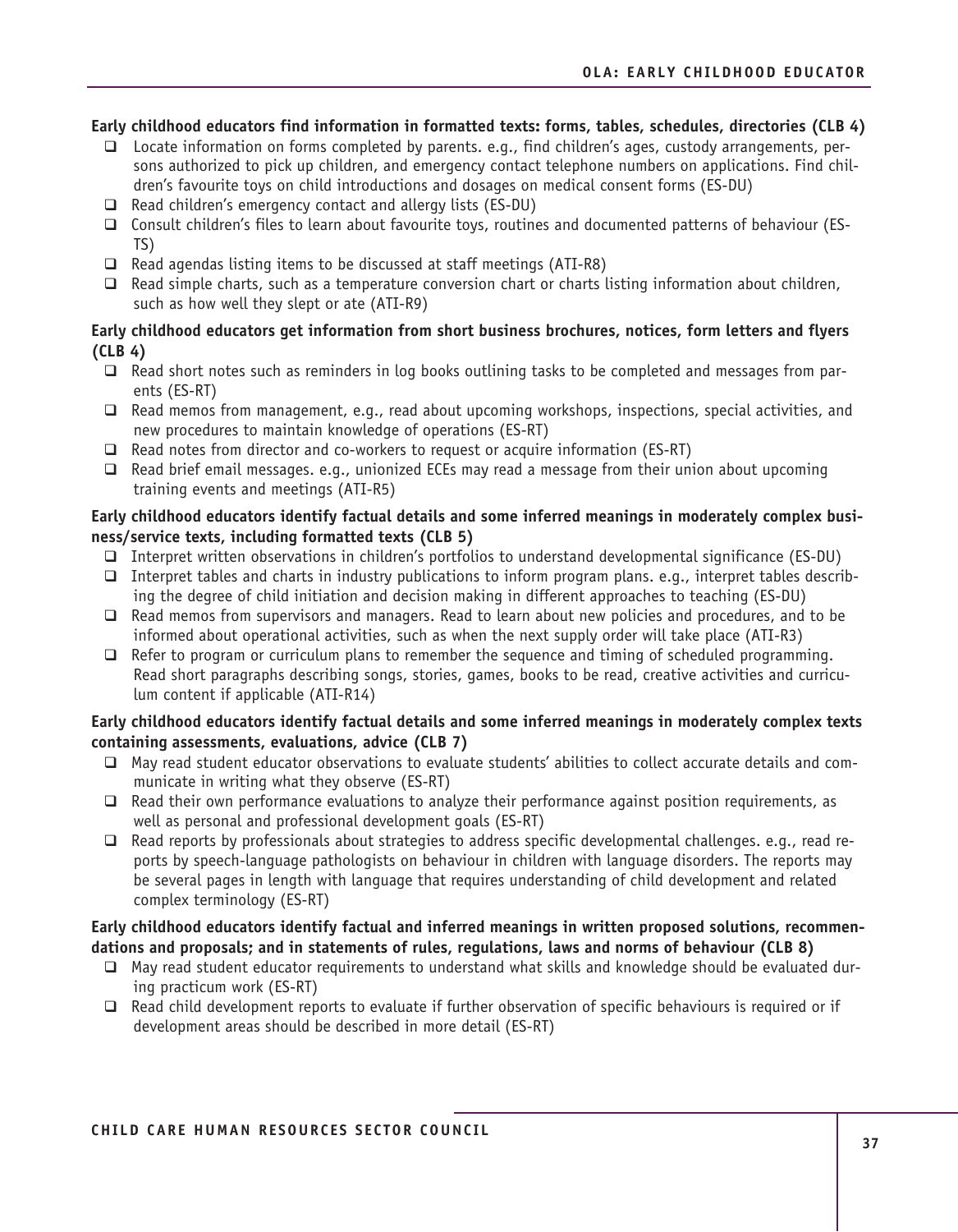- $\Box$  May review parent manuals to provide comments and suggestions for changes (ES-RT)
- $\Box$  Read regulations related to child care and health and safety. For example, they read the "Day Nurseries" Act" to understand the legal requirements of their place of work. (ES-RT)
- $\Box$  Review and provide comments on funding proposals requesting program financial assistance (ES-RT)

#### **Early childhood educators obtain information for key work/business tasks by locating and integrating several pieces of information in complex prose texts and formatted texts (CLB 9)**

- $\Box$  Read legal documents describing custody arrangements to ensure they are understood and followed to maintain the children's safety and security (ES-RT)
- $\Box$  Apply current, relevant health regulations of the province or territory in which they work (0S-1.1c)
- $\Box$  Apply current, relevant safety regulations of the province or territory in which they work (0S-1.2h)
- $\Box$  Read health care plans for a children with special needs, which may be up to four pages in length and include short-term and long-term goals and details of strategies for effective care (ATI-R10)
- $\Box$  Read strategies for handling children's physical and cognitive limitations when they have special needs. May read several pages of text written or compiled by specialists such as occupational therapists and resource teachers (ATI-R13)

## **IV. Informational Texts**

#### **Early childhood educators use standard reference texts: dictionaries, maps and diagrams (CLB 3)**

 $\Box$  Refer to wall displays with combinations of images and words to teach children about a variety of topics, such as nature or transportation (ES-DU)

#### **Early childhood educators demonstrate comprehension of a two- or three-paragraph moderately complex descriptive or narrative text on a familiar topic (CLB 5)**

 $\Box$  Read children's stories to entertain and teach during story time (ES-RT)

#### **Early childhood educators demonstrate comprehension of standard maps, basic diagrams, basic graphs (CLB 5)**

 $\Box$  May use assembly drawings to build toys or furniture (ES-DU)

#### **Early childhood educators show comprehension of a one-page moderately complex descriptive/narrative text on a familiar topic (CLB 6)**

 $\Box$  Read trade publication articles on topics such as parenting, and early childhood program development. ECEs may skim some articles and read others more thoroughly. For example, they read a Canadian Dermatology Association newsletter article "Pale skin back in" to share its sun protection tips with parents (ES-RT)

#### **Early childhood educators demonstrate comprehension of a one- or two-page moderately complex extended description, report or narration on a familiar topic (CLB 7)**

 $\Box$  Read books, journals, and magazines related to parenting or child development to find appropriate activities that will engage children and contribute to achieving developmental goals (ES-RT)

#### **Early childhood educators demonstrate comprehension of factual details and inferred meanings in an extended description, report or narration when events are reported out of sequence. Draw conclusions (CLB 8)**

 Read articles in academic journals to understand pedagogical and medical factors related to program planning for children with special needs (ES-RT)

## **Information Literacy/Reference and Study Skills Competencies**

#### **Early childhood educators access and locate three or four pieces of information in on-line electronic reference sources e.g., internet, library databases, if available, or from print reference sources (CLB 7)**

□ Conduct online searches for recipes related to a theme using a search engine. They may access bookmarked web sites that feature safe activities for relevant age groups. (ES-CU)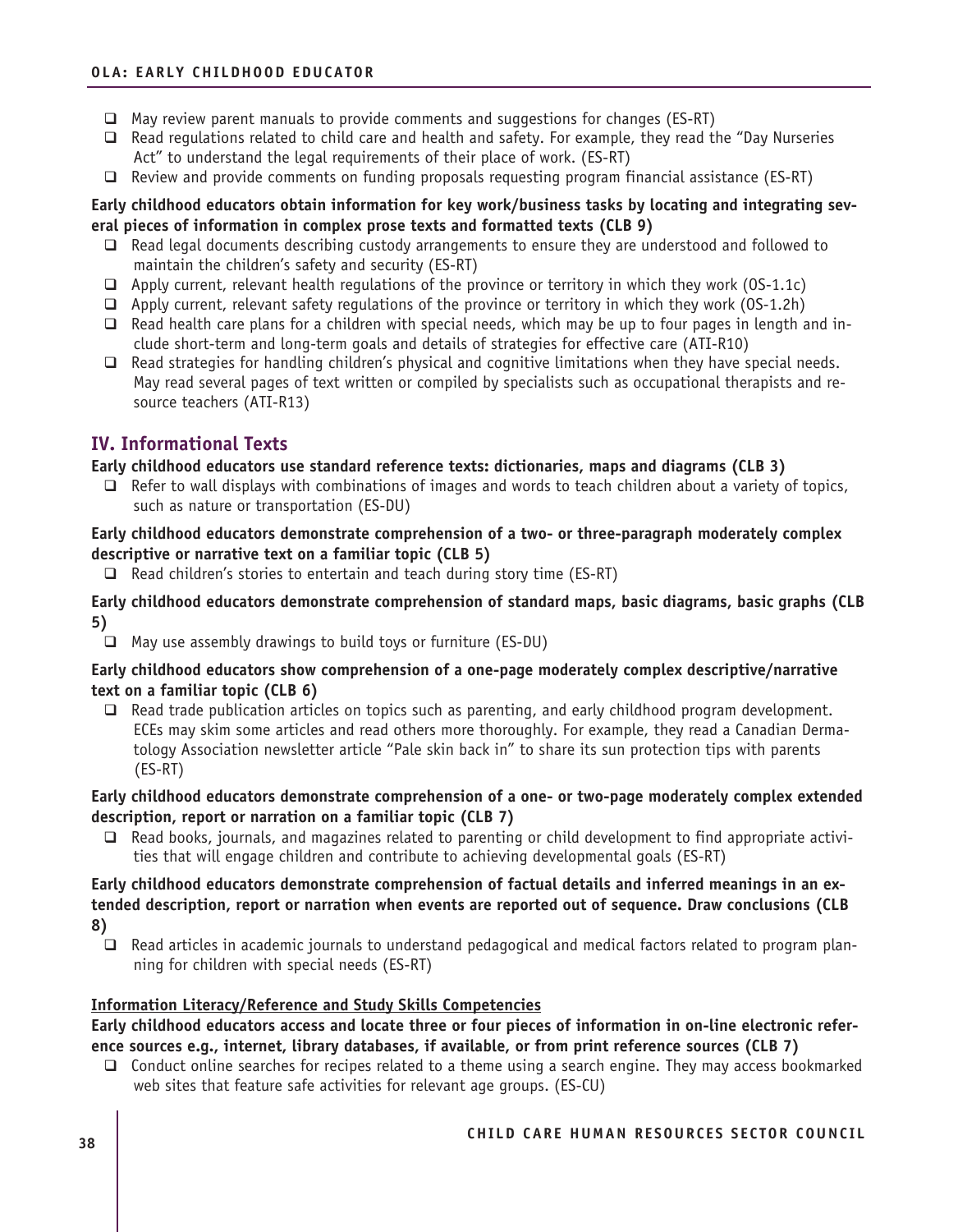- Access government and professional association web sites to search for articles on specific topics and training opportunities (ES-CU)
- Conduct internet research to find information. They research topics such as child-centred care, health conditions, and cognitive impairments; field trip information; bus route planning or ideas for crafts or activity planning (ATI-R16)

#### **Early childhood educators access/locate several pieces of information in on-line electronic reference sources (CLB 8)**

 $\Box$  Search for labour market analysis summaries, such as the difference in wages across Canada (ES-TS)

#### **Early childhood educators access a single piece of information involving a complex search in on-line electronic reference sources (CLB 9)**

 $\Box$  Read online resources to keep their knowledge of professional topics current. e.g., search post-secondary institution web sites for development opportunities (ES-TS)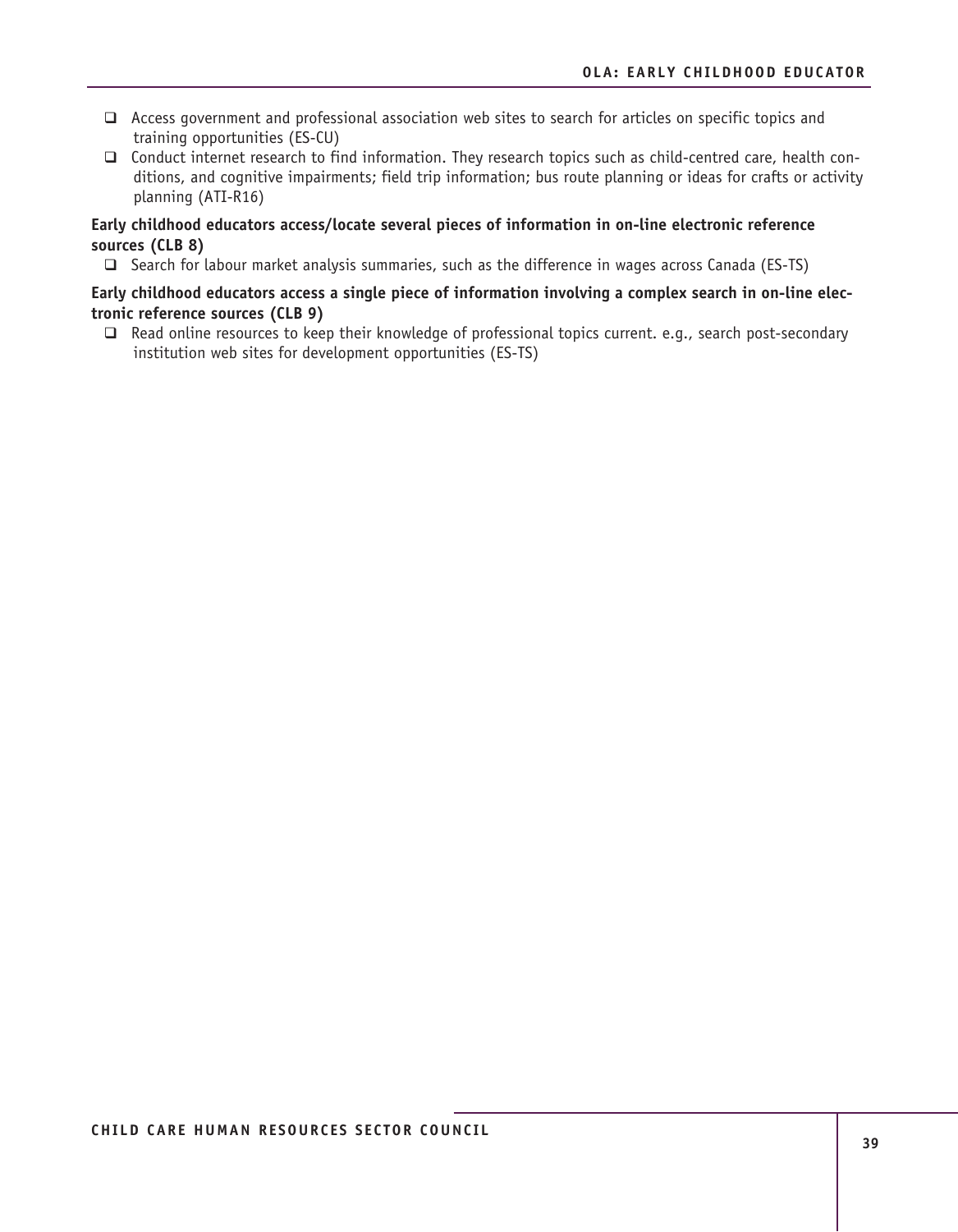## **SKILL: WRITING**

## **I. Social Interaction**

#### **Early childhood educators convey a personal message in an informally written note (CLB 3)**

 $\Box$  Write brief reminder notes to parents. e.g., write notes to remind parents to pick up a newsletter, hand in a questionnaire, or check the parent log for a new entry (ATI-W2)

#### **Early childhood educators convey personal messages in an informal or formal personal short letter or a note to express invitations, thanks, regrets, cancellations or apologies (CLB 4)**

 $\Box$  Write thank-you cards to parents to express appreciation, e.g., write notes to thank parents for small gifts, or for having helped out during excursions (ATI-W3)

#### **Early childhood educators convey a personal message in a formal short letter or note, or through e-mail, expressing or responding to invitations, quick updates, feelings (CLB 5)**

 $\Box$  Write thank you letters to staff at field trip locations (ES-W)

**Early childhood educators convey a personal message in a formal short letter or note, or through e-mail, expressing or responding to congratulations, thanks, apology or offer of assistance (CLB 6)** 

 Use instant messaging and e-mail programs to communicate with coworkers, management, parents, or colleagues (ES-CU)

## **II. Recording/Reproducing Information**

#### **Early childhood educators copy short texts from dictionaries, directories, schedules, instructions (CLB 3)**

- $\Box$  Create substitute early childhood educator contact lists (ES-DU)
- $\Box$  Record parents' telephone numbers, quantities of formula or medication to be given to children (ES-N)
- $\Box$  Copy short texts to record information for personal use, or to complete tasks, or to learn information. (CLB 4)

### **Early childhood educators take phone messages, voice mail messages or pre-recorded information with five to seven details**

#### **(CLB 5)**

#### **Early childhood educators reduce a page of information to a list of seven to ten important points (CLB 5)**

 $\Box$  Create bar graphs and pie charts to describe data collected during learning activities, such as tracking the weather for the week (ES-DU)

#### **Early childhood educators take notes in point form from an oral presentation (CLB 7)**

 $\Box$  Take notes to summarize conference presentations and workshops. The notes may be for their own reference, or to submit to management for distribution to other staff members (ATI-W5)

#### **Early childhood educators write an outline or a summary of a longer text (CLB 8)**

 $\Box$  Write information sheets for parents on topics related to childhood development, e.g., they may create a multi-page package on developing respectful and responsible behaviour. To develop the information sheets, they bring together materials from various sources and succinctly describe how and why the children's activities fit into the program plans to develop these skills (ES-W)

#### **Early childhood educators write summaries and summary reports of longer texts (CLB 9)**

 $\Box$  Write descriptions of approaches to curriculum development, such as emergent curriculum, for families, colleagues, student educators, and community members (ES-W)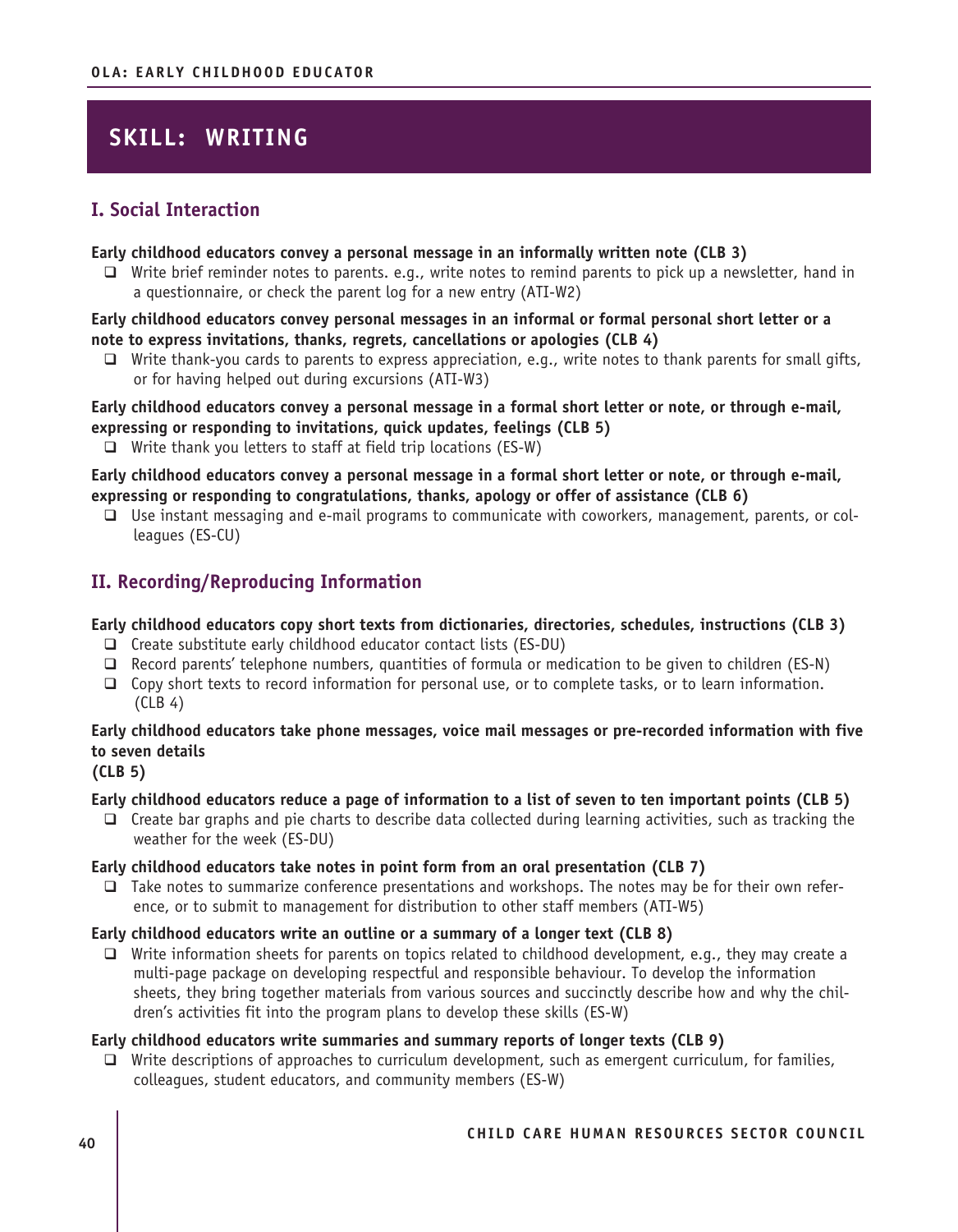## **III. Business/Service Messages**

#### **Early childhood educators convey simple messages as written notes (CLB 3-4)**

- $\Box$  Create staff meeting agendas (ES-DU)
- $\Box$  Write notes to remind themselves of tasks to be completed, such as selecting new books to suit themes and to record tasks completed (ES-W)
- □ Write notes about schedule changes, upcoming activities, or issues encountered in communication logs or staff books (ES-W)
- $\Box$  Write a brief note or notice to be posted advising parents that a field trip or special event has been cancelled (ATI-W4)

## **Early childhood educators fill out forms (CLB 5)**

- $\Box$  Complete time sheets for hours worked (ES-DU)
- $\Box$  Fill out request forms for vacations, shift changes, and time off (ES-DU)
- $\Box$  Complete playground daily inspection checklists. Provide satisfactory or unsatisfactory ratings and describe actions taken if playground was in unsatisfactory condition (ES-DU)
- $\Box$  Create monthly tables to summarize activity and meal plans for children (ES-DU)
- Write entries in children's portfolios or daily journals to document learning. Portfolios include notes on activities, accomplishments, and interests (ES-W)
- □ Record observations of children in journals, parent logs or scrapbooks. Write to describe positive efforts, concerns, of children (ATI-W1)

#### **Early childhood educators convey business messages as written notes (CLB 5-6)**

- $\Box$  Write lists specifying procedures to be followed to ensure consistency. e.g., create lists of steps to clean toys, ensuring compliance with public health guidelines (ES-DU)
- $\Box$  Complete incident or accident report forms when incidents or accidents occur (ES-DU)
- $\Box$  Write short letters to parents about special activities. e.g., write about upcoming field trips and include information on the locations, dates, times, transportation arrangements, meals, and activities (ES-W)
- $\Box$  Record an event or accident by describing the context, events leading up to the occurrence, what happened, and the action taken (ES-W)
- $\Box$  May use word processing software to write reports on children's progress (ES-CU)
- Maintain accurate and up-to-date records about child protection concerns and/or custody issues as required by law (OS-1.3c)

**Early childhood educators convey business messages as written notes, memoranda, letters of request, or work record log entries, to indicate a problem, to request a change, or to request information (CLB 8)**

 $\Box$  Describe clearly and concisely what has been observed that indicates possible neglect or abuse (0S-1.3b)

#### **Early childhood educators fill out forms and other materials in pre-set formats with required brief texts (CLB 8)**

- $\Box$  Write detailed comments on evaluation forms for students completing practicum work and for own annual performance reviews (ES-W)
- $\Box$  Create program plans that include detailed activities, learning outcomes, and resources required (ES-W)
- $\Box$  Write reports on child development including observations, achievements, and areas of concern (ES-W)
- $\Box$  Write evaluations of children's progress on a regular basis. Write paragraphs of text into template to describe children's progress in areas such as cognition, language, and motor skills development (ATI-W7)
- $\Box$  Write program or curriculum plans to record activities and learning programs. Write several short paragraphs to describe the planned activities, grouped by predetermined category, such as song, reading, creative and gross motor activities. Program plans are typically posted for reference by staff and parents (ATI-W8)

#### **Early childhood educators write semi-formal reports and proposals (CLB 10)**

 $\Box$  May write funding proposals to request program financial assistance (ES-W)